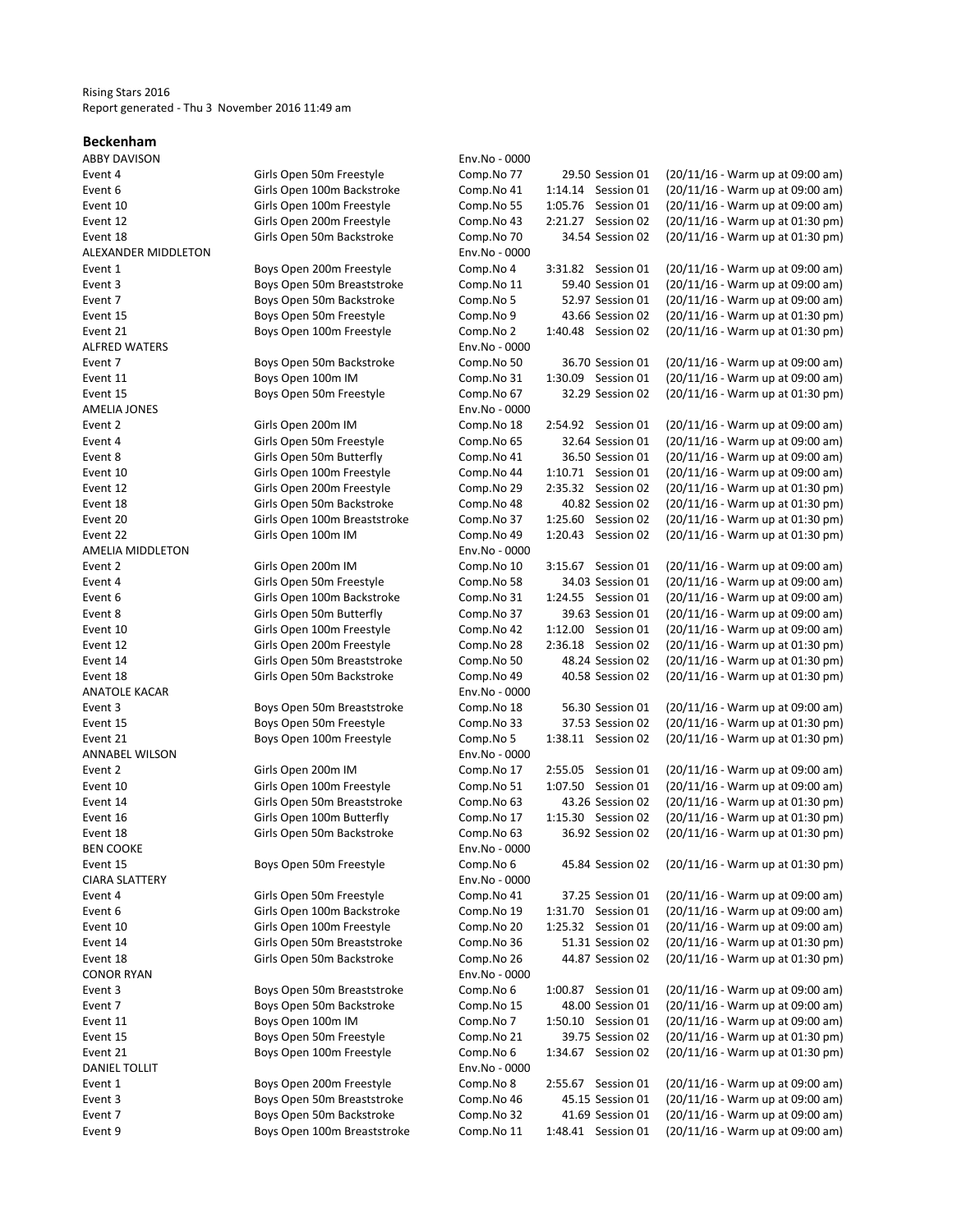JACOB KING **Env.No** - 0000 JAMES SUGRUE Env.No - 0000

ELLA HOOPER ENV.No - 0000 FINLEY KNIGHT **Env.No** - 0000 FRANCESCA MIDDLETON Env.No - 0000 GIULIO SZCZEPANIAK Env.No - 0000 GRACE O'BRIEN ENGLANDER EN ENGLANDER EN ENGLANDER EN ENGLANDER EN ENGLANDER EN ENGLANDER EN ENGLANDER EN ENGL HANNAH SAWYER Env.No - 0000 HARRY WATERS **Env.No** - 0000 ISLA LEE-DAVIE Env.No - 0000 ISOBELLA ADAMS-HOWARD Env.No - 0000

Event 11 Boys Open 100m IM Comp.No 33 1:27.60 Session 01 (20/11/16 - Warm up at 09:00 am) Event 15 Boys Open 50m Freestyle Comp.No 53 35.12 Session 02 (20/11/16 - Warm up at 01:30 pm) Event 19 Boys Open 50m Butterfly Comp.No 29 41.63 Session 02 (20/11/16 - Warm up at 01:30 pm) Event 21 Boys Open 100m Freestyle Comp.No 16 1:23.89 Session 02 (20/11/16 - Warm up at 01:30 pm) Event 12 Girls Open 200m Freestyle Comp.No 24 2:39.90 Session 02 (20/11/16 - Warm up at 01:30 pm) Event 14 Girls Open 50m Breaststroke Comp.No 65 42.68 Session 02 (20/11/16 - Warm up at 01:30 pm) Event 18 Girls Open 50m Backstroke Comp.No 56 38.74 Session 02 (20/11/16 - Warm up at 01:30 pm) Event 20 Girls Open 100m Breaststroke Comp.No 30 1:32.34 Session 02 (20/11/16 - Warm up at 01:30 pm) Event 22 Girls Open 100m IM Comp.No 42 1:25.37 Session 02 (20/11/16 - Warm up at 01:30 pm) Event 15 Boys Open 50m Freestyle Comp.No 3 47.37 Session 02 (20/11/16 - Warm up at 01:30 pm) Event 4 Girls Open 50m Freestyle Comp.No 12 42.43 Session 01 (20/11/16 - Warm up at 09:00 am) Event 6 Girls Open 100m Backstroke Comp.No 4 1:46.83 Session 01 (20/11/16 - Warm up at 09:00 am) Event 8 Girls Open 50m Butterfly Comp.No 15 44.73 Session 01 (20/11/16 - Warm up at 09:00 am) Event 10 Girls Open 100m Freestyle Comp.No 9 1:33.92 Session 01 (20/11/16 - Warm up at 09:00 am) Event 12 Girls Open 200m Freestyle Comp.No 7 3:09.97 Session 02 (20/11/16 - Warm up at 01:30 pm) Event 14 Girls Open 50m Breaststroke Comp.No 9 58.73 Session 02 (20/11/16 - Warm up at 01:30 pm) Event 18 Girls Open 50m Backstroke Comp.No 17 46.54 Session 02 (20/11/16 - Warm up at 01:30 pm) Event 22 Girls Open 100m IM Comp.No 16 1:42.07 Session 02 (20/11/16 - Warm up at 01:30 pm) Event 7 Boys Open 50m Backstroke Comp.No 54 35.23 Session 01 (20/11/16 - Warm up at 09:00 am) Event 13 Boys Open 200m IM Comp.No 12 2:56.86 Session 02 (20/11/16 - Warm up at 01:30 pm) Event 15 Boys Open 50m Freestyle Comp.No 73 31.46 Session 02 (20/11/16 - Warm up at 01:30 pm) Event 17 Boys Open 100m Backstroke Comp.No 27 1:18.40 Session 02 (20/11/16 - Warm up at 01:30 pm) Event 21 Boys Open 100m Freestyle Comp.No 44 1:08.30 Session 02 (20/11/16 - Warm up at 01:30 pm) Event 4 Girls Open 50m Freestyle Comp.No 70 31.60 Session 01 (20/11/16 - Warm up at 09:00 am) Event 8 Girls Open 50m Butterfly Comp.No 48 34.70 Session 01 (20/11/16 - Warm up at 09:00 am) Event 10 Girls Open 100m Freestyle Comp.No 47 1:09.80 Session 01 (20/11/16 - Warm up at 09:00 am) Event 14 Girls Open 50m Breaststroke Comp.No 33 51.89 Session 02 (20/11/16 - Warm up at 01:30 pm) Event 20 Girls Open 100m Breaststroke Comp.No 12 1:50.56 Session 02 (20/11/16 - Warm up at 01:30 pm) Event 22 Girls Open 100m IM Comp.No 9 1:52.95 Session 02 (20/11/16 - Warm up at 01:30 pm) Event 3 Boys Open 50m Breaststroke Comp.No 5 1:00.98 Session 01 (20/11/16 - Warm up at 09:00 am) Event 7 Boys Open 50m Backstroke Comp.No 2 59.68 Session 01 (20/11/16 - Warm up at 09:00 am) Event 11 Boys Open 100m IM Comp.No 4 1:56.72 Session 01 (20/11/16 - Warm up at 09:00 am) Event 15 Boys Open 50m Freestyle Comp.No 2 47.61 Session 02 (20/11/16 - Warm up at 01:30 pm) Event 19 Boys Open 50m Butterfly Comp.No 9 54.32 Session 02 (20/11/16 - Warm up at 01:30 pm) Event 14 Girls Open 50m Breaststroke Comp.No 31 52.47 Session 02 (20/11/16 - Warm up at 01:30 pm) Event 18 Girls Open 50m Backstroke Comp.No 16 46.55 Session 02 (20/11/16 - Warm up at 01:30 pm) Event 20 Girls Open 100m Breaststroke Comp.No 6 1:58.56 Session 02 (20/11/16 - Warm up at 01:30 pm) Event 22 Girls Open 100m IM Comp.No 15 1:42.89 Session 02 (20/11/16 - Warm up at 01:30 pm) Event 2 Girls Open 200m IM Comp.No 23 2:46.15 Session 01 (20/11/16 - Warm up at 09:00 am) Event 4 Girls Open 50m Freestyle Comp.No 74 30.50 Session 01 (20/11/16 - Warm up at 09:00 am) Event 8 Girls Open 50m Butterfly Comp.No 49 34.40 Session 01 (20/11/16 - Warm up at 09:00 am) Event 10 Girls Open 100m Freestyle Comp.No 39 1:14.80 Session 01 (20/11/16 - Warm up at 09:00 am) Event 16 Girls Open 100m Butterfly Comp.No 13 1:24.01 Session 02 (20/11/16 - Warm up at 01:30 pm) Event 18 Girls Open 50m Backstroke Comp.No 68 35.57 Session 02 (20/11/16 - Warm up at 01:30 pm) Event 20 Girls Open 100m Breaststroke Comp.No 38 1:22.50 Session 02 (20/11/16 - Warm up at 01:30 pm) Event 3 Boys Open 50m Breaststroke Comp.No 4 1:04.62 Session 01 (20/11/16 - Warm up at 09:00 am) Event 7 Boys Open 50m Backstroke Comp.No 6 52.77 Session 01 (20/11/16 - Warm up at 09:00 am) Event 9 Boys Open 100m Breaststroke Comp.No 3 2:06.19 Session 01 (20/11/16 - Warm up at 09:00 am) Event 15 Boys Open 50m Freestyle Comp.No 1 50.81 Session 02 (20/11/16 - Warm up at 01:30 pm) Event 19 Boys Open 50m Butterfly Comp.No 7 55.35 Session 02 (20/11/16 - Warm up at 01:30 pm) Event 1 Boys Open 200m Freestyle Comp.No 2 3:39.08 Session 01 (20/11/16 - Warm up at 09:00 am) Event 3 Boys Open 50m Breaststroke Comp.No 19 56.28 Session 01 (20/11/16 - Warm up at 09:00 am) Event 9 Boys Open 100m Breaststroke Comp.No 1 2:09.47 Session 01 (20/11/16 - Warm up at 09:00 am) Event 11 Boys Open 100m IM Comp.No 6 1:50.16 Session 01 (20/11/16 - Warm up at 09:00 am) Event 15 Boys Open 50m Freestyle Comp.No 8 45.18 Session 02 (20/11/16 - Warm up at 01:30 pm) Event 19 Boys Open 50m Butterfly Comp.No 6 55.73 Session 02 (20/11/16 - Warm up at 01:30 pm)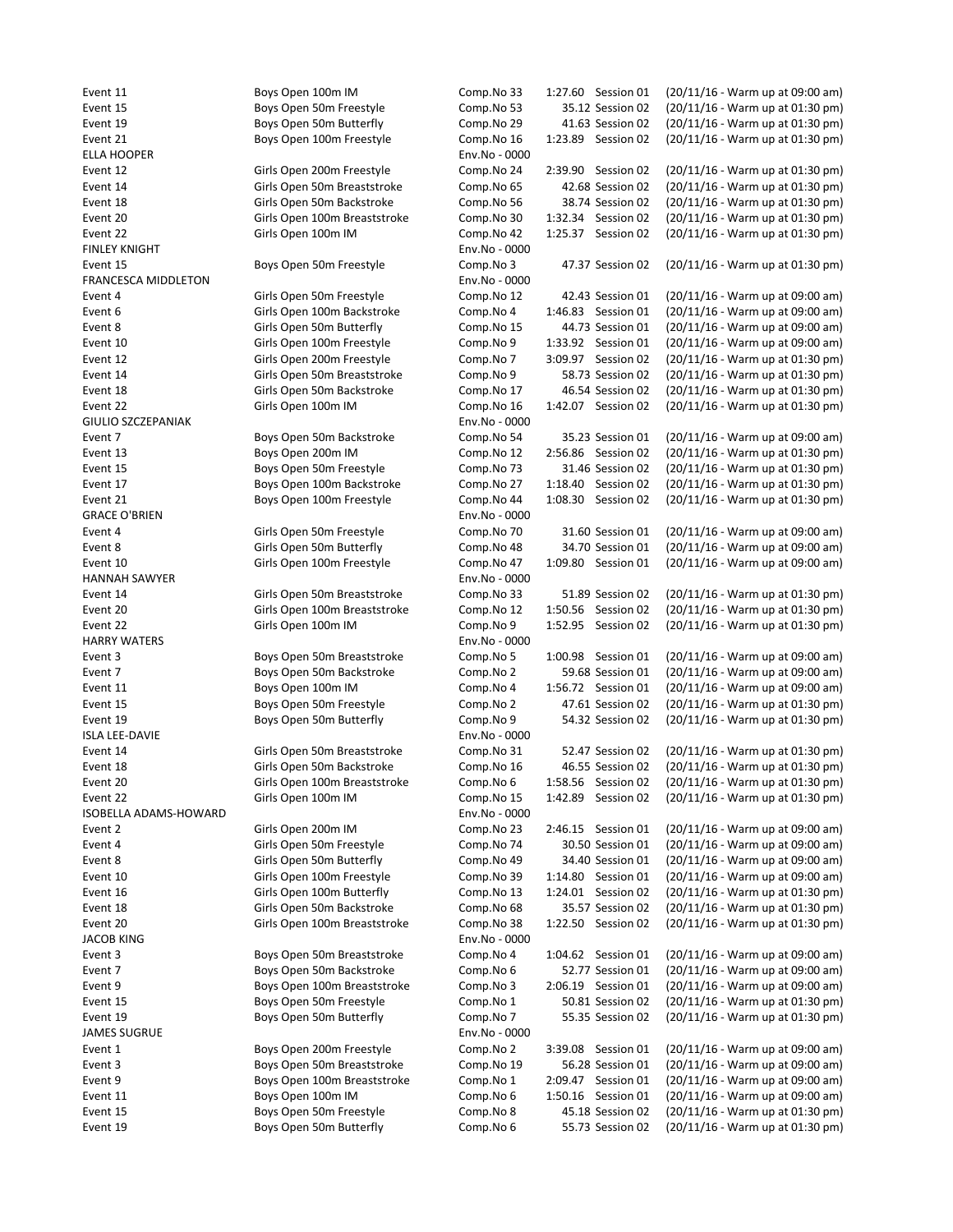| <b>JAIVIIE JUNIVOUV</b>  |                              | ETIV.INO - UUUU |                       |                                  |
|--------------------------|------------------------------|-----------------|-----------------------|----------------------------------|
| Event 6                  | Girls Open 100m Backstroke   | Comp.No 17      | 1:32.90 Session 01    | (20/11/16 - Warm up at 09:00 am) |
| Event 8                  | Girls Open 50m Butterfly     | Comp.No 11      | 46.30 Session 01      | (20/11/16 - Warm up at 09:00 am) |
| Event 10                 | Girls Open 100m Freestyle    | Comp.No 16      | 1:27.25 Session 01    | (20/11/16 - Warm up at 09:00 am) |
| Event 14                 | Girls Open 50m Breaststroke  | Comp.No 41      | 50.30 Session 02      | (20/11/16 - Warm up at 01:30 pm) |
| Event 20                 | Girls Open 100m Breaststroke | Comp.No 8       | 1:55.93 Session 02    | (20/11/16 - Warm up at 01:30 pm) |
| <b>JOSHUA ELLIS</b>      |                              | Env.No - 0000   |                       |                                  |
| Event 1                  | Boys Open 200m Freestyle     | Comp.No 24      | 2:29.00 Session 01    | (20/11/16 - Warm up at 09:00 am) |
| Event 3                  | Boys Open 50m Breaststroke   | Comp.No 58      | 39.62 Session 01      | (20/11/16 - Warm up at 09:00 am) |
| Event 9                  | Boys Open 100m Breaststroke  | Comp.No 25      | 1:29.70 Session 01    | (20/11/16 - Warm up at 09:00 am) |
| Event 11                 | Boys Open 100m IM            | Comp.No 48      | 1:14.69<br>Session 01 | (20/11/16 - Warm up at 09:00 am) |
| Event 13                 | Boys Open 200m IM            | Comp.No 15      | 2:46.12 Session 02    | (20/11/16 - Warm up at 01:30 pm) |
| KATHERINE ROWLAND        |                              | Env.No - 0000   |                       |                                  |
| Event 4                  | Girls Open 50m Freestyle     | Comp.No 27      | 39.64 Session 01      | (20/11/16 - Warm up at 09:00 am) |
| Event 8                  | Girls Open 50m Butterfly     | Comp.No 18      | 43.50 Session 01      | (20/11/16 - Warm up at 09:00 am) |
| Event 14                 | Girls Open 50m Breaststroke  | Comp.No 42      | 49.65 Session 02      | (20/11/16 - Warm up at 01:30 pm) |
| Event 18                 | Girls Open 50m Backstroke    | Comp.No 27      | 44.77 Session 02      | (20/11/16 - Warm up at 01:30 pm) |
| Event 20                 | Girls Open 100m Breaststroke | Comp.No 13      | 1:50.27 Session 02    | (20/11/16 - Warm up at 01:30 pm) |
| Event 22                 | Girls Open 100m IM           | Comp.No 29      | 1:34.66 Session 02    | (20/11/16 - Warm up at 01:30 pm) |
| LANCE EDGE               |                              | Env.No - 0000   |                       |                                  |
| Event 3                  | Boys Open 50m Breaststroke   | Comp.No 16      | 57.20 Session 01      | (20/11/16 - Warm up at 09:00 am) |
|                          | Boys Open 50m Backstroke     |                 |                       | (20/11/16 - Warm up at 09:00 am) |
| Event 7                  |                              | Comp.No 7       | 51.60 Session 01      |                                  |
| Event 11                 | Boys Open 100m IM            | Comp.No 5       | 1:51.00 Session 01    | (20/11/16 - Warm up at 09:00 am) |
| Event 15                 | Boys Open 50m Freestyle      | Comp.No 10      | 43.55 Session 02      | (20/11/16 - Warm up at 01:30 pm) |
| LAURENCE WILSON          |                              | Env.No - 0000   |                       |                                  |
| Event 1                  | Boys Open 200m Freestyle     | Comp.No 13      | 2:51.35 Session 01    | (20/11/16 - Warm up at 09:00 am) |
| Event 3                  | Boys Open 50m Breaststroke   | Comp.No 36      | 49.29 Session 01      | (20/11/16 - Warm up at 09:00 am) |
| Event 7                  | Boys Open 50m Backstroke     | Comp.No 36      | 40.87 Session 01      | (20/11/16 - Warm up at 09:00 am) |
| Event 15                 | Boys Open 50m Freestyle      | Comp.No 49      | 35.62 Session 02      | (20/11/16 - Warm up at 01:30 pm) |
| Event 19                 | Boys Open 50m Butterfly      | Comp.No 25      | 42.53 Session 02      | (20/11/16 - Warm up at 01:30 pm) |
| Event 21                 | Boys Open 100m Freestyle     | Comp.No 18      | 1:23.31 Session 02    | (20/11/16 - Warm up at 01:30 pm) |
| LILLY-MARIE DERRY        |                              | Env.No - 0000   |                       |                                  |
| Event 2                  | Girls Open 200m IM           | Comp.No 12      | 3:13.00 Session 01    | (20/11/16 - Warm up at 09:00 am) |
| Event 4                  | Girls Open 50m Freestyle     | Comp.No 50      | 35.89 Session 01      | (20/11/16 - Warm up at 09:00 am) |
| Event 6                  | Girls Open 100m Backstroke   | Comp.No 22      | 1:29.53 Session 01    | (20/11/16 - Warm up at 09:00 am) |
| Event 8                  | Girls Open 50m Butterfly     | Comp.No 23      | 43.10 Session 01      | (20/11/16 - Warm up at 09:00 am) |
| Event 10                 | Girls Open 100m Freestyle    | Comp.No 32      | 1:18.34 Session 01    | (20/11/16 - Warm up at 09:00 am) |
| Event 12                 | Girls Open 200m Freestyle    | Comp.No 20      | 2:49.14 Session 02    | (20/11/16 - Warm up at 01:30 pm) |
| Event 14                 | Girls Open 50m Breaststroke  | Comp.No 51      | 48.07 Session 02      | (20/11/16 - Warm up at 01:30 pm) |
| LUCA SZCZEPANIAK         |                              | Env.No - 0000   |                       |                                  |
| Event 3                  | Boys Open 50m Breaststroke   | Comp.No 9       | 59.84 Session 01      | (20/11/16 - Warm up at 09:00 am) |
| Event 7                  | Boys Open 50m Backstroke     | Comp.No 19      | 46.46 Session 01      | (20/11/16 - Warm up at 09:00 am) |
| Event 15                 | Boys Open 50m Freestyle      | Comp.No 27      | 38.53 Session 02      | (20/11/16 - Warm up at 01:30 pm) |
| Event 19                 | Boys Open 50m Butterfly      | Comp.No 17      | 47.19 Session 02      | (20/11/16 - Warm up at 01:30 pm) |
| <b>LUCAS FRIDAY</b>      |                              | Env.No - 0000   |                       |                                  |
| Event 15                 | Boys Open 50m Freestyle      | Comp.No 37      | 36.93 Session 02      | (20/11/16 - Warm up at 01:30 pm) |
|                          |                              |                 |                       | (20/11/16 - Warm up at 01:30 pm) |
| Event 19                 | Boys Open 50m Butterfly      | Comp.No 21      | 44.86 Session 02      |                                  |
| Event 21                 | Boys Open 100m Freestyle     | Comp.No 3       | 1:39.79 Session 02    | (20/11/16 - Warm up at 01:30 pm) |
| LUKE ELLIS               |                              | Env.No - 0000   |                       |                                  |
| Event 7                  | Boys Open 50m Backstroke     | Comp.No 35      | 40.95 Session 01      | (20/11/16 - Warm up at 09:00 am) |
| Event 9                  | Boys Open 100m Breaststroke  | Comp.No 16      | 1:42.90 Session 01    | (20/11/16 - Warm up at 09:00 am) |
| Event 11                 | Boys Open 100m IM            | Comp.No 29      | 1:30.26 Session 01    | (20/11/16 - Warm up at 09:00 am) |
| Event 15                 | Boys Open 50m Freestyle      | Comp.No 52      | 35.33 Session 02      | (20/11/16 - Warm up at 01:30 pm) |
| Event 17                 | Boys Open 100m Backstroke    | Comp.No 19      | 1:26.00 Session 02    | (20/11/16 - Warm up at 01:30 pm) |
| Event 19                 | Boys Open 50m Butterfly      | Comp.No 30      | 41.16 Session 02      | (20/11/16 - Warm up at 01:30 pm) |
| LYDIA MITCHELL           |                              | Env.No - 0000   |                       |                                  |
| Event 2                  | Girls Open 200m IM           | Comp.No 25      | 2:42.14 Session 01    | (20/11/16 - Warm up at 09:00 am) |
| Event 4                  | Girls Open 50m Freestyle     | Comp.No 75      | 30.20 Session 01      | (20/11/16 - Warm up at 09:00 am) |
| Event 6                  | Girls Open 100m Backstroke   | Comp.No 39      | 1:15.04 Session 01    | (20/11/16 - Warm up at 09:00 am) |
| Event 10                 | Girls Open 100m Freestyle    | Comp.No 53      | Session 01<br>1:05.97 | (20/11/16 - Warm up at 09:00 am) |
| Event 12                 | Girls Open 200m Freestyle    | Comp.No 41      | 2:23.99<br>Session 02 | (20/11/16 - Warm up at 01:30 pm) |
| Event 16                 | Girls Open 100m Butterfly    | Comp.No 15      | 1:18.60 Session 02    | (20/11/16 - Warm up at 01:30 pm) |
| Event 18                 | Girls Open 50m Backstroke    | Comp.No 69      | 35.03 Session 02      | (20/11/16 - Warm up at 01:30 pm) |
| Event 22                 | Girls Open 100m IM           | Comp.No 53      | 1:14.40 Session 02    | (20/11/16 - Warm up at 01:30 pm) |
| <b>MADDISON MITCHELL</b> |                              | Env.No - 0000   |                       |                                  |
|                          |                              |                 |                       |                                  |
| Event 2                  | Girls Open 200m IM           | Comp.No 13      | 3:06.40 Session 01    | (20/11/16 - Warm up at 09:00 am) |
| Event 4                  | Girls Open 50m Freestyle     | Comp.No 57      | 34.60 Session 01      | (20/11/16 - Warm up at 09:00 am) |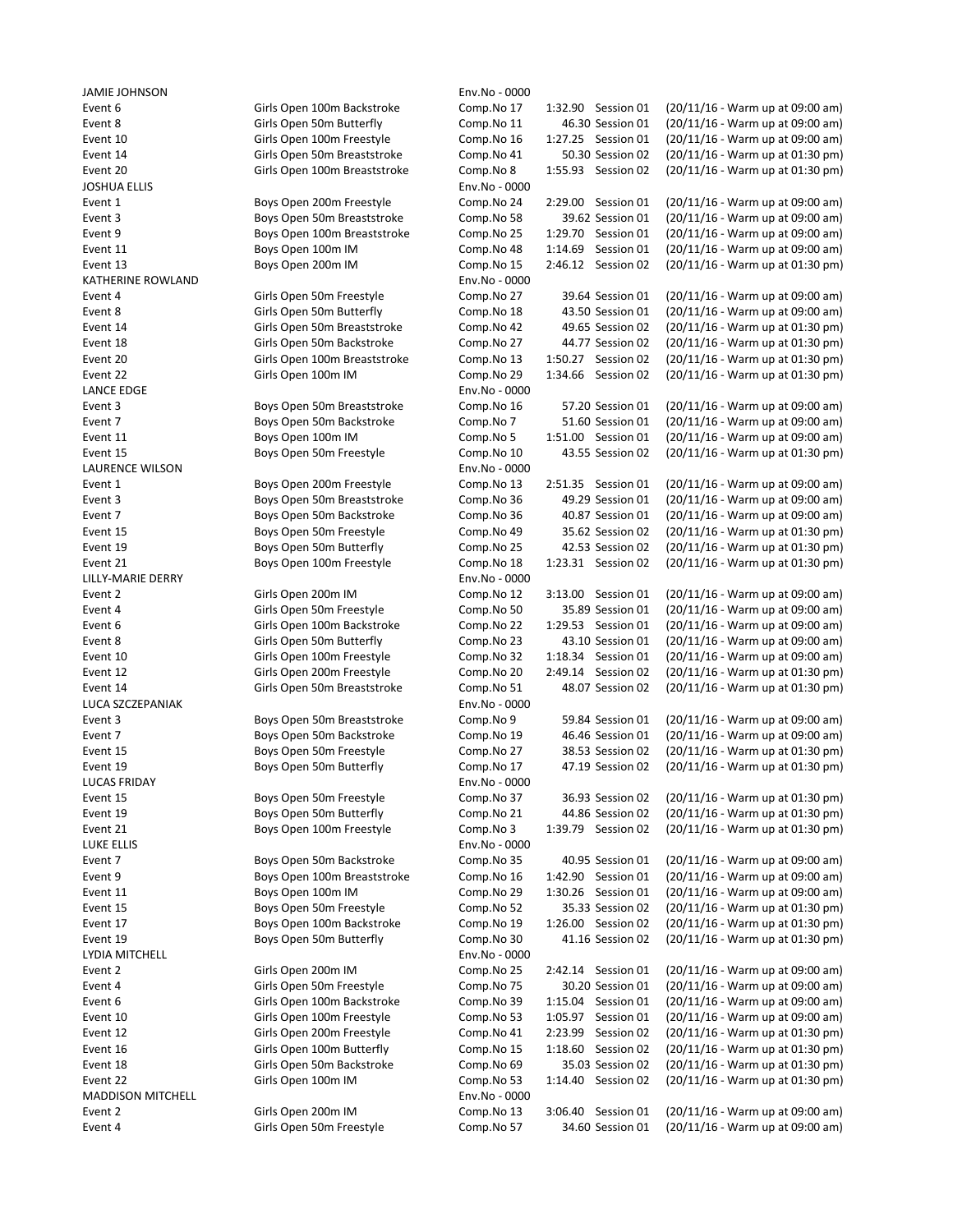MAE CHANDLER Env.No - 0000 MARCUS MCSPADDEN Env.No - 0000 MARTHA KING Env.No - 0000 MEGAN SLATTERY Env.No - 0000 NALEDI SEEMA Env.No - 0000 OLIVER RYLAND **Env.No** - 0000 PABLO SEEMA ROCA Env.No - 0000 PHILIPPA CARVER **Env.No** - 0000 RACY HUANG **Env.No** - 0000

Event 6 Girls Open 100m Backstroke Comp.No 29 1:24.87 Session 01 (20/11/16 - Warm up at 09:00 am) Event 8 Girls Open 50m Butterfly Comp.No 39 37.71 Session 01 (20/11/16 - Warm up at 09:00 am) Event 10 Girls Open 100m Freestyle Comp.No 37 1:15.59 Session 01 (20/11/16 - Warm up at 09:00 am) Event 12 Girls Open 200m Freestyle Comp.No 18 2:50.66 Session 02 (20/11/16 - Warm up at 01:30 pm) Event 14 Girls Open 50m Breaststroke Comp.No 61 43.47 Session 02 (20/11/16 - Warm up at 01:30 pm) Event 16 Girls Open 100m Butterfly Comp.No 9 1:29.92 Session 02 (20/11/16 - Warm up at 01:30 pm) Event 18 Girls Open 50m Backstroke Comp.No 53 39.61 Session 02 (20/11/16 - Warm up at 01:30 pm) Event 20 Girls Open 100m Breaststroke Comp.No 28 1:35.39 Session 02 (20/11/16 - Warm up at 01:30 pm) Event 22 Girls Open 100m IM Comp.No 43 1:24.41 Session 02 (20/11/16 - Warm up at 01:30 pm) Event 4 Girls Open 50m Freestyle Comp.No 68 31.94 Session 01 (20/11/16 - Warm up at 09:00 am) Event 6 Girls Open 100m Backstroke Comp.No 36 1:18.30 Session 01 (20/11/16 - Warm up at 09:00 am) Event 8 Girls Open 50m Butterfly Comp.No 44 36.35 Session 01 (20/11/16 - Warm up at 09:00 am) Event 12 Girls Open 200m Freestyle Comp.No 40 2:24.83 Session 02 (20/11/16 - Warm up at 01:30 pm) Event 14 Girls Open 50m Breaststroke Comp.No 75 38.40 Session 02 (20/11/16 - Warm up at 01:30 pm) Event 1 Boys Open 200m Freestyle Comp.No 28 2:24.64 Session 01 (20/11/16 - Warm up at 09:00 am) Event 5 Boys Open 100m Butterfly Comp.No 9 1:17.70 Session 01 (20/11/16 - Warm up at 09:00 am) Event 9 Boys Open 100m Breaststroke Comp.No 29 1:24.10 Session 01 (20/11/16 - Warm up at 09:00 am) Event 15 Boys Open 50m Freestyle Comp.No 77 29.90 Session 02 (20/11/16 - Warm up at 01:30 pm) Event 17 Boys Open 100m Backstroke Comp.No 20 1:25.74 Session 02 (20/11/16 - Warm up at 01:30 pm) Event 21 Boys Open 100m Freestyle Comp.No 45 1:07.50 Session 02 (20/11/16 - Warm up at 01:30 pm) Event 2 Girls Open 200m IM Comp.No 6 3:18.84 Session 01 (20/11/16 - Warm up at 09:00 am) Event 4 Girls Open 50m Freestyle Comp.No 49 36.23 Session 01 (20/11/16 - Warm up at 09:00 am) Event 6 Girls Open 100m Backstroke Comp.No 20 1:31.57 Session 01 (20/11/16 - Warm up at 09:00 am) Event 8 Girls Open 50m Butterfly Comp.No 25 42.95 Session 01 (20/11/16 - Warm up at 09:00 am) Event 10 Girls Open 100m Freestyle Comp.No 23 1:23.57 Session 01 (20/11/16 - Warm up at 09:00 am) Event 12 Girls Open 200m Freestyle Comp.No 14 2:54.20 Session 02 (20/11/16 - Warm up at 01:30 pm) Event 14 Girls Open 50m Breaststroke Comp.No 43 49.23 Session 02 (20/11/16 - Warm up at 01:30 pm) Event 18 Girls Open 50m Backstroke Comp.No 46 40.94 Session 02 (20/11/16 - Warm up at 01:30 pm) Event 20 Girls Open 100m Breaststroke Comp.No 15 1:48.43 Session 02 (20/11/16 - Warm up at 01:30 pm) Event 22 Girls Open 100m IM Comp.No 34 1:30.00 Session 02 (20/11/16 - Warm up at 01:30 pm) Event 4 Girls Open 50m Freestyle Comp.No 11 42.76 Session 01 (20/11/16 - Warm up at 09:00 am) Event 6 Girls Open 100m Backstroke Comp.No 9 1:39.51 Session 01 (20/11/16 - Warm up at 09:00 am) Event 10 Girls Open 100m Freestyle Comp.No 8 1:36.68 Session 01 (20/11/16 - Warm up at 09:00 am) Event 14 Girls Open 50m Breaststroke Comp.No 21 54.90 Session 02 (20/11/16 - Warm up at 01:30 pm) Event 18 Girls Open 50m Backstroke Comp.No 21 46.04 Session 02 (20/11/16 - Warm up at 01:30 pm) Event 20 Girls Open 100m Breaststroke Comp.No 5 1:58.66 Session 02 (20/11/16 - Warm up at 01:30 pm) Event 4 Girls Open 50m Freestyle Comp.No 37 37.90 Session 01 (20/11/16 - Warm up at 09:00 am) Event 8 Girls Open 50m Butterfly Comp.No 12 45.08 Session 01 (20/11/16 - Warm up at 09:00 am) Event 10 Girls Open 100m Freestyle Comp.No 14 1:28.88 Session 01 (20/11/16 - Warm up at 09:00 am) Event 14 Girls Open 50m Breaststroke Comp.No 27 52.83 Session 02 (20/11/16 - Warm up at 01:30 pm) Event 18 Girls Open 50m Backstroke Comp.No 11 48.60 Session 02 (20/11/16 - Warm up at 01:30 pm) Event 22 Girls Open 100m IM Comp.No 14 1:43.25 Session 02 (20/11/16 - Warm up at 01:30 pm) Event 11 Boys Open 100m IM Comp.No 3 1:57.12 Session 01 (20/11/16 - Warm up at 09:00 am) Event 3 Boys Open 50m Breaststroke Comp.No 57 41.01 Session 01 (20/11/16 - Warm up at 09:00 am) Event 7 Boys Open 50m Backstroke Comp.No 46 37.33 Session 01 (20/11/16 - Warm up at 09:00 am) Event 9 Boys Open 100m Breaststroke Comp.No 20 1:32.66 Session 01 (20/11/16 - Warm up at 09:00 am) Event 13 Boys Open 200m IM Comp.No 9 3:10.07 Session 02 (20/11/16 - Warm up at 01:30 pm) Event 15 Boys Open 50m Freestyle Comp.No 78 29.37 Session 02 (20/11/16 - Warm up at 01:30 pm) Event 19 Boys Open 50m Butterfly Comp.No 43 34.50 Session 02 (20/11/16 - Warm up at 01:30 pm) Event 21 Boys Open 100m Freestyle Comp.No 47 1:07.09 Session 02 (20/11/16 - Warm up at 01:30 pm) Event 2 Girls Open 200m IM Comp.No 9 3:16.00 Session 01 (20/11/16 - Warm up at 09:00 am) Event 4 Girls Open 50m Freestyle Comp.No 54 35.50 Session 01 (20/11/16 - Warm up at 09:00 am) Event 6 Girls Open 100m Backstroke Comp.No 18 1:31.80 Session 01 (20/11/16 - Warm up at 09:00 am) Event 8 Girls Open 50m Butterfly Comp.No 16 44.61 Session 01 (20/11/16 - Warm up at 09:00 am) Event 10 Girls Open 100m Freestyle Comp.No 29 1:20.40 Session 01 (20/11/16 - Warm up at 09:00 am) Event 12 Girls Open 200m Freestyle Comp.No 21 2:48.34 Session 02 (20/11/16 - Warm up at 01:30 pm) Event 14 Girls Open 50m Breaststroke Comp.No 45 49.14 Session 02 (20/11/16 - Warm up at 01:30 pm) Event 18 Girls Open 50m Backstroke Comp.No 52 40.09 Session 02 (20/11/16 - Warm up at 01:30 pm)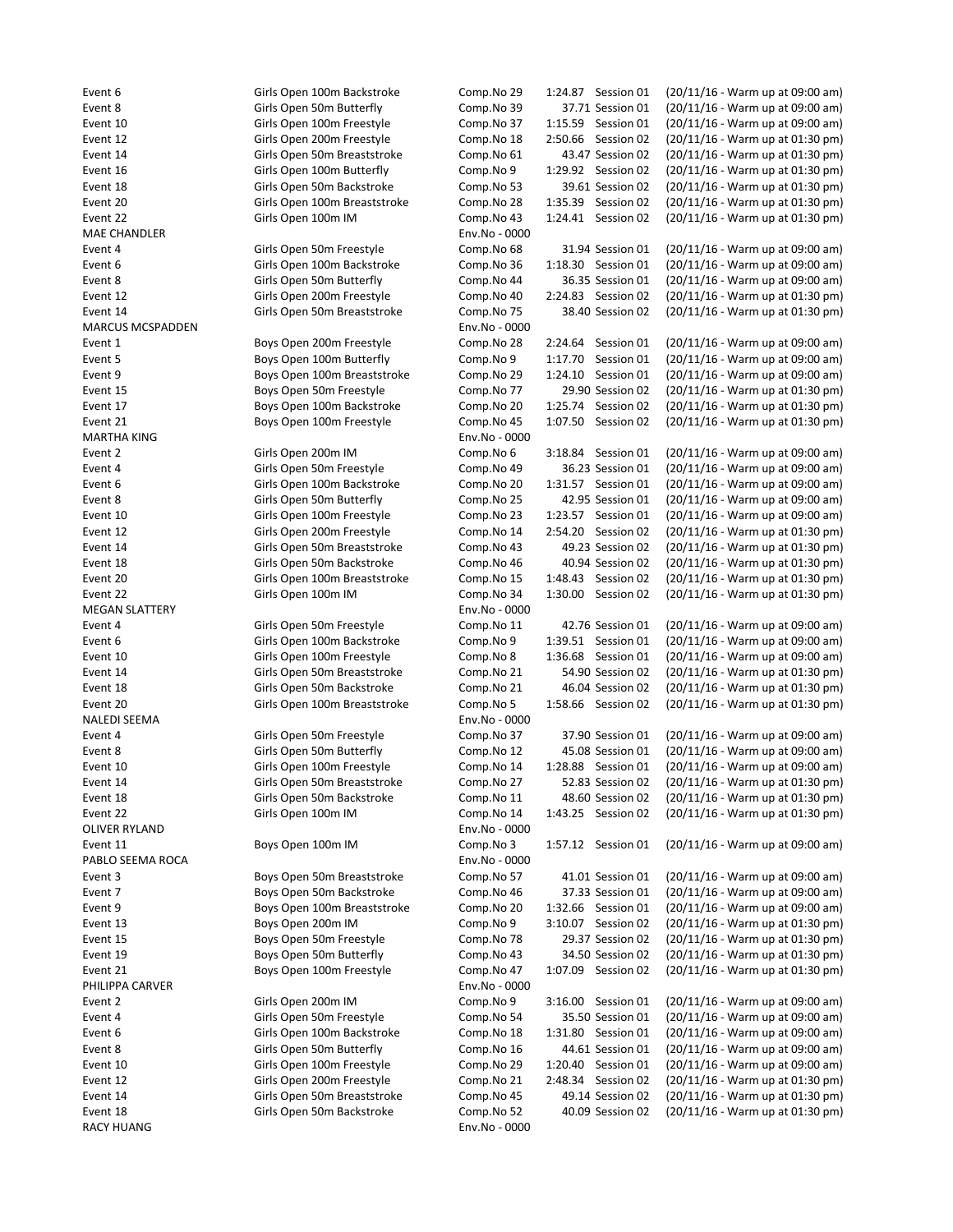Event 18 Girls Open 50m Backstroke Comp. ROSE O'BRIEN Env.No - 0000 Event 4 Girls Open 50m Freestyle Comp. Event 8 Girls Open 50m Butterfly Comp. Event 10 Girls Open 100m Freestyle Comp. ROSEMARY JAMES Env.No - 0000 ROXANNE BULLOCK **Env.** RYAN AMRANE Env.No - 0000 Event 13 Boys Open 200m IM Go SAFFRON WOOD **Env.** SHANNON HORNIBROOK **Env.** Event 22 Girls Open 100m IM Comp. SHELBY EBANKS Env.No - 0000 SOPHIE WILLIAMSON Env.No - 0000 THOMAS LEWIS WARD **Environment Contract Contract Contract Contract Contract Contract Contract Contract Contract Contract Contract Contract Contract Contract Contract Contract Contract Contract Contract Contract Contract Co** Event 1 Boys Open 200m Freestyle Comp. VEDANTH KRISHNAN Env.No - 0000 ZAIN ALMAHDI Env.No - 0000 Event 7 Boys Open 50m Backstroke Comp.

Event 6 Girls Open 100m Backstroke Comp. Event 8 Girls Open 50m Butterfly Comp. Event 10 Girls Open 100m Freestyle Comp. Event 16 Girls Open 100m Butterfly Comp.

Event 4 Girls Open 50m Freestyle Comp. Event 12 Girls Open 200m Freestyle Comp. Event 14 Girls Open 50m Breaststroke Comp. Event 18 Girls Open 50m Backstroke Comp. Event 22 Girls Open 100m IM Government 22

Event 4 Girls Open 50m Freestyle Comp. Event 8 Girls Open 50m Butterfly Comp. Event 14 Girls Open 50m Breaststroke Comp. Event 18 Girls Open 50m Backstroke Comp. Event 22 Girls Open 100m IM Co

Event 15 **Boys Open 50m Freestyle** Comp. Event 19 Boys Open 50m Butterfly Comp. Event 21 Boys Open 100m Freestyle Comp.

Event 12 Girls Open 200m Freestyle Comp. Event 14 Girls Open 50m Breaststroke Comp. Event 18 Girls Open 50m Backstroke Comp. Event 20 Girls Open 100m Breaststroke Comp. Event 22 Girls Open 100m IM Comp.

Event 4 Girls Open 50m Freestyle Comp. Event 8 Girls Open 50m Butterfly Comp. Event 10 Girls Open 100m Freestyle Comp. Event 14 Girls Open 50m Breaststroke Comp. Event 18 Girls Open 50m Backstroke Comp.

Event 4 Girls Open 50m Freestyle Comp. Event 14 Girls Open 50m Breaststroke Comp. Event 18 Girls Open 50m Backstroke Comp. Event 20 Girls Open 100m Breaststroke Comp. Event 22 Girls Open 100m IM Comp.

Event 4 Girls Open 50m Freestyle Comp. Event 10 Girls Open 100m Freestyle Comp. Event 14 Girls Open 50m Breaststroke Comp. Event 18 Girls Open 50m Backstroke Comp. Event 22 Girls Open 100m IM Co

Event 3 Boys Open 50m Breaststroke Comp. Event 7 Boys Open 50m Backstroke Comp. Event 9 Boys Open 100m Breaststroke Comp. Event 15 Boys Open 50m Freestyle Comp. Event 17 Boys Open 100m Backstroke Comp. Event 21 Boys Open 100m Freestyle Comp.

Event 3 Boys Open 50m Breaststroke Comp. Event 7 **Boys Open 50m Backstroke** Comp. Event 11 Boys Open 100m IM Comp. Event 15 Boys Open 50m Freestyle Comp.

Event 3 Boys Open 50m Breaststroke Comp.

| mp.No 27           | 1:25.69 | Session 01         | (20/11/16 - Warm up at 09:00 am) |
|--------------------|---------|--------------------|----------------------------------|
| mp.No 32           |         | 41.80 Session 01   | (20/11/16 - Warm up at 09:00 am) |
| mp.No 35           | 1:16.04 | Session 01         | (20/11/16 - Warm up at 09:00 am) |
| mp.No 8            | 1:31.40 | Session 02         | (20/11/16 - Warm up at 01:30 pm) |
| mp.No 30           |         | 44.66 Session 02   | (20/11/16 - Warm up at 01:30 pm) |
| 0000 - Mo <i>.</i> |         |                    |                                  |
| mp.No 61           |         | 33.50 Session 01   | (20/11/16 - Warm up at 09:00 am) |
| mp.No 42           |         | 36.40 Session 01   | (20/11/16 - Warm up at 09:00 am) |
| mp.No 34           | 1:16.15 | Session 01         | (20/11/16 - Warm up at 09:00 am) |
| 0000 - Mo <i>.</i> |         |                    |                                  |
| mp.No 7            |         | 45.97 Session 01   | (20/11/16 - Warm up at 09:00 am) |
|                    |         |                    |                                  |
| mp.No 1            | 3:47.72 | Session 02         | (20/11/16 - Warm up at 01:30 pm) |
| mp.No 3            | 1:00.91 | Session 02         | (20/11/16 - Warm up at 01:30 pm) |
| mp.No 1            |         | 55.50 Session 02   | (20/11/16 - Warm up at 01:30 pm) |
| mp.No 5            | 1:55.69 | Session 02         | (20/11/16 - Warm up at 01:30 pm) |
| 0000 - Mo <i>.</i> |         |                    |                                  |
| mp.No 23           |         | 40.15 Session 01   | (20/11/16 - Warm up at 09:00 am) |
| mp.No 14           |         | 44.81 Session 01   | (20/11/16 - Warm up at 09:00 am) |
| mp.No 26           |         | 53.02 Session 02   | (20/11/16 - Warm up at 01:30 pm) |
| mp.No 25           |         | 45.00 Session 02   | (20/11/16 - Warm up at 01:30 pm) |
| mp.No 21           | 1:39.69 | Session 02         | (20/11/16 - Warm up at 01:30 pm) |
| 0000 - Mo <i>.</i> |         |                    |                                  |
|                    |         |                    |                                  |
| mp.No 5            | 3:19.40 | Session 02         | (20/11/16 - Warm up at 01:30 pm) |
| mp.No 41           |         | 36.47 Session 02   | (20/11/16 - Warm up at 01:30 pm) |
| mp.No 31           |         | 40.70 Session 02   | (20/11/16 - Warm up at 01:30 pm) |
| mp.No 22           | 1:21.72 | Session 02         | (20/11/16 - Warm up at 01:30 pm) |
| 0000 - v.No        |         |                    |                                  |
| mp.No 33           | 2:33.89 | Session 02         | (20/11/16 - Warm up at 01:30 pm) |
| mp.No 73           |         | 39.54 Session 02   | (20/11/16 - Warm up at 01:30 pm) |
| mp.No 66           |         | 36.27 Session 02   | (20/11/16 - Warm up at 01:30 pm) |
| mp.No 36           | 1:26.10 | Session 02         | (20/11/16 - Warm up at 01:30 pm) |
| mp.No 52           | 1:18.05 | Session 02         | (20/11/16 - Warm up at 01:30 pm) |
| v.No - 0000        |         |                    |                                  |
| mp.No 63           |         | 32.80 Session 01   | (20/11/16 - Warm up at 09:00 am) |
| mp.No 46           |         | 35.60 Session 01   | (20/11/16 - Warm up at 09:00 am) |
|                    |         |                    |                                  |
| mp.No 38           | 1:15.06 | Session 01         | (20/11/16 - Warm up at 09:00 am) |
| mp.No 58           |         | 44.60 Session 02   | (20/11/16 - Warm up at 01:30 pm) |
| mp.No 44           |         | 41.15 Session 02   | (20/11/16 - Warm up at 01:30 pm) |
| mp.No 38           | 1:28.60 | Session 02         | (20/11/16 - Warm up at 01:30 pm) |
| 0000 - Mo <i>.</i> |         |                    |                                  |
| mp.No 17           |         | 41.47 Session 01   | (20/11/16 - Warm up at 09:00 am) |
| mp.No 25           |         | 53.27 Session 02   | (20/11/16 - Warm up at 01:30 pm) |
| mp.No 19           |         | 46.43 Session 02   | (20/11/16 - Warm up at 01:30 pm) |
| mp.No 4            | 1:59.09 | Session 02         | (20/11/16 - Warm up at 01:30 pm) |
| mp.No 19           |         | 1:40.78 Session 02 | (20/11/16 - Warm up at 01:30 pm) |
| v.No - 0000        |         |                    |                                  |
| mp.No 10           |         | 42.78 Session 01   | (20/11/16 - Warm up at 09:00 am) |
|                    |         |                    | (20/11/16 - Warm up at 09:00 am) |
| mp.No 3            | 1:40.64 | Session 01         |                                  |
| mp.No 2            | 1:01.19 | Session 02         | (20/11/16 - Warm up at 01:30 pm) |
| mp.No 4            |         | 52.94 Session 02   | (20/11/16 - Warm up at 01:30 pm) |
| mp.No 8            |         | 1:53.14 Session 02 | (20/11/16 - Warm up at 01:30 pm) |
| 0000 - v.No        |         |                    |                                  |
| mp.No 11           |         | 2:55.07 Session 01 | (20/11/16 - Warm up at 09:00 am) |
| mp.No 32           |         | 51.15 Session 01   | (20/11/16 - Warm up at 09:00 am) |
| mp.No 30           |         | 42.82 Session 01   | (20/11/16 - Warm up at 09:00 am) |
| mp.No 5            |         | 2:02.44 Session 01 | (20/11/16 - Warm up at 09:00 am) |
| mp.No 44           |         | 36.13 Session 02   | (20/11/16 - Warm up at 01:30 pm) |
| mp.No 3            | 1:41.91 | Session 02         | (20/11/16 - Warm up at 01:30 pm) |
| mp.No 4            | 1:38.12 | Session 02         | (20/11/16 - Warm up at 01:30 pm) |
|                    |         |                    |                                  |
| 0000 - v.No        |         |                    |                                  |
| mp.No 23           |         | 54.53 Session 01   | (20/11/16 - Warm up at 09:00 am) |
| mp.No 22           |         | 45.62 Session 01   | (20/11/16 - Warm up at 09:00 am) |
| mp.No 9            | 1:49.67 | Session 01         | (20/11/16 - Warm up at 09:00 am) |
| mp.No 18           |         | 40.60 Session 02   | (20/11/16 - Warm up at 01:30 pm) |
| v.No - 0000        |         |                    |                                  |
| mp.No 24           |         | 54.39 Session 01   | (20/11/16 - Warm up at 09:00 am) |
| mp.No 26           |         | 44.25 Session 01   | (20/11/16 - Warm up at 09:00 am) |
|                    |         |                    |                                  |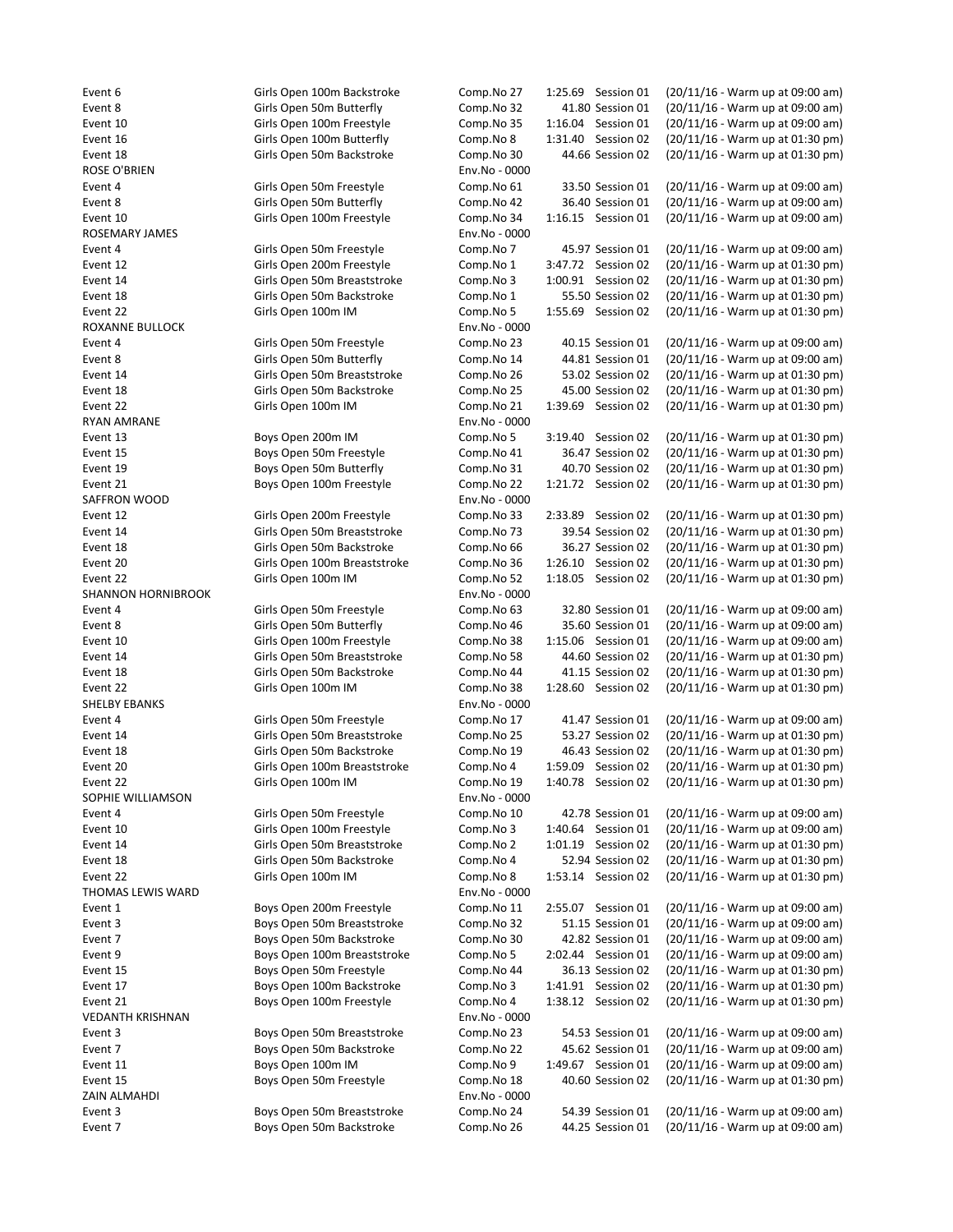| Event 9                | Boys Open 100m Breaststroke                              | Comp.No 4                | 2:06.06 Session 01                     | (20/11/16 - Warm up at 09:00 am)                                     |
|------------------------|----------------------------------------------------------|--------------------------|----------------------------------------|----------------------------------------------------------------------|
| Event 11               | Boys Open 100m IM                                        | Comp.No 22               | 1:34.35 Session 01                     | (20/11/16 - Warm up at 09:00 am)                                     |
| Event 15               | Boys Open 50m Freestyle                                  | Comp.No 30               | 38.15 Session 02                       | (20/11/16 - Warm up at 01:30 pm)                                     |
| Event 17               | Boys Open 100m Backstroke                                | Comp.No 2                | 1:51.82 Session 02                     | (20/11/16 - Warm up at 01:30 pm)                                     |
| Event 19               | Boys Open 50m Butterfly                                  | Comp.No 14               | 49.06 Session 02                       | (20/11/16 - Warm up at 01:30 pm)                                     |
| <b>Bexley</b>          |                                                          |                          |                                        |                                                                      |
| <b>AMELIA BRIAN</b>    |                                                          | Env.No - 0001            |                                        |                                                                      |
| Event 4                | Girls Open 50m Freestyle                                 | Comp.No 44               | 36.84 Session 01                       | (20/11/16 - Warm up at 09:00 am)                                     |
| Event 10               | Girls Open 100m Freestyle                                | Comp.No 26               | 1:22.29 Session 01                     | (20/11/16 - Warm up at 09:00 am)                                     |
| <b>BRYAN DINEV</b>     |                                                          | Env.No - 0001            |                                        |                                                                      |
| Event 1                | Boys Open 200m Freestyle                                 | Comp.No 5                | 3:19.03 Session 01                     | (20/11/16 - Warm up at 09:00 am)                                     |
| Event 3                | Boys Open 50m Breaststroke                               | Comp.No 12               | 58.30 Session 01                       | (20/11/16 - Warm up at 09:00 am)                                     |
| Event 7                | Boys Open 50m Backstroke                                 | Comp.No 18               | 47.12 Session 01                       | (20/11/16 - Warm up at 09:00 am)                                     |
| <b>DANIEL BRIGHTON</b> |                                                          | Env.No - 0001            |                                        |                                                                      |
| Event 1                | Boys Open 200m Freestyle                                 | Comp.No 19               | 2:39.64 Session 01                     | (20/11/16 - Warm up at 09:00 am)                                     |
| Event 3                | Boys Open 50m Breaststroke                               | Comp.No 51               | 43.68 Session 01                       | (20/11/16 - Warm up at 09:00 am)                                     |
| Event 7                | Boys Open 50m Backstroke                                 | Comp.No 48               | 37.02 Session 01                       | (20/11/16 - Warm up at 09:00 am)                                     |
| Event 15               | Boys Open 50m Freestyle                                  | Comp.No 76               | 30.60 Session 02                       | (20/11/16 - Warm up at 01:30 pm)                                     |
| DILLON JAYASINGHE      |                                                          | Env.No - 0001            |                                        |                                                                      |
| Event 13               | Boys Open 200m IM                                        | Comp.No 2                | 3:33.31 Session 02                     | (20/11/16 - Warm up at 01:30 pm)                                     |
| Event 15               | Boys Open 50m Freestyle                                  | Comp.No 32               | 37.62 Session 02                       | (20/11/16 - Warm up at 01:30 pm)                                     |
| Event 17               | Boys Open 100m Backstroke                                | Comp.No 8                | 1:33.68 Session 02                     | (20/11/16 - Warm up at 01:30 pm)                                     |
| Event 19               | Boys Open 50m Butterfly                                  | Comp.No 27               | 41.93 Session 02                       | (20/11/16 - Warm up at 01:30 pm)                                     |
| Event 21               | Boys Open 100m Freestyle                                 | Comp.No 13               | 1:25.36 Session 02                     | (20/11/16 - Warm up at 01:30 pm)                                     |
| <b>ELLIOT SMALL</b>    |                                                          | Env.No - 0001            |                                        |                                                                      |
| Event 7                | Boys Open 50m Backstroke                                 | Comp.No 11               | 49.25 Session 01                       | (20/11/16 - Warm up at 09:00 am)                                     |
| Event 15               | Boys Open 50m Freestyle                                  | Comp.No 14               | 43.06 Session 02                       | (20/11/16 - Warm up at 01:30 pm)                                     |
| Event 17               | Boys Open 100m Backstroke                                | Comp.No 1                | 1:52.88 Session 02                     | (20/11/16 - Warm up at 01:30 pm)                                     |
| <b>EMILY ATKINSON</b>  |                                                          | Env.No - 0001            |                                        |                                                                      |
| Event 14               | Girls Open 50m Breaststroke                              | Comp.No 11               | 57.97 Session 02                       | (20/11/16 - Warm up at 01:30 pm)                                     |
| Event 22               | Girls Open 100m IM                                       | Comp.No 11               | 1:49.51 Session 02                     | (20/11/16 - Warm up at 01:30 pm)                                     |
| <b>HANNAH MILLS</b>    |                                                          | Env.No - 0001            |                                        |                                                                      |
| Event 4                | Girls Open 50m Freestyle                                 | Comp.No 51               | 35.81 Session 01                       | (20/11/16 - Warm up at 09:00 am)                                     |
| Event 6                | Girls Open 100m Backstroke                               | Comp.No 5                | 1:41.44 Session 01                     | (20/11/16 - Warm up at 09:00 am)                                     |
| Event 10               | Girls Open 100m Freestyle                                | Comp.No 21               | 1:24.69 Session 01                     | (20/11/16 - Warm up at 09:00 am)                                     |
| Event 12               | Girls Open 200m Freestyle<br>Girls Open 50m Breaststroke | Comp.No 11               | 2:56.39 Session 02<br>54.30 Session 02 | (20/11/16 - Warm up at 01:30 pm)<br>(20/11/16 - Warm up at 01:30 pm) |
| Event 14<br>Event 18   | Girls Open 50m Backstroke                                | Comp.No 23<br>Comp.No 33 | 44.37 Session 02                       | (20/11/16 - Warm up at 01:30 pm)                                     |
| <b>JAMIE TUNSLEY</b>   |                                                          | Env.No - 0001            |                                        |                                                                      |
| Event 15               | Boys Open 50m Freestyle                                  | Comp.No 36               | 37.00 Session 02                       | (20/11/16 - Warm up at 01:30 pm)                                     |
| Event 17               | Boys Open 100m Backstroke                                | Comp.No 9                | 1:32.44 Session 02                     | (20/11/16 - Warm up at 01:30 pm)                                     |
| Event 21               | Boys Open 100m Freestyle                                 | Comp.No 20               | 1:22.94 Session 02                     | (20/11/16 - Warm up at 01:30 pm)                                     |
| <b>KEVIN CAO</b>       |                                                          | Env.No - 0001            |                                        |                                                                      |
| Event 3                | Boys Open 50m Breaststroke                               | Comp.No 27               | 52.06 Session 01                       | (20/11/16 - Warm up at 09:00 am)                                     |
| Event 7                | Boys Open 50m Backstroke                                 | Comp.No 33               | 41.64 Session 01                       | (20/11/16 - Warm up at 09:00 am)                                     |
| Event 9                | Boys Open 100m Breaststroke                              | Comp.No 10               | 1:48.94 Session 01                     | (20/11/16 - Warm up at 09:00 am)                                     |
| Event 13               | Boys Open 200m IM                                        | Comp.No 6                | 3:18.75 Session 02                     | (20/11/16 - Warm up at 01:30 pm)                                     |
| Event 15               | Boys Open 50m Freestyle                                  | Comp.No 35               | 37.39 Session 02                       | (20/11/16 - Warm up at 01:30 pm)                                     |
| Event 17               | Boys Open 100m Backstroke                                | Comp.No 7                | 1:34.10 Session 02                     | (20/11/16 - Warm up at 01:30 pm)                                     |
| Event 19               | Boys Open 50m Butterfly                                  | Comp.No 22               | 44.43 Session 02                       | (20/11/16 - Warm up at 01:30 pm)                                     |
| Event 21               | Boys Open 100m Freestyle                                 | Comp.No 12               | 1:28.48 Session 02                     | (20/11/16 - Warm up at 01:30 pm)                                     |
| <b>MADELINE MURRAY</b> |                                                          | Env.No - 0000            |                                        |                                                                      |
| Event 4                | Girls Open 50m Freestyle                                 | Comp.No 64               | 32.77 Session 01                       | (20/11/16 - Warm up at 09:00 am)                                     |
| Event 8                | Girls Open 50m Butterfly                                 | Comp.No 33               | 41.05 Session 01                       | (20/11/16 - Warm up at 09:00 am)                                     |
| Event 10               | Girls Open 100m Freestyle                                | Comp.No 40               | 1:14.55 Session 01                     | (20/11/16 - Warm up at 09:00 am)                                     |
| Event 14               | Girls Open 50m Breaststroke                              | Comp.No 55               | 45.48 Session 02                       | (20/11/16 - Warm up at 01:30 pm)                                     |
| Event 20               | Girls Open 100m Breaststroke                             | Comp.No 21               | 1:40.40 Session 02                     | (20/11/16 - Warm up at 01:30 pm)                                     |
| MAYA SALASEVICIUTE     |                                                          | Env.No - 0001            |                                        |                                                                      |
| Event 14               | Girls Open 50m Breaststroke                              | Comp.No 20               | 54.94 Session 02                       | (20/11/16 - Warm up at 01:30 pm)                                     |
| Event 18               | Girls Open 50m Backstroke                                | Comp.No 40               | 42.37 Session 02                       | (20/11/16 - Warm up at 01:30 pm)                                     |
| Event 22               | Girls Open 100m IM                                       | Comp.No 22               | 1:38.98 Session 02                     | (20/11/16 - Warm up at 01:30 pm)                                     |
| <b>OLIVER MORSE</b>    |                                                          | Env.No - 0001            |                                        |                                                                      |
| Event 15               | Boys Open 50m Freestyle                                  | Comp.No 39               | 36.77 Session 02                       | (20/11/16 - Warm up at 01:30 pm)                                     |
| Event 17               | Boys Open 100m Backstroke                                | Comp.No 6                | 1:34.92 Session 02                     | (20/11/16 - Warm up at 01:30 pm)                                     |
| Event 21               | Boys Open 100m Freestyle                                 | Comp.No 23               | 1:21.07 Session 02                     | (20/11/16 - Warm up at 01:30 pm)                                     |
| OLIVER ROMP            |                                                          | Env.No - 0001            |                                        |                                                                      |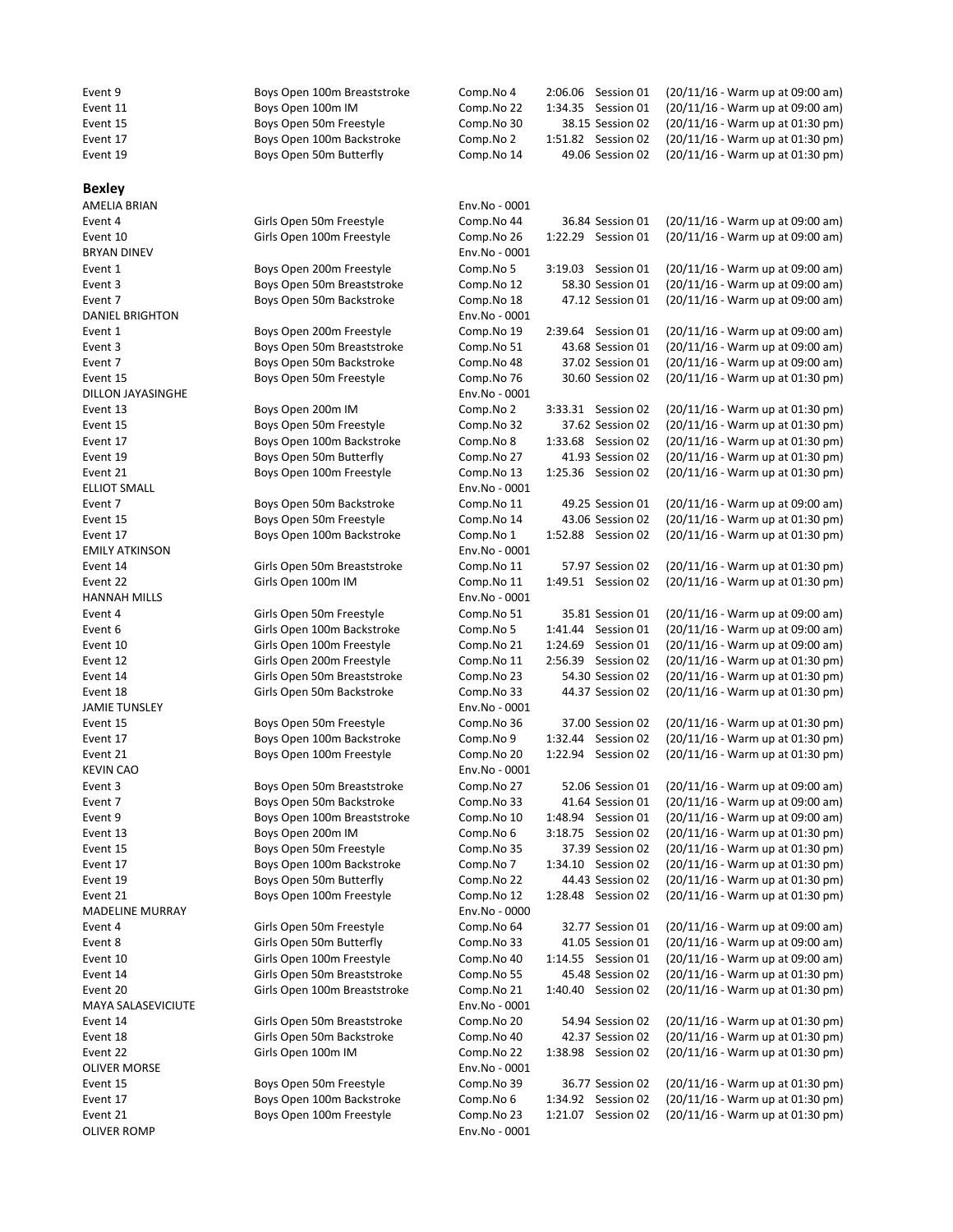### Black Lion

```
HOLLY WINFIELD
JESSICA PARKER
LAUREN FOSTER
NAHUM FISHER
```
## Bromley

# Croydon Amph

**ALYZE GENTLES** CHLOE DAVEY ETHAN DESOUZA ETHAN MARTIN Event 1 Boys Open 200m Freestyle Comp.No 12 2:54.65 Session 01 (20/11/16 - Warm up at 09:00 am)<br>Event 11 Boys Open 100m IM Comp.No 24 1:33.02 Session 01 (20/11/16 - Warm up at 09:00 am)

| Event 15                 | Boys Open 50m Freestyle                                  | Comp.No 51                  | 35.42 Session 02                         | (20/11/16 - Warm up at 01:30 pm)                                     |
|--------------------------|----------------------------------------------------------|-----------------------------|------------------------------------------|----------------------------------------------------------------------|
| Event 17                 | Boys Open 100m Backstroke                                | Comp.No 18                  | 1:27.15 Session 02                       | (20/11/16 - Warm up at 01:30 pm)                                     |
| Event 21                 | Boys Open 100m Freestyle                                 | Comp.No 26                  | Session 02<br>1:20.27                    | (20/11/16 - Warm up at 01:30 pm)                                     |
| SHANNON COGHLAN          |                                                          | Env.No - 0001               |                                          |                                                                      |
| Event 4                  | Girls Open 50m Freestyle                                 | Comp.No 21                  | 40.32 Session 01                         | (20/11/16 - Warm up at 09:00 am)                                     |
| Event 8                  | Girls Open 50m Butterfly                                 | Comp.No 7                   | 48.12 Session 01                         | (20/11/16 - Warm up at 09:00 am)                                     |
| Event 14                 | Girls Open 50m Breaststroke                              | Comp.No 14                  | 57.28 Session 02                         | (20/11/16 - Warm up at 01:30 pm)                                     |
| Event 16                 | Girls Open 100m Butterfly                                | Comp.No 3                   | 1:49.11 Session 02                       | (20/11/16 - Warm up at 01:30 pm)                                     |
| ZOE EVERETT              |                                                          | Env.No - 0001               |                                          |                                                                      |
| Event 14                 | Girls Open 50m Breaststroke                              | Comp.No 17                  | 55.57 Session 02                         | (20/11/16 - Warm up at 01:30 pm)                                     |
| Event 20                 | Girls Open 100m Breaststroke                             | Comp.No 3                   | 2:02.67 Session 02                       | (20/11/16 - Warm up at 01:30 pm)                                     |
| Event 22                 | Girls Open 100m IM                                       | Comp.No 4                   | 2:01.37 Session 02                       | (20/11/16 - Warm up at 01:30 pm)                                     |
| <b>Black Lion</b>        |                                                          |                             |                                          |                                                                      |
| HOLLY WINFIELD           |                                                          | Env.No - 0004               |                                          |                                                                      |
| Event 14                 | Girls Open 50m Breaststroke                              | Comp.No 53                  | 46.68 Session 02                         | (20/11/16 - Warm up at 01:30 pm)                                     |
| Event 18                 | Girls Open 50m Backstroke                                | Comp.No 41                  | 41.98 Session 02                         | (20/11/16 - Warm up at 01:30 pm)                                     |
| Event 20                 | Girls Open 100m Breaststroke                             | Comp.No 18                  | 1:44.77 Session 02                       | (20/11/16 - Warm up at 01:30 pm)                                     |
| JESSICA PARKER           |                                                          | Env.No - 0004               |                                          |                                                                      |
| Event 2                  | Girls Open 200m IM                                       | Comp.No 14                  | Session 01<br>3:04.33                    | (20/11/16 - Warm up at 09:00 am)                                     |
| Event 6                  | Girls Open 100m Backstroke                               | Comp.No 28                  | 1:25.16 Session 01                       | (20/11/16 - Warm up at 09:00 am)                                     |
| Event 10                 | Girls Open 100m Freestyle                                | Comp.No 46                  | 1:10.16 Session 01                       | (20/11/16 - Warm up at 09:00 am)                                     |
| Event 14                 | Girls Open 50m Breaststroke                              | Comp.No 67                  | 42.14 Session 02                         | (20/11/16 - Warm up at 01:30 pm)                                     |
| Event 18                 | Girls Open 50m Backstroke                                | Comp.No 62                  | 37.65 Session 02                         | (20/11/16 - Warm up at 01:30 pm)                                     |
| Event 20                 | Girls Open 100m Breaststroke                             | Comp.No 31                  | 1:31.63 Session 02                       | (20/11/16 - Warm up at 01:30 pm)                                     |
| LAUREN FOSTER            |                                                          | Env.No - 0004               |                                          |                                                                      |
| Event 8                  | Girls Open 50m Butterfly                                 | Comp.No 40                  | 37.40 Session 01<br>1:28.75 Session 02   | (20/11/16 - Warm up at 09:00 am)                                     |
| Event 20<br>NAHUM FISHER | Girls Open 100m Breaststroke                             | Comp.No 34<br>Env.No - 0004 |                                          | (20/11/16 - Warm up at 01:30 pm)                                     |
| Event 15                 | Boys Open 50m Freestyle                                  | Comp.No 47                  | 36.02 Session 02                         | (20/11/16 - Warm up at 01:30 pm)                                     |
| Event 21                 | Boys Open 100m Freestyle                                 | Comp.No 24                  | 1:20.46 Session 02                       | (20/11/16 - Warm up at 01:30 pm)                                     |
|                          |                                                          |                             |                                          |                                                                      |
| <b>Bromley</b>           |                                                          |                             |                                          |                                                                      |
| ANNABEL SMITH            |                                                          | Env.No - 0000               |                                          |                                                                      |
| Event 6                  | Girls Open 100m Backstroke                               | Comp.No 42                  | Session 01<br>1:13.06                    | (20/11/16 - Warm up at 09:00 am)                                     |
| Event 10                 | Girls Open 100m Freestyle                                | Comp.No 52                  | 1:06.80<br>Session 01                    | (20/11/16 - Warm up at 09:00 am)                                     |
| Event 12                 | Girls Open 200m Freestyle                                | Comp.No 38                  | Session 02<br>2:25.53                    | (20/11/16 - Warm up at 01:30 pm)                                     |
| Event 16                 | Girls Open 100m Butterfly                                | Comp.No 19                  | 1:12.04 Session 02                       | (20/11/16 - Warm up at 01:30 pm)                                     |
| RAE STRAUPENIEKS         |                                                          | Env.No - 0000               |                                          |                                                                      |
| Event 12                 | Girls Open 200m Freestyle                                | Comp.No 37                  | 2:28.80<br>Session 02                    | (20/11/16 - Warm up at 01:30 pm)                                     |
| Event 18                 | Girls Open 50m Backstroke                                | Comp.No 57                  | 38.04 Session 02                         | (20/11/16 - Warm up at 01:30 pm)                                     |
| Croydon Amph             |                                                          |                             |                                          |                                                                      |
| <b>ALYZE GENTLES</b>     |                                                          | Env.No - 0007               |                                          |                                                                      |
| Event 2                  | Girls Open 200m IM                                       | Comp.No 4                   | 3:22.58 Session 01                       | (20/11/16 - Warm up at 09:00 am)                                     |
| Event 4                  | Girls Open 50m Freestyle                                 | Comp.No 36                  | 38.00 Session 01                         | (20/11/16 - Warm up at 09:00 am)                                     |
| Event 6                  | Girls Open 100m Backstroke                               | Comp.No 15                  | 1:33.05 Session 01                       | (20/11/16 - Warm up at 09:00 am)                                     |
| Event 8                  | Girls Open 50m Butterfly                                 | Comp.No 9                   | 47.77 Session 01                         | (20/11/16 - Warm up at 09:00 am)                                     |
| Event 14                 | Girls Open 50m Breaststroke                              | Comp.No 37                  | 50.90 Session 02                         | (20/11/16 - Warm up at 01:30 pm)                                     |
| Event 18                 | Girls Open 50m Backstroke                                | Comp.No 29                  | 44.68 Session 02                         | (20/11/16 - Warm up at 01:30 pm)                                     |
| Event 20                 | Girls Open 100m Breaststroke                             | Comp.No 16                  | 1:46.76 Session 02                       | (20/11/16 - Warm up at 01:30 pm)                                     |
| Event 22                 | Girls Open 100m IM                                       | Comp.No 20                  | 1:39.88 Session 02                       | (20/11/16 - Warm up at 01:30 pm)                                     |
| CHLOE DAVEY              |                                                          | Env.No - 0007               |                                          | (20/11/16 - Warm up at 01:30 pm)                                     |
| Event 12                 | Girls Open 200m Freestyle<br>Girls Open 50m Breaststroke | Comp.No 5<br>Comp.No 48     | 3:17.28 Session 02                       |                                                                      |
| Event 14<br>Event 20     | Girls Open 100m Breaststroke                             |                             | 48.62 Session 02                         | (20/11/16 - Warm up at 01:30 pm)<br>(20/11/16 - Warm up at 01:30 pm) |
| Event 22                 | Girls Open 100m IM                                       | Comp.No 17<br>Comp.No 31    | 1:46.14 Session 02<br>1:33.97 Session 02 | (20/11/16 - Warm up at 01:30 pm)                                     |
| ETHAN DESOUZA            |                                                          | Env.No - 0007               |                                          |                                                                      |
| Event 3                  | Boys Open 50m Breaststroke                               | Comp.No 61                  | 34.50 Session 01                         | (20/11/16 - Warm up at 09:00 am)                                     |
| Event 9                  | Boys Open 100m Breaststroke                              | Comp.No 30                  | 1:19.26 Session 01                       | (20/11/16 - Warm up at 09:00 am)                                     |
| Event 11                 | Boys Open 100m IM                                        | Comp.No 49                  | 1:13.19 Session 01                       | $(20/11/16 - Warm up at 09:00 am)$                                   |
| Event 15                 | Boys Open 50m Freestyle                                  | Comp.No 82                  | 26.70 Session 02                         | (20/11/16 - Warm up at 01:30 pm)                                     |
| Event 19                 | Boys Open 50m Butterfly                                  | Comp.No 47                  | 30.50 Session 02                         | (20/11/16 - Warm up at 01:30 pm)                                     |
| Event 21                 | Boys Open 100m Freestyle                                 | Comp.No 53                  | 1:01.01 Session 02                       | (20/11/16 - Warm up at 01:30 pm)                                     |
| ETHAN MARTIN             |                                                          | Env.No - 0007               |                                          |                                                                      |
|                          |                                                          |                             |                                          |                                                                      |

1:33.02 Session 01  $(20/11/16 - Warm \text{ up at } 09:00 \text{ am})$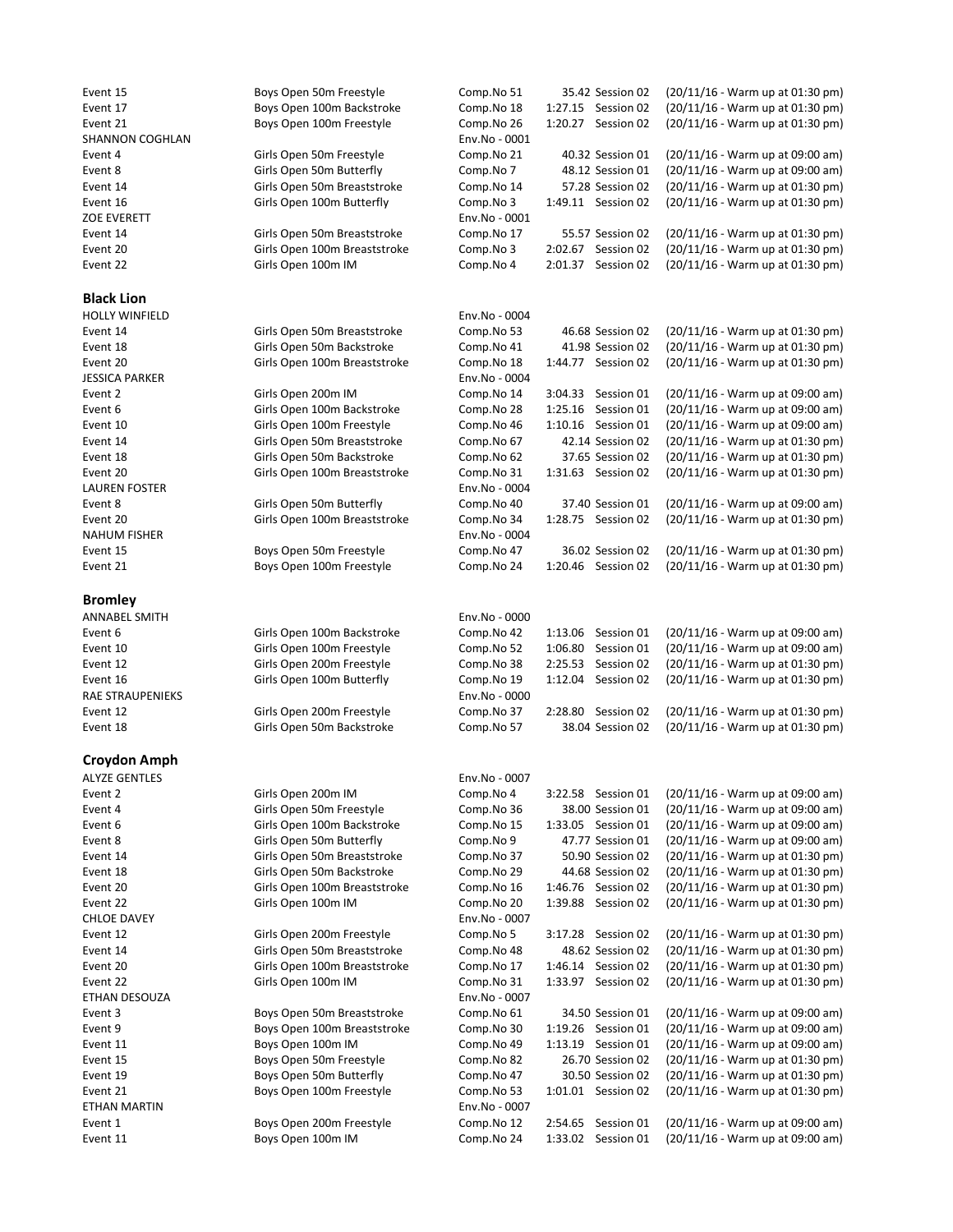Dulwich Dolp

ALEXANDER HESKES Env.No - 0005

| Boys Open 50m Freestyle      | Comp.No 38   |
|------------------------------|--------------|
| Boys Open 100m Backstroke    | Comp.No 4    |
|                              | Env.No - 000 |
| Girls Open 50m Butterfly     | Comp.No 52   |
| Girls Open 100m Freestyle    | Comp.No 57   |
|                              | Env.No - 000 |
| Girls Open 100m Butterfly    | Comp.No 4    |
| Girls Open 50m Backstroke    | Comp.No 32   |
|                              | Env.No - 000 |
| Boys Open 200m Freestyle     | Comp.No 16   |
| Boys Open 50m Backstroke     | Comp.No 27   |
| Boys Open 100m IM            | Comp.No 17   |
| Boys Open 50m Freestyle      | Comp.No 50   |
| Boys Open 100m Backstroke    | Comp.No 11   |
| Boys Open 100m Freestyle     | Comp.No 31   |
|                              | Env.No - 000 |
| Boys Open 100m Backstroke    | Comp.No 32   |
| Boys Open 100m Freestyle     | Comp.No 49   |
|                              | Env.No - 000 |
| Boys Open 50m Freestyle      | Comp.No 75   |
| Boys Open 100m Backstroke    | Comp.No 28   |
| Boys Open 100m Freestyle     | Comp.No 48   |
|                              | Env.No - 000 |
| Boys Open 100m Butterfly     | Comp.No 13   |
| Boys Open 50m Backstroke     | Comp.No 58   |
|                              | Env.No - 000 |
| Boys Open 50m Freestyle      | Comp.No 48   |
| Boys Open 100m Backstroke    | Comp.No 10   |
| Boys Open 50m Butterfly      | Comp.No 26   |
| Boys Open 100m Freestyle     | Comp.No 17   |
|                              | Env.No - 000 |
| Girls Open 200m Freestyle    | Comp.No 22   |
| Girls Open 50m Breaststroke  | Comp.No 56   |
| Girls Open 100m Butterfly    | Comp.No 10   |
| Girls Open 50m Backstroke    | Comp.No 55   |
| Girls Open 100m Breaststroke | Comp.No 20   |
| Girls Open 100m IM           | Comp.No 41   |
|                              | Env.No - 000 |
| Boys Open 50m Breaststroke   | Comp.No 55   |
| Boys Open 50m Backstroke     | Comp.No 44   |
| Boys Open 100m Breaststroke  | Comp.No 21   |
| Boys Open 100m IM            | Comp.No 40   |
| Boys Open 50m Freestyle      | Comp.No 61   |
| Boys Open 50m Butterfly      | Comp.No 33   |
| Boys Open 100m Freestyle     | Comp.No 34   |
|                              | Env.No - 000 |
| Girls Open 200m Freestyle    | Comp.No 34   |
| Girls Open 50m Breaststroke  | Comp.No 72   |
| Girls Open 100m Butterfly    | Comp.No 12   |
| Girls Open 50m Backstroke    | Comp.No 60   |
| Girls Open 100m Breaststroke | Comp.No 33   |
| Girls Open 100m IM           | Comp.No 47   |
|                              | Env.No - 000 |
| Boys Open 200m Freestyle     | Comp.No 15   |
| Boys Open 50m Breaststroke   | Comp.No 48   |
| Boys Open 100m Breaststroke  | Comp.No 19   |
| Boys Open 100m IM            | Comp.No 27   |
| Boys Open 50m Freestyle      | Comp.No 60   |
| Boys Open 100m Freestyle     | Comp.No 35   |
|                              | Env.No - 000 |
| Boys Open 50m Breaststroke   | Comp.No 38   |
| Boys Open 200m IM            | Comp.No 4    |
| Boys Open 50m Butterfly      | Comp.No 37   |

| Event 15                 | Boys Open 50m Freestyle      | Comp.No 38    | 36.77 Session 02   | (20/11/16 - Warm up at 01:30 pm) |
|--------------------------|------------------------------|---------------|--------------------|----------------------------------|
| Event 17                 | Boys Open 100m Backstroke    | Comp.No 4     | 1:36.65 Session 02 | (20/11/16 - Warm up at 01:30 pm) |
| <b>HALINA WIECKOWSKA</b> |                              | Env.No - 0007 |                    |                                  |
| Event 8                  | Girls Open 50m Butterfly     | Comp.No 52    | 31.90 Session 01   | (20/11/16 - Warm up at 09:00 am) |
| Event 10                 | Girls Open 100m Freestyle    | Comp.No 57    | 1:02.48 Session 01 | (20/11/16 - Warm up at 09:00 am) |
| <b>IMOGEN BATES</b>      |                              | Env.No - 0007 |                    |                                  |
|                          |                              |               |                    |                                  |
| Event 16                 | Girls Open 100m Butterfly    | Comp.No 4     | 1:49.05 Session 02 | (20/11/16 - Warm up at 01:30 pm) |
| Event 18                 | Girls Open 50m Backstroke    | Comp.No 32    | 44.46 Session 02   | (20/11/16 - Warm up at 01:30 pm) |
| <b>JAMES POULTON</b>     |                              | Env.No - 0007 |                    |                                  |
| Event 1                  | Boys Open 200m Freestyle     | Comp.No 16    | 2:44.05 Session 01 | (20/11/16 - Warm up at 09:00 am) |
| Event 7                  | Boys Open 50m Backstroke     | Comp.No 27    | 44.15 Session 01   | (20/11/16 - Warm up at 09:00 am) |
| Event 11                 | Boys Open 100m IM            | Comp.No 17    | 1:38.79 Session 01 | (20/11/16 - Warm up at 09:00 am) |
| Event 15                 | Boys Open 50m Freestyle      | Comp.No 50    | 35.61 Session 02   | (20/11/16 - Warm up at 01:30 pm) |
| Event 17                 | Boys Open 100m Backstroke    | Comp.No 11    | 1:31.96 Session 02 | (20/11/16 - Warm up at 01:30 pm) |
| Event 21                 | Boys Open 100m Freestyle     | Comp.No 31    | 1:16.02 Session 02 | (20/11/16 - Warm up at 01:30 pm) |
| <b>JULES ROGNON</b>      |                              | Env.No - 0007 |                    |                                  |
|                          |                              |               |                    |                                  |
| Event 17                 | Boys Open 100m Backstroke    | Comp.No 32    | 1:13.20 Session 02 | (20/11/16 - Warm up at 01:30 pm) |
| Event 21                 | Boys Open 100m Freestyle     | Comp.No 49    | 1:06.70 Session 02 | (20/11/16 - Warm up at 01:30 pm) |
| LUCA BARRETTA            |                              | Env.No - 0007 |                    |                                  |
| Event 15                 | Boys Open 50m Freestyle      | Comp.No 75    | 30.84 Session 02   | (20/11/16 - Warm up at 01:30 pm) |
| Event 17                 | Boys Open 100m Backstroke    | Comp.No 28    | 1:17.20 Session 02 | (20/11/16 - Warm up at 01:30 pm) |
| Event 21                 | Boys Open 100m Freestyle     | Comp.No 48    | 1:06.93 Session 02 | (20/11/16 - Warm up at 01:30 pm) |
| MACIEJ WIECKOWSKI        |                              | Env.No - 0007 |                    |                                  |
| Event 5                  | Boys Open 100m Butterfly     | Comp.No 13    | 1:03.68 Session 01 | (20/11/16 - Warm up at 09:00 am) |
| Event 7                  | Boys Open 50m Backstroke     | Comp.No 58    | 32.20 Session 01   | (20/11/16 - Warm up at 09:00 am) |
| <b>OLIVER DENNIS</b>     |                              |               |                    |                                  |
|                          |                              | Env.No - 0007 |                    |                                  |
| Event 15                 | Boys Open 50m Freestyle      | Comp.No 48    | 35.91 Session 02   | (20/11/16 - Warm up at 01:30 pm) |
| Event 17                 | Boys Open 100m Backstroke    | Comp.No 10    | 1:32.40 Session 02 | (20/11/16 - Warm up at 01:30 pm) |
| Event 19                 | Boys Open 50m Butterfly      | Comp.No 26    | 42.29 Session 02   | (20/11/16 - Warm up at 01:30 pm) |
| Event 21                 | Boys Open 100m Freestyle     | Comp.No 17    | 1:23.52 Session 02 | (20/11/16 - Warm up at 01:30 pm) |
| <b>ORRIN BLAIR</b>       |                              | Env.No - 0007 |                    |                                  |
| Event 12                 | Girls Open 200m Freestyle    | Comp.No 22    | 2:47.33 Session 02 | (20/11/16 - Warm up at 01:30 pm) |
| Event 14                 | Girls Open 50m Breaststroke  | Comp.No 56    | 45.36 Session 02   | (20/11/16 - Warm up at 01:30 pm) |
| Event 16                 | Girls Open 100m Butterfly    | Comp.No 10    | 1:29.42 Session 02 | (20/11/16 - Warm up at 01:30 pm) |
| Event 18                 | Girls Open 50m Backstroke    | Comp.No 55    | 38.79 Session 02   | (20/11/16 - Warm up at 01:30 pm) |
| Event 20                 | Girls Open 100m Breaststroke | Comp.No 20    | 1:40.78 Session 02 | (20/11/16 - Warm up at 01:30 pm) |
|                          |                              |               |                    |                                  |
| Event 22                 | Girls Open 100m IM           | Comp.No 41    | 1:26.01 Session 02 | (20/11/16 - Warm up at 01:30 pm) |
| SEBASTIAN SPARSHOTT      |                              | Env.No - 0007 |                    |                                  |
| Event 3                  | Boys Open 50m Breaststroke   | Comp.No 55    | 41.58 Session 01   | (20/11/16 - Warm up at 09:00 am) |
| Event 7                  | Boys Open 50m Backstroke     | Comp.No 44    | 38.76 Session 01   | (20/11/16 - Warm up at 09:00 am) |
| Event 9                  | Boys Open 100m Breaststroke  | Comp.No 21    | 1:32.40 Session 01 | (20/11/16 - Warm up at 09:00 am) |
| Event 11                 | Boys Open 100m IM            | Comp.No 40    | 1:23.41 Session 01 | (20/11/16 - Warm up at 09:00 am) |
| Event 15                 | Boys Open 50m Freestyle      | Comp.No 61    | 33.78 Session 02   | (20/11/16 - Warm up at 01:30 pm) |
| Event 19                 | Boys Open 50m Butterfly      | Comp.No 33    | 39.19 Session 02   | (20/11/16 - Warm up at 01:30 pm) |
| Event 21                 | Boys Open 100m Freestyle     | Comp.No 34    | 1:15.57 Session 02 | (20/11/16 - Warm up at 01:30 pm) |
| <b>TAY BLAIR</b>         |                              | Env.No - 0007 |                    |                                  |
| Event 12                 | Girls Open 200m Freestyle    |               |                    | (20/11/16 - Warm up at 01:30 pm) |
|                          |                              | Comp.No 34    | 2:32.33 Session 02 |                                  |
| Event 14                 | Girls Open 50m Breaststroke  | Comp.No 72    | 40.86 Session 02   | (20/11/16 - Warm up at 01:30 pm) |
| Event 16                 | Girls Open 100m Butterfly    | Comp.No 12    | 1:27.09 Session 02 | (20/11/16 - Warm up at 01:30 pm) |
| Event 18                 | Girls Open 50m Backstroke    | Comp.No 60    | 37.88 Session 02   | (20/11/16 - Warm up at 01:30 pm) |
| Event 20                 | Girls Open 100m Breaststroke | Comp.No 33    | 1:28.77 Session 02 | (20/11/16 - Warm up at 01:30 pm) |
| Event 22                 | Girls Open 100m IM           | Comp.No 47    | 1:20.65 Session 02 | (20/11/16 - Warm up at 01:30 pm) |
| THIAGO GENTLES           |                              | Env.No - 0007 |                    |                                  |
| Event 1                  | Boys Open 200m Freestyle     | Comp.No 15    | 2:45.39 Session 01 | (20/11/16 - Warm up at 09:00 am) |
| Event 3                  | Boys Open 50m Breaststroke   | Comp.No 48    | 45.00 Session 01   | (20/11/16 - Warm up at 09:00 am) |
| Event 9                  | Boys Open 100m Breaststroke  | Comp.No 19    | 1:37.65 Session 01 | (20/11/16 - Warm up at 09:00 am) |
| Event 11                 | Boys Open 100m IM            | Comp.No 27    | 1:31.32 Session 01 | (20/11/16 - Warm up at 09:00 am) |
|                          |                              |               |                    |                                  |
| Event 15                 | Boys Open 50m Freestyle      | Comp.No 60    | 33.80 Session 02   | (20/11/16 - Warm up at 01:30 pm) |
| Event 21                 | Boys Open 100m Freestyle     | Comp.No 35    | 1:14.98 Session 02 | (20/11/16 - Warm up at 01:30 pm) |
| ZAIN LAM                 |                              | Env.No - 0007 |                    |                                  |
| Event 3                  | Boys Open 50m Breaststroke   | Comp.No 38    | 48.78 Session 01   | (20/11/16 - Warm up at 09:00 am) |
| Event 13                 | Boys Open 200m IM            | Comp.No 4     | 3:22.26 Session 02 | (20/11/16 - Warm up at 01:30 pm) |
| Event 19                 | Boys Open 50m Butterfly      | Comp.No 37    | 37.50 Session 02   | (20/11/16 - Warm up at 01:30 pm) |
| Event 21                 | Boys Open 100m Freestyle     | Comp.No 29    | 1:17.70 Session 02 | (20/11/16 - Warm up at 01:30 pm) |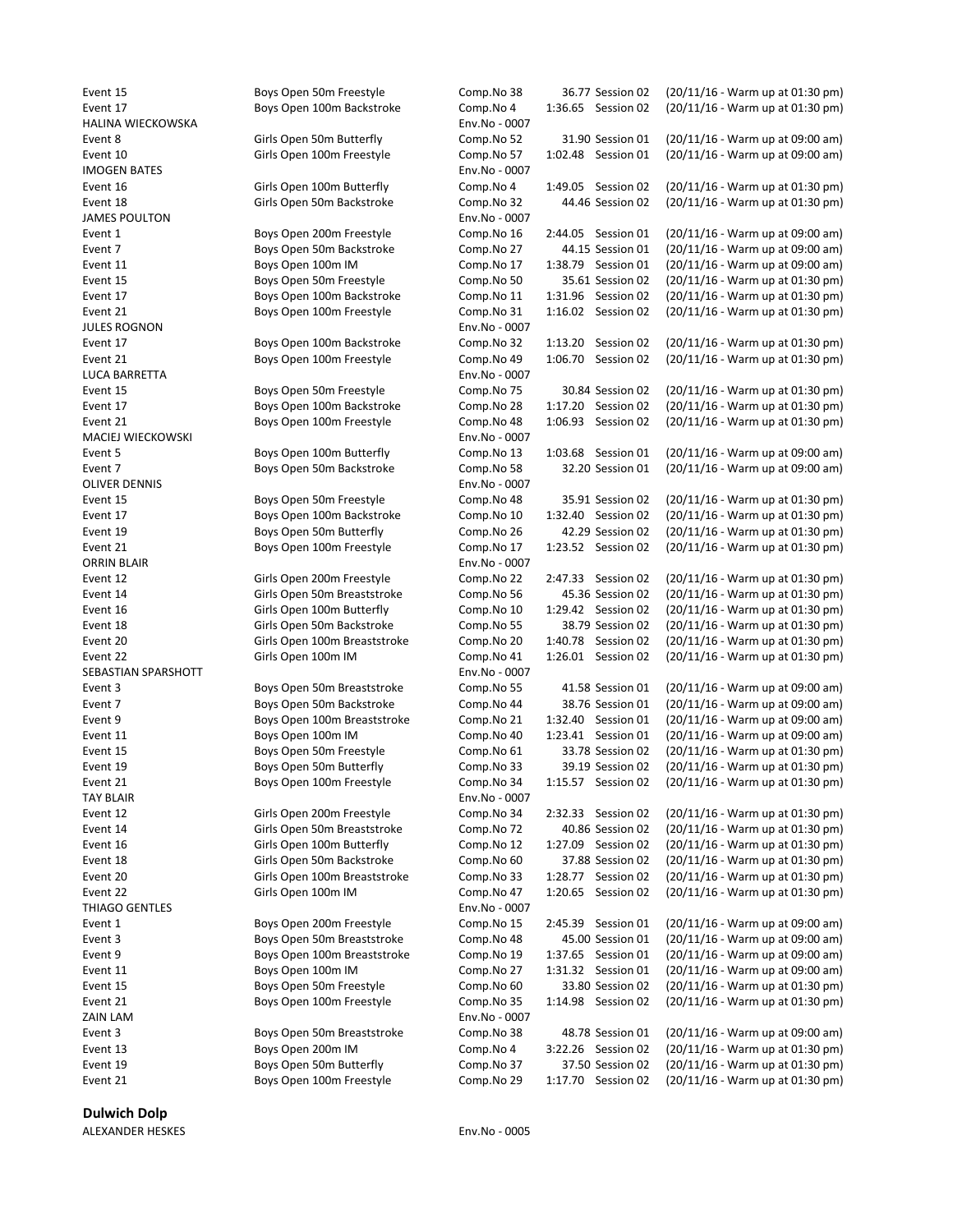CHARLOTTE TAYLOR Env.No - 0005 CHARU MOLYNEUX-LYONS Env.No - 0005 ELLIOTT COX **ENV.NO - 0005** ERIN COX Env.No - 0005 EVA CROWTHER ENVIRONMENT CONTROL ENVIRONMENT CONTROL ENVIRONMENT CONTROL ENVIRONMENT CONTROL ENVIRONMENT CONTROL EVA FUNSCH Env.No - 0005 FREDDIE CARTWRIGHT ENGLANDED TO THE SERVER OF THE SERVER OF THE SERVER OF THE SERVER OF THE SERVER OF THE SERVER OF THE SERVER OF THE SERVER OF THE SERVER OF THE SERVER OF THE SERVER OF THE SERVER OF THE SERVER OF THE SERV HENRY WEBSTER Env.No - 0005

INDIA CHAMBERS Env.No - 0005

Event 7 Boys Open 50m Backstroke Comp.No 14 48.00 Session 01 (20/11/16 - Warm up at 09:00 am) Event 11 Boys Open 100m IM Comp.No 8 1:50.00 Session 01 (20/11/16 - Warm up at 09:00 am) Event 4 Girls Open 50m Freestyle Comp.No 13 42.32 Session 01 (20/11/16 - Warm up at 09:00 am) Event 8 Girls Open 50m Butterfly Comp.No 6 48.41 Session 01 (20/11/16 - Warm up at 09:00 am) Event 14 Girls Open 50m Breaststroke Comp.No 12 57.93 Session 02 (20/11/16 - Warm up at 01:30 pm) Event 18 Girls Open 50m Backstroke Comp.No 9 48.78 Session 02 (20/11/16 - Warm up at 01:30 pm) Event 22 Girls Open 100m IM Comp.No 2 2:05.55 Session 02 (20/11/16 - Warm up at 01:30 pm) Event 4 Girls Open 50m Freestyle Comp.No 8 44.86 Session 01 (20/11/16 - Warm up at 09:00 am) Event 10 Girls Open 100m Freestyle Comp.No 7 1:37.22 Session 01 (20/11/16 - Warm up at 09:00 am) Event 18 Girls Open 50m Backstroke Comp.No 7 50.60 Session 02 (20/11/16 - Warm up at 01:30 pm) Event 22 Girls Open 100m IM Comp.No 7 1:53.95 Session 02 (20/11/16 - Warm up at 01:30 pm) Event 1 Boys Open 200m Freestyle Comp.No 21 2:38.88 Session 01 (20/11/16 - Warm up at 09:00 am) Event 3 Boys Open 50m Breaststroke Comp.No 50 43.79 Session 01 (20/11/16 - Warm up at 09:00 am) Event 5 Boys Open 100m Butterfly Comp.No 7 1:23.49 Session 01 (20/11/16 - Warm up at 09:00 am) Event 7 Boys Open 50m Backstroke Comp.No 53 35.60 Session 01 (20/11/16 - Warm up at 09:00 am) Event 11 Boys Open 100m IM Comp.No 45 1:20.60 Session 01 (20/11/16 - Warm up at 09:00 am) Event 15 Boys Open 50m Freestyle Comp.No 71 31.66 Session 02 (20/11/16 - Warm up at 01:30 pm) Event 17 Boys Open 100m Backstroke Comp.No 26 1:20.16 Session 02 (20/11/16 - Warm up at 01:30 pm) Event 19 Boys Open 50m Butterfly Comp.No 45 33.48 Session 02 (20/11/16 - Warm up at 01:30 pm)<br>Event 21 Boys Open 100m Freestyle Comp.No 38 1:13.09 Session 02 (20/11/16 - Warm up at 01:30 pm) Event 21 Boys Open 100m Freestyle Comp.No 38 1:13.09 Session 02 (20/11/16 - Warm up at 01:30 pm) Event 4 Girls Open 50m Freestyle Comp.No 15 41.69 Session 01 (20/11/16 - Warm up at 09:00 am) Event 8 Girls Open 50m Butterfly Comp.No 3 51.39 Session 01 (20/11/16 - Warm up at 09:00 am) Event 10 Girls Open 100m Freestyle Comp.No 2 1:41.78 Session 01 (20/11/16 - Warm up at 09:00 am) Event 14 Girls Open 50m Breaststroke Comp.No 4 1:00.56 Session 02 (20/11/16 - Warm up at 01:30 pm) Event 18 Girls Open 50m Backstroke Comp.No 10 48.78 Session 02 (20/11/16 - Warm up at 01:30 pm) Event 22 Girls Open 100m IM Comp.No 6 1:55.40 Session 02 (20/11/16 - Warm up at 01:30 pm) Event 4 Girls Open 50m Freestyle Comp.No 2 51.20 Session 01 (20/11/16 - Warm up at 09:00 am) Event 10 Girls Open 100m Freestyle Comp.No 5 1:38.17 Session 01 (20/11/16 - Warm up at 09:00 am) Event 14 Girls Open 50m Breaststroke Comp.No 6 59.00 Session 02 (20/11/16 - Warm up at 01:30 pm) Event 18 Girls Open 50m Backstroke Comp.No 3 55.00 Session 02 (20/11/16 - Warm up at 01:30 pm) Event 20 Girls Open 100m Breaststroke Comp.No 2 2:05.00 Session 02 (20/11/16 - Warm up at 01:30 pm) Event 4 Girls Open 50m Freestyle Comp.No 42 37.18 Session 01 (20/11/16 - Warm up at 09:00 am) Event 6 Girls Open 100m Backstroke Comp.No 2 1:50.20 Session 01 (20/11/16 - Warm up at 09:00 am) Event 8 Girls Open 50m Butterfly Comp.No 10 47.38 Session 01 (20/11/16 - Warm up at 09:00 am) Event 10 Girls Open 100m Freestyle Comp.No 6 1:38.00 Session 01 (20/11/16 - Warm up at 09:00 am) Event 14 Girls Open 50m Breaststroke Comp.No 19 55.05 Session 02 (20/11/16 - Warm up at 01:30 pm) Event 18 Girls Open 50m Backstroke Comp.No 39 42.47 Session 02 (20/11/16 - Warm up at 01:30 pm) Event 22 Girls Open 100m IM Comp.No 13 1:46.52 Session 02 (20/11/16 - Warm up at 01:30 pm) Event 3 Boys Open 50m Breaststroke Comp.No 22 54.54 Session 01 (20/11/16 - Warm up at 09:00 am) Event 7 Boys Open 50m Backstroke Comp.No 23 44.84 Session 01 (20/11/16 - Warm up at 09:00 am) Event 11 Boys Open 100m IM Comp.No 16 1:39.40 Session 01 (20/11/16 - Warm up at 09:00 am) Event 15 Boys Open 50m Freestyle Comp.No 25 39.11 Session 02 (20/11/16 - Warm up at 01:30 pm) Event 19 Boys Open 50m Butterfly Comp.No 23 43.38 Session 02 (20/11/16 - Warm up at 01:30 pm) Event 21 Boys Open 100m Freestyle Comp.No 10 1:30.23 Session 02 (20/11/16 - Warm up at 01:30 pm) Event 3 Boys Open 50m Breaststroke Comp.No 41 47.45 Session 01 (20/11/16 - Warm up at 09:00 am) Event 7 Boys Open 50m Backstroke Comp.No 28 43.46 Session 01 (20/11/16 - Warm up at 09:00 am) Event 9 Boys Open 100m Breaststroke Comp.No 17 1:41.37 Session 01 (20/11/16 - Warm up at 09:00 am) Event 11 Boys Open 100m IM Comp.No 20 1:37.01 Session 01 (20/11/16 - Warm up at 09:00 am) Event 13 Boys Open 200m IM Comp.No 3 3:27.12 Session 02 (20/11/16 - Warm up at 01:30 pm) Event 15 Boys Open 50m Freestyle Comp.No 24 39.24 Session 02 (20/11/16 - Warm up at 01:30 pm) Event 17 Boys Open 100m Backstroke Comp.No 5 1:36.00 Session 02 (20/11/16 - Warm up at 01:30 pm) Event 19 Boys Open 50m Butterfly Comp.No 20 44.99 Session 02 (20/11/16 - Warm up at 01:30 pm) Event 21 Boys Open 100m Freestyle Comp.No 7 1:33.17 Session 02 (20/11/16 - Warm up at 01:30 pm) Event 2 Girls Open 200m IM Comp.No 7 3:17.15 Session 01 (20/11/16 - Warm up at 09:00 am) Event 4 Girls Open 50m Freestyle Comp.No 67 32.34 Session 01 (20/11/16 - Warm up at 09:00 am) Event 8 Girls Open 50m Butterfly Comp.No 35 40.72 Session 01 (20/11/16 - Warm up at 09:00 am) Event 10 Girls Open 100m Freestyle Comp.No 31 1:18.67 Session 01 (20/11/16 - Warm up at 09:00 am) Event 14 Girls Open 50m Breaststroke Comp.No 66 42.49 Session 02 (20/11/16 - Warm up at 01:30 pm)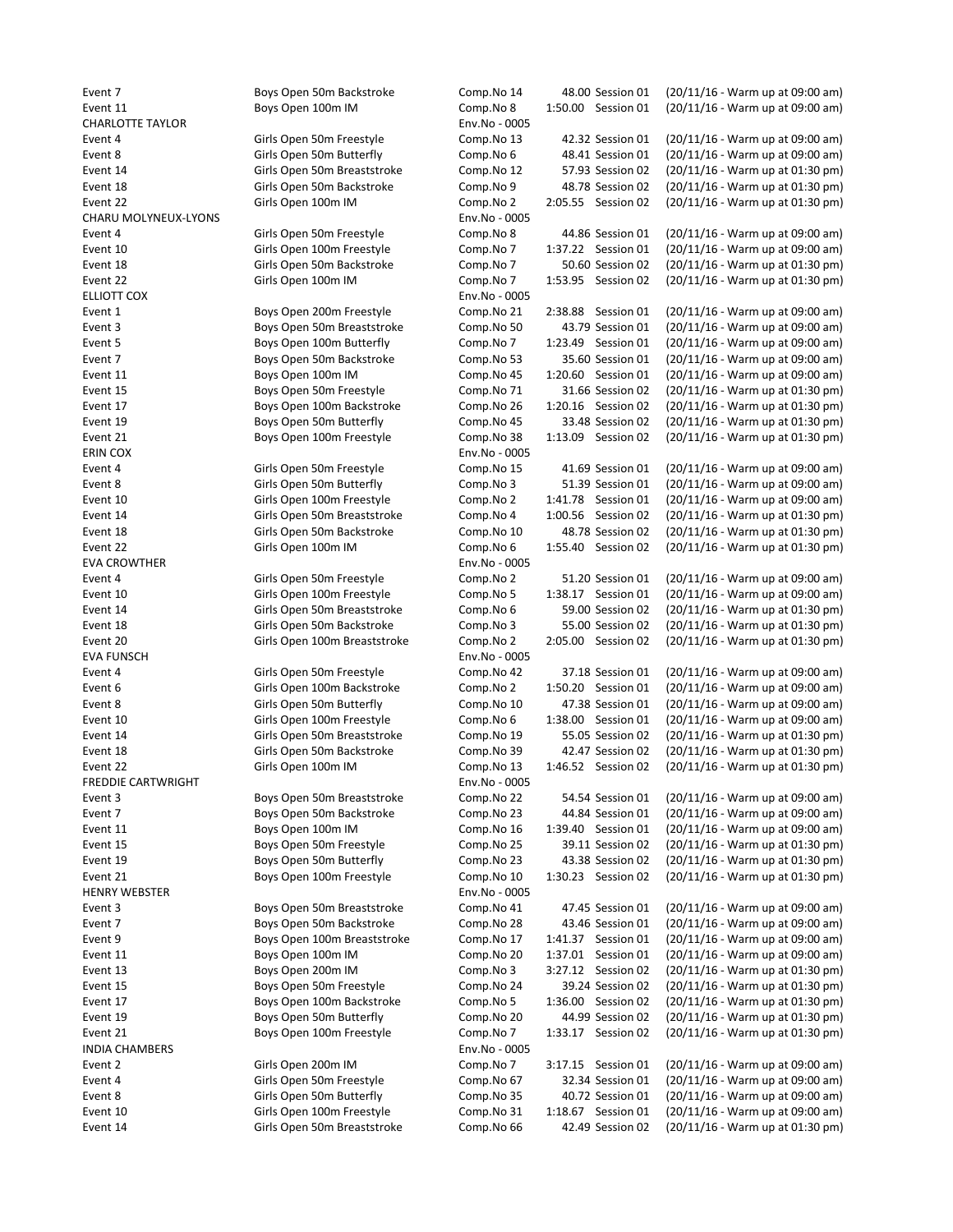Event 20 Girls Open 100m Breaststroke Comp.No 26 1:37.21 Session 02 (20/11/16 - Warm up at 01:30 pm) Event 22 Girls Open 100m IM Comp.No 37 1:28.74 Session 02 (20/11/16 - Warm up at 01:30 pm) ISABELLA PEDRINI Env.No - 0005 Event 4 Girls Open 50m Freestyle Comp.No 32 38.63 Session 01 (20/11/16 - Warm up at 09:00 am) Event 8 Girls Open 50m Butterfly Comp.No 8 47.83 Session 01 (20/11/16 - Warm up at 09:00 am) Event 18 Girls Open 50m Backstroke Comp.No 34 44.03 Session 02 (20/11/16 - Warm up at 01:30 pm) Event 22 Girls Open 100m IM Comp.No 26 1:35.36 Session 02 (20/11/16 - Warm up at 01:30 pm) JACK MILNER Env.No - 0005 Event 1 Boys Open 200m Freestyle Comp.No 18 2:40.68 Session 01 (20/11/16 - Warm up at 09:00 am) Event 3 Boys Open 50m Breaststroke Comp.No 43 46.70 Session 01 (20/11/16 - Warm up at 09:00 am) Event 7 Boys Open 50m Backstroke Comp.No 42 38.93 Session 01 (20/11/16 - Warm up at 09:00 am) Event 9 Boys Open 100m Breaststroke Comp.No 9 1:52.12 Session 01 (20/11/16 - Warm up at 09:00 am) Event 11 Boys Open 100m IM Comp.No 34 1:27.59 Session 01 (20/11/16 - Warm up at 09:00 am) Event 15 Boys Open 50m Freestyle Comp.No 68 31.94 Session 02 (20/11/16 - Warm up at 01:30 pm) Event 17 Boys Open 100m Backstroke Comp.No 13 1:29.98 Session 02 (20/11/16 - Warm up at 01:30 pm) Event 19 Boys Open 50m Butterfly Comp.No 24 42.69 Session 02 (20/11/16 - Warm up at 01:30 pm) Event 21 Boys Open 100m Freestyle Comp.No 37 1:13.38 Session 02 (20/11/16 - Warm up at 01:30 pm) JAMES SHEPPARD Env.No - 0005 Event 3 Boys Open 50m Breaststroke Comp.No 28 51.89 Session 01 (20/11/16 - Warm up at 09:00 am) Event 7 Boys Open 50m Backstroke Comp.No 31 42.72 Session 01 (20/11/16 - Warm up at 09:00 am) Event 9 Boys Open 100m Breaststroke Comp.No 12 1:46.51 Session 01 (20/11/16 - Warm up at 09:00 am) Event 11 Boys Open 100m IM Comp.No 15 1:39.69 Session 01 (20/11/16 - Warm up at 09:00 am) Event 15 Boys Open 50m Freestyle Comp.No 22 39.61 Session 02 (20/11/16 - Warm up at 01:30 pm) Event 17 Boys Open 100m Backstroke Comp.No 12 1:31.56 Session 02 (20/11/16 - Warm up at 01:30 pm) Event 21 Boys Open 100m Freestyle Comp.No 9 1:31.10 Session 02 (20/11/16 - Warm up at 01:30 pm) JAMIE TODD-MILLER **Env.No** - 0005 Event 3 Boys Open 50m Breaststroke Comp.No 34 50.00 Session 01 (20/11/16 - Warm up at 09:00 am) Event 7 Boys Open 50m Backstroke Comp.No 17 47.19 Session 01 (20/11/16 - Warm up at 09:00 am) Event 15 Boys Open 50m Freestyle Comp.No 12 43.09 Session 02 (20/11/16 - Warm up at 01:30 pm) Event 19 Boys Open 50m Butterfly Comp.No 16 48.00 Session 02 (20/11/16 - Warm up at 01:30 pm) Event 21 Boys Open 100m Freestyle Comp.No 1 1:44.00 Session 02 (20/11/16 - Warm up at 01:30 pm) JASPER CALLAWAY Env.No - 0000 Event 5 Boys Open 100m Butterfly Comp.No 6 1:23.78 Session 01 (20/11/16 - Warm up at 09:00 am) Event 7 Boys Open 50m Backstroke Comp.No 55 35.22 Session 01 (20/11/16 - Warm up at 09:00 am) Event 9 Boys Open 100m Breaststroke Comp.No 26 1:29.62 Session 01 (20/11/16 - Warm up at 09:00 am) Event 11 Boys Open 100m IM Comp.No 42 1:21.01 Session 01 (20/11/16 - Warm up at 09:00 am) LARA HUDDART-OUABDESSL Env.No - 0005 Event 2 Girls Open 200m IM Comp.No 5 3:21.75 Session 01 (20/11/16 - Warm up at 09:00 am) Event 4 Girls Open 50m Freestyle Comp.No 52 35.77 Session 01 (20/11/16 - Warm up at 09:00 am) Event 6 Girls Open 100m Backstroke Comp.No 7 1:40.18 Session 01 (20/11/16 - Warm up at 09:00 am) Event 10 Girls Open 100m Freestyle Comp.No 17 1:26.67 Session 01 (20/11/16 - Warm up at 09:00 am) Event 12 Girls Open 200m Freestyle Comp.No 19 2:49.63 Session 02 (20/11/16 - Warm up at 01:30 pm) Event 14 Girls Open 50m Breaststroke Comp.No 38 50.88 Session 02 (20/11/16 - Warm up at 01:30 pm) Event 18 Girls Open 50m Backstroke Comp.No 28 44.69 Session 02 (20/11/16 - Warm up at 01:30 pm) Event 22 Girls Open 100m IM Comp.No 23 1:37.95 Session 02 (20/11/16 - Warm up at 01:30 pm) LOLA MILNER Env.No - 0005 Event 4 Girls Open 50m Freestyle Comp.No 22 40.27 Session 01 (20/11/16 - Warm up at 09:00 am) Event 6 Girls Open 100m Backstroke Comp.No 3 1:48.65 Session 01 (20/11/16 - Warm up at 09:00 am) Event 8 Girls Open 50m Butterfly Comp.No 5 48.84 Session 01 (20/11/16 - Warm up at 09:00 am) Event 10 Girls Open 100m Freestyle Comp.No 10 1:33.90 Session 01 (20/11/16 - Warm up at 09:00 am) Event 14 Girls Open 50m Breaststroke Comp.No 32 52.46 Session 02 (20/11/16 - Warm up at 01:30 pm) Event 18 Girls Open 50m Backstroke Comp.No 22 45.83 Session 02 (20/11/16 - Warm up at 01:30 pm) Event 20 Girls Open 100m Breaststroke Comp.No 9 1:54.42 Session 02 (20/11/16 - Warm up at 01:30 pm) Event 22 Girls Open 100m IM Comp.No 17 1:41.34 Session 02 (20/11/16 - Warm up at 01:30 pm) MASON GRAVES-BROWN Env.No - 0000 Event 3 **Boys Open 50m Breaststroke** Comp.No 30 51.40 Session 01 (20/11/16 - Warm up at 09:00 am) Event 5 Boys Open 100m Butterfly Comp.No 1 1:36.90 Session 01 (20/11/16 - Warm up at 09:00 am) Event 7 Boys Open 50m Backstroke Comp.No 40 39.31 Session 01 (20/11/16 - Warm up at 09:00 am) Event 11 Boys Open 100m IM Comp.No 26 1:31.34 Session 01 (20/11/16 - Warm up at 09:00 am) Event 15 Boys Open 50m Freestyle Comp.No 62 33.70 Session 02 (20/11/16 - Warm up at 01:30 pm) Event 21 Boys Open 100m Freestyle Comp.No 28 1:19.00 Session 02 (20/11/16 - Warm up at 01:30 pm) MATILDA SAREEN EN ENGLISHED EN ENGLISHED EN ENGLISHED EN ENGLISHED ENGLISHED ENGLISHED ENGLISHED ENGLISHED ENG Event 4 Girls Open 50m Freestyle Comp.No 4 49.00 Session 01 (20/11/16 - Warm up at 09:00 am) Event 10 Girls Open 100m Freestyle Comp.No 1 1:43.00 Session 01 (20/11/16 - Warm up at 09:00 am) Event 14 Girls Open 50m Breaststroke Comp.No 7 59.00 Session 02 (20/11/16 - Warm up at 01:30 pm) Event 18 Girls Open 50m Backstroke Comp.No 2 55.00 Session 02 (20/11/16 - Warm up at 01:30 pm) Event 20 Girls Open 100m Breaststroke Comp.No 1 2:09.00 Session 02 (20/11/16 - Warm up at 01:30 pm)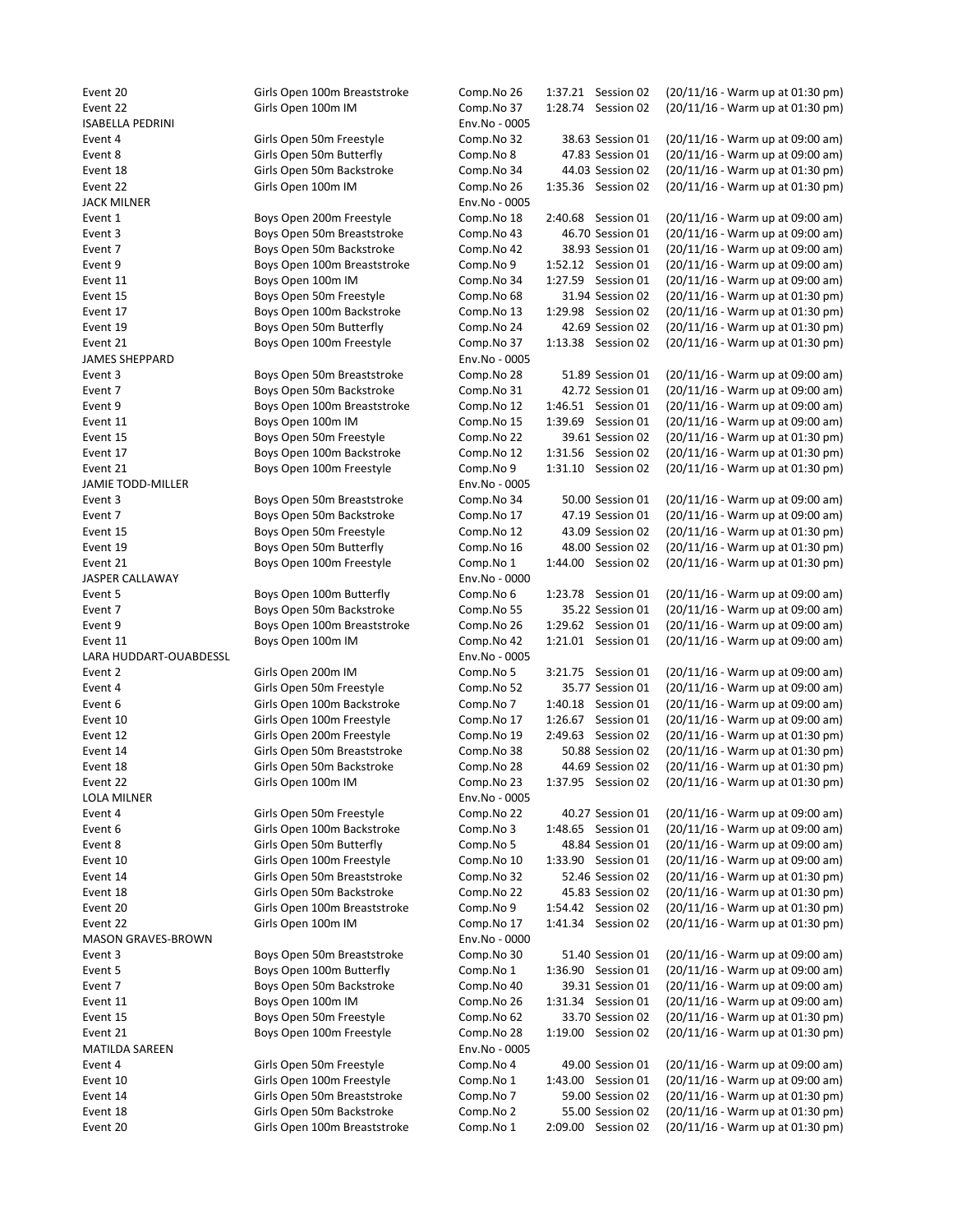MAX ELLENDER Env.No - 0005 MAXIMILIAN HUBRICH **Env.No** - 0005 MONTY PEDRINI Env.No - 0005 NICHOLAS FUNSCH Env.No - 0005 OLIVER WARNER **Env.No** - 0000 OTTO GIBBON Env.No - 0005 PETER ASH Env.No - 0005 SEBASTIAN WILLIAMS Env.No - 0000 THEODORE DJIDETCHIAN ENV.No - 0005 THOMAS CARTWRIGHT Env.No - 0005 ZACHARY CROWTHER **Env.No** - 0005

Event 3 Boys Open 50m Breaststroke Comp.No 26 53.57 Session 01 (20/11/16 - Warm up at 09:00 am) Event 7 Boys Open 50m Backstroke Comp.No 21 45.89 Session 01 (20/11/16 - Warm up at 09:00 am) Event 9 Boys Open 100m Breaststroke Comp.No 7 1:53.53 Session 01 (20/11/16 - Warm up at 09:00 am) Event 11 Boys Open 100m IM Comp.No 13 1:42.68 Session 01 (20/11/16 - Warm up at 09:00 am) Event 15 Boys Open 50m Freestyle Comp.No 26 38.84 Session 02 (20/11/16 - Warm up at 01:30 pm) Event 19 Boys Open 50m Butterfly Comp.No 15 48.43 Session 02 (20/11/16 - Warm up at 01:30 pm) Event 21 Boys Open 100m Freestyle Comp.No 11 1:29.92 Session 02 (20/11/16 - Warm up at 01:30 pm) Event 3 Boys Open 50m Breaststroke Comp.No 42 46.98 Session 01 (20/11/16 - Warm up at 09:00 am) Event 7 Boys Open 50m Backstroke Comp.No 45 37.54 Session 01 (20/11/16 - Warm up at 09:00 am) Event 11 Boys Open 100m IM Comp.No 38 1:24.63 Session 01 (20/11/16 - Warm up at 09:00 am) Event 15 Boys Open 50m Freestyle Comp.No 54 34.92 Session 02 (20/11/16 - Warm up at 01:30 pm) Event 3 Boys Open 50m Breaststroke Comp.No 33 50.85 Session 01 (20/11/16 - Warm up at 09:00 am) Event 7 Boys Open 50m Backstroke Comp.No 13 48.10 Session 01 (20/11/16 - Warm up at 09:00 am) Event 11 Boys Open 100m IM Comp.No 2 1:58.13 Session 01 (20/11/16 - Warm up at 09:00 am) Event 15 Boys Open 50m Freestyle Comp.No 15 42.06 Session 02 (20/11/16 - Warm up at 01:30 pm) Event 19 Boys Open 50m Butterfly Comp.No 1 1:00.00 Session 02 (20/11/16 - Warm up at 01:30 pm) Event 3 Boys Open 50m Breaststroke Comp.No 2 1:08.50 Session 01 (20/11/16 - Warm up at 09:00 am) Event 7 Boys Open 50m Backstroke Comp.No 1 1:00.70 Session 01 (20/11/16 - Warm up at 09:00 am) Event 11 Boys Open 100m IM Comp.No 1 2:32.00 Session 01 (20/11/16 - Warm up at 09:00 am) Event 15 Boys Open 50m Freestyle Comp.No 4 46.72 Session 02 (20/11/16 - Warm up at 01:30 pm) Event 19 Boys Open 50m Butterfly Comp.No 2 59.10 Session 02 (20/11/16 - Warm up at 01:30 pm) Event 3 Boys Open 50m Breaststroke Comp.No 13 58.28 Session 01 (20/11/16 - Warm up at 09:00 am) Event 3 Boys Open 50m Breaststroke Comp.No 35 49.67 Session 01 (20/11/16 - Warm up at 09:00 am) Event 7 Boys Open 50m Backstroke Comp.No 38 40.13 Session 01 (20/11/16 - Warm up at 09:00 am) Event 11 Boys Open 100m IM Comp.No 32 1:28.29 Session 01 (20/11/16 - Warm up at 09:00 am) Event 15 Boys Open 50m Freestyle Comp.No 43 36.33 Session 02 (20/11/16 - Warm up at 01:30 pm) Event 19 Boys Open 50m Butterfly Comp.No 35 38.14 Session 02 (20/11/16 - Warm up at 01:30 pm) Event 21 Boys Open 100m Freestyle Comp.No 27 1:19.97 Session 02 (20/11/16 - Warm up at 01:30 pm) Event 1 Boys Open 200m Freestyle Comp.No 7 3:00.12 Session 01 (20/11/16 - Warm up at 09:00 am) Event 3 Boys Open 50m Breaststroke Comp.No 31 51.31 Session 01 (20/11/16 - Warm up at 09:00 am) Event 7 Boys Open 50m Backstroke Comp.No 37 40.60 Session 01 (20/11/16 - Warm up at 09:00 am) Event 11 Boys Open 100m IM Comp.No 23 1:33.30 Session 01 (20/11/16 - Warm up at 09:00 am) Event 13 Boys Open 200m IM Comp.No 7 3:14.44 Session 02 (20/11/16 - Warm up at 01:30 pm) Event 15 Boys Open 50m Freestyle Comp.No 40 36.75 Session 02 (20/11/16 - Warm up at 01:30 pm) Event 17 Boys Open 100m Backstroke Comp.No 16 1:29.07 Session 02 (20/11/16 - Warm up at 01:30 pm) Event 19 Boys Open 50m Butterfly Comp.No 18 45.91 Session 02 (20/11/16 - Warm up at 01:30 pm) Event 21 Boys Open 100m Freestyle Comp.No 21 1:22.26 Session 02 (20/11/16 - Warm up at 01:30 pm) Event 3 Boys Open 50m Breaststroke Comp.No 1 1:09.28 Session 01 (20/11/16 - Warm up at 09:00 am) Event 19 Boys Open 50m Butterfly Comp.No 8 54.97 Session 02 (20/11/16 - Warm up at 01:30 pm) Event 3 Boys Open 50m Breaststroke Comp.No 7 1:00.12 Session 01 (20/11/16 - Warm up at 09:00 am) Event 5 Boys Open 100m Butterfly Comp.No 3 1:30.82 Session 01 (20/11/16 - Warm up at 09:00 am) Event 11 Boys Open 100m IM Comp.No 30 1:30.25 Session 01 (20/11/16 - Warm up at 09:00 am) Event 13 Boys Open 200m IM Comp.No 8 3:10.21 Session 02 (20/11/16 - Warm up at 01:30 pm) Event 17 Boys Open 100m Backstroke Comp.No 15 1:29.17 Session 02 (20/11/16 - Warm up at 01:30 pm) Event 19 Boys Open 50m Butterfly Comp.No 39 37.14 Session 02 (20/11/16 - Warm up at 01:30 pm) Event 21 Boys Open 100m Freestyle Comp.No 19 1:22.95 Session 02 (20/11/16 - Warm up at 01:30 pm) Event 1 Boys Open 200m Freestyle Comp.No 20 2:38.96 Session 01 (20/11/16 - Warm up at 09:00 am) Event 5 Boys Open 100m Butterfly Comp.No 4 1:27.01 Session 01 (20/11/16 - Warm up at 09:00 am) Event 11 Boys Open 100m IM Comp.No 43 1:20.79 Session 01 (20/11/16 - Warm up at 09:00 am) Event 3 Boys Open 50m Breaststroke Comp.No 44 46.38 Session 01 (20/11/16 - Warm up at 09:00 am) Event 5 Boys Open 100m Butterfly Comp.No 2 1:33.90 Session 01 (20/11/16 - Warm up at 09:00 am) Event 7 Boys Open 50m Backstroke Comp.No 34 41.37 Session 01 (20/11/16 - Warm up at 09:00 am) Event 11 Boys Open 100m IM Comp.No 35 1:27.53 Session 01 (20/11/16 - Warm up at 09:00 am) Event 13 Boys Open 200m IM Comp.No 10 3:04.33 Session 02 (20/11/16 - Warm up at 01:30 pm) Event 15 Boys Open 50m Freestyle Comp.No 57 34.75 Session 02 (20/11/16 - Warm up at 01:30 pm) Event 19 Boys Open 50m Butterfly Comp.No 41 35.43 Session 02 (20/11/16 - Warm up at 01:30 pm)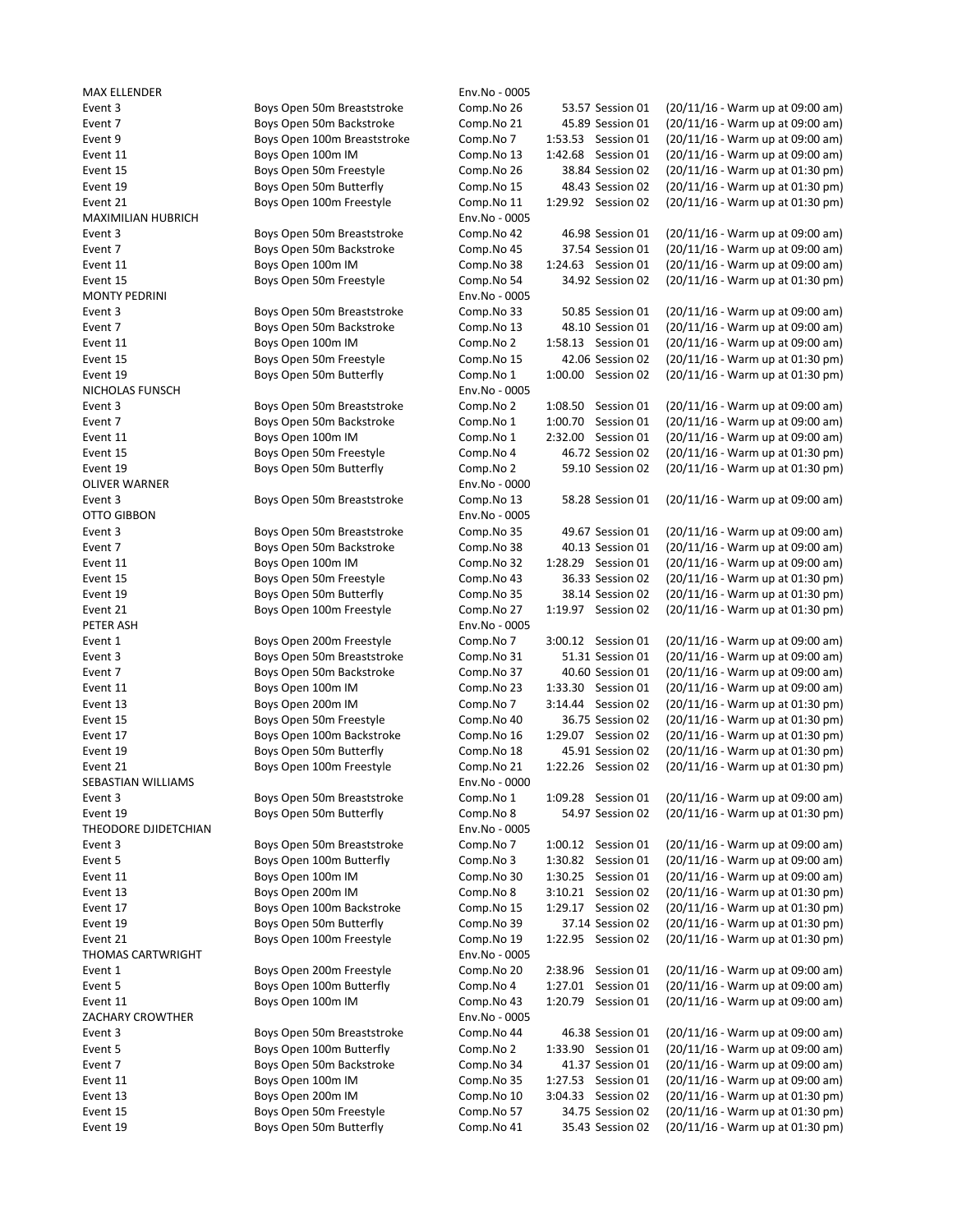Gwich Royals **AILBHE BARNES BEATRICE HARRISON** Event 4 Girls Open 50m Freestyle Event 22 Girls Open 100m IM BOUSHRA CHENAF Event 2 Girls Open 200m IM Event 4 Girls Open 50m Freestyle Event 8 Girls Open 50m Butterfly Event 22 Girls Open 100m IM BRADLEY KHIZZAH Event 13 Boys Open 200m IM Event 15 Boys Open 50m Freestyle Event 19 Boys Open 50m Butterfly **CHLOE JENKINS** Event 2 Girls Open 200m IM **ELLEN STEPAN** EMILIJA VERBAITYTE **EMILY WATTS** HANNAH RAYNER

| AILBHE BARNES                    |                              | Env.No - 0006               |                                             |                                                                      |
|----------------------------------|------------------------------|-----------------------------|---------------------------------------------|----------------------------------------------------------------------|
| Event 4                          | Girls Open 50m Freestyle     | Comp.No 59                  | 33.96 Session 01                            | (20/11/16 - Warm up at 09:00 am)                                     |
| Event 6                          | Girls Open 100m Backstroke   | Comp.No 30                  | 1:24.69 Session 01                          | (20/11/16 - Warm up at 09:00 am)                                     |
| Event 10                         | Girls Open 100m Freestyle    | Comp.No 36                  | 1:15.94 Session 01                          | (20/11/16 - Warm up at 09:00 am)                                     |
| <b>BEATRICE HARRISON</b>         |                              | Env.No - 0006               |                                             |                                                                      |
| Event 2                          | Girls Open 200m IM           | Comp.No 8                   | 3:16.81 Session 01                          | (20/11/16 - Warm up at 09:00 am)                                     |
| Event 4                          | Girls Open 50m Freestyle     | Comp.No 62                  | 33.39 Session 01                            | (20/11/16 - Warm up at 09:00 am)                                     |
| Event 6                          | Girls Open 100m Backstroke   | Comp.No 24                  | 1:27.64 Session 01                          | (20/11/16 - Warm up at 09:00 am)                                     |
| Event 8                          | Girls Open 50m Butterfly     | Comp.No 45                  | 36.12 Session 01                            | (20/11/16 - Warm up at 09:00 am)                                     |
| Event 12                         | Girls Open 200m Freestyle    | Comp.No 30                  | 2:34.88 Session 02                          | (20/11/16 - Warm up at 01:30 pm)                                     |
| Event 14                         | Girls Open 50m Breaststroke  | Comp.No 57                  | 44.78 Session 02                            | (20/11/16 - Warm up at 01:30 pm)                                     |
| Event 16                         | Girls Open 100m Butterfly    | Comp.No 14                  | 1:21.43 Session 02                          | (20/11/16 - Warm up at 01:30 pm)                                     |
| Event 18                         | Girls Open 50m Backstroke    | Comp.No 61                  | 37.84 Session 02                            | (20/11/16 - Warm up at 01:30 pm)                                     |
| Event 20                         | Girls Open 100m Breaststroke | Comp.No 23                  | 1:38.74 Session 02                          | (20/11/16 - Warm up at 01:30 pm)                                     |
| Event 22                         | Girls Open 100m IM           | Comp.No 46                  | 1:20.99 Session 02                          | (20/11/16 - Warm up at 01:30 pm)                                     |
| <b>BOUSHRA CHENAF</b>            |                              | Env.No - 0006               |                                             |                                                                      |
| Event 2                          | Girls Open 200m IM           | Comp.No 11                  | 3:15.00 Session 01                          | (20/11/16 - Warm up at 09:00 am)                                     |
| Event 4                          | Girls Open 50m Freestyle     | Comp.No 55                  | 35.33 Session 01                            | (20/11/16 - Warm up at 09:00 am)                                     |
| Event 8                          | Girls Open 50m Butterfly     | Comp.No 36                  | 40.00 Session 01                            | (20/11/16 - Warm up at 09:00 am)                                     |
| Event 10                         | Girls Open 100m Freestyle    | Comp.No 30                  | 1:19.65 Session 01                          | (20/11/16 - Warm up at 09:00 am)                                     |
| Event 12                         | Girls Open 200m Freestyle    | Comp.No 16                  | 2:53.46 Session 02                          | (20/11/16 - Warm up at 01:30 pm)                                     |
| Event 14                         | Girls Open 50m Breaststroke  | Comp.No 54                  | 46.20 Session 02                            | (20/11/16 - Warm up at 01:30 pm)                                     |
| Event 20                         | Girls Open 100m Breaststroke | Comp.No 22                  | 1:38.92 Session 02                          | (20/11/16 - Warm up at 01:30 pm)                                     |
| Event 22                         | Girls Open 100m IM           | Comp.No 27                  | 1:35.00 Session 02                          | (20/11/16 - Warm up at 01:30 pm)                                     |
| <b>BRADLEY KHIZZAH</b>           |                              | Env.No - 0000               |                                             |                                                                      |
| Event 1                          | Boys Open 200m Freestyle     | Comp.No 29                  | 2:18.81 Session 01                          | (20/11/16 - Warm up at 09:00 am)                                     |
| Event 3                          | Boys Open 50m Breaststroke   | Comp.No 60                  | 36.43 Session 01                            | (20/11/16 - Warm up at 09:00 am)                                     |
| Event 7                          | Boys Open 50m Backstroke     | Comp.No 57                  | 34.32 Session 01                            | (20/11/16 - Warm up at 09:00 am)                                     |
| Event 9                          | Boys Open 100m Breaststroke  | Comp.No 31                  | 1:18.12 Session 01                          | (20/11/16 - Warm up at 09:00 am)                                     |
| Event 13                         | Boys Open 200m IM            | Comp.No 18                  | 2:42.45 Session 02                          | (20/11/16 - Warm up at 01:30 pm)                                     |
| Event 15                         | Boys Open 50m Freestyle      | Comp.No 81                  | 28.36 Session 02                            | (20/11/16 - Warm up at 01:30 pm)                                     |
| Event 17                         | Boys Open 100m Backstroke    | Comp.No 29                  | 1:15.74 Session 02                          | (20/11/16 - Warm up at 01:30 pm)                                     |
| Event 19                         | Boys Open 50m Butterfly      | Comp.No 44                  | 33.50 Session 02                            | (20/11/16 - Warm up at 01:30 pm)                                     |
| Event 21<br><b>CHLOE JENKINS</b> | Boys Open 100m Freestyle     | Comp.No 51<br>Env.No - 0006 | 1:03.20 Session 02                          | (20/11/16 - Warm up at 01:30 pm)                                     |
| Event 2                          | Girls Open 200m IM           |                             | 3:27.10<br>Session 01                       | (20/11/16 - Warm up at 09:00 am)                                     |
| Event 6                          | Girls Open 100m Backstroke   | Comp.No 3                   | 1:33.53<br>Session 01                       |                                                                      |
| Event 10                         | Girls Open 100m Freestyle    | Comp.No 14<br>Comp.No 18    | 1:26.30 Session 01                          | (20/11/16 - Warm up at 09:00 am)<br>(20/11/16 - Warm up at 09:00 am) |
| Event 12                         | Girls Open 200m Freestyle    |                             | 2:45.72 Session 02                          | (20/11/16 - Warm up at 01:30 pm)                                     |
|                                  | Girls Open 100m Breaststroke | Comp.No 23<br>Comp.No 27    |                                             | (20/11/16 - Warm up at 01:30 pm)                                     |
| Event 20<br>Event 22             |                              | Comp.No 33                  | 1:36.92<br>Session 02<br>1:32.24 Session 02 | (20/11/16 - Warm up at 01:30 pm)                                     |
| <b>ELLEN STEPAN</b>              | Girls Open 100m IM           | Env.No - 0006               |                                             |                                                                      |
| Event 2                          | Girls Open 200m IM           | Comp.No 27                  | 2:38.60<br>Session 01                       | (20/11/16 - Warm up at 09:00 am)                                     |
| Event 4                          | Girls Open 50m Freestyle     | Comp.No 76                  | 29.70 Session 01                            | (20/11/16 - Warm up at 09:00 am)                                     |
| Event 8                          | Girls Open 50m Butterfly     | Comp.No 50                  | 33.40 Session 01                            | (20/11/16 - Warm up at 09:00 am)                                     |
| Event 10                         | Girls Open 100m Freestyle    | Comp.No 56                  | 1:03.58 Session 01                          | (20/11/16 - Warm up at 09:00 am)                                     |
| Event 12                         | Girls Open 200m Freestyle    | Comp.No 44                  | 2:16.30 Session 02                          | (20/11/16 - Warm up at 01:30 pm)                                     |
| Event 14                         | Girls Open 50m Breaststroke  | Comp.No 74                  | 39.40 Session 02                            | (20/11/16 - Warm up at 01:30 pm)                                     |
| EMILIJA VERBAITYTE               |                              | Env.No - 0000               |                                             |                                                                      |
| Event 4                          | Girls Open 50m Freestyle     | Comp.No 39                  | 37.40 Session 01                            | (20/11/16 - Warm up at 09:00 am)                                     |
| Event 6                          | Girls Open 100m Backstroke   | Comp.No 23                  | 1:27.99 Session 01                          | (20/11/16 - Warm up at 09:00 am)                                     |
| Event 14                         | Girls Open 50m Breaststroke  | Comp.No 60                  | 43.85 Session 02                            | (20/11/16 - Warm up at 01:30 pm)                                     |
| Event 18                         | Girls Open 50m Backstroke    | Comp.No 51                  | 40.20 Session 02                            | (20/11/16 - Warm up at 01:30 pm)                                     |
| Event 20                         | Girls Open 100m Breaststroke | Comp.No 24                  | 1:38.18 Session 02                          | (20/11/16 - Warm up at 01:30 pm)                                     |
| Event 22                         | Girls Open 100m IM           | Comp.No 36                  | 1:29.19<br>Session 02                       | (20/11/16 - Warm up at 01:30 pm)                                     |
| <b>EMILY WATTS</b>               |                              | Env.No - 0006               |                                             |                                                                      |
| Event 2                          | Girls Open 200m IM           | Comp.No 26                  | 2:41.12 Session 01                          | (20/11/16 - Warm up at 09:00 am)                                     |
| <b>HANNAH RAYNER</b>             |                              | Env.No - 0006               |                                             |                                                                      |
| Event 4                          | Girls Open 50m Freestyle     | Comp.No 48                  | 36.30 Session 01                            | (20/11/16 - Warm up at 09:00 am)                                     |
| Event 6                          | Girls Open 100m Backstroke   | Comp.No 11                  | 1:37.32 Session 01                          | (20/11/16 - Warm up at 09:00 am)                                     |
| Event 8                          | Girls Open 50m Butterfly     | Comp.No 24                  | 43.04 Session 01                            | (20/11/16 - Warm up at 09:00 am)                                     |
| Event 10                         | Girls Open 100m Freestyle    | Comp.No 28                  | 1:20.69 Session 01                          | (20/11/16 - Warm up at 09:00 am)                                     |
| Event 12                         | Girls Open 200m Freestyle    | Comp.No 15                  | 2:53.91 Session 02                          | (20/11/16 - Warm up at 01:30 pm)                                     |
| Event 14                         | Girls Open 50m Breaststroke  | Comp.No 39                  | 50.54 Session 02                            | (20/11/16 - Warm up at 01:30 pm)                                     |
|                                  |                              |                             |                                             |                                                                      |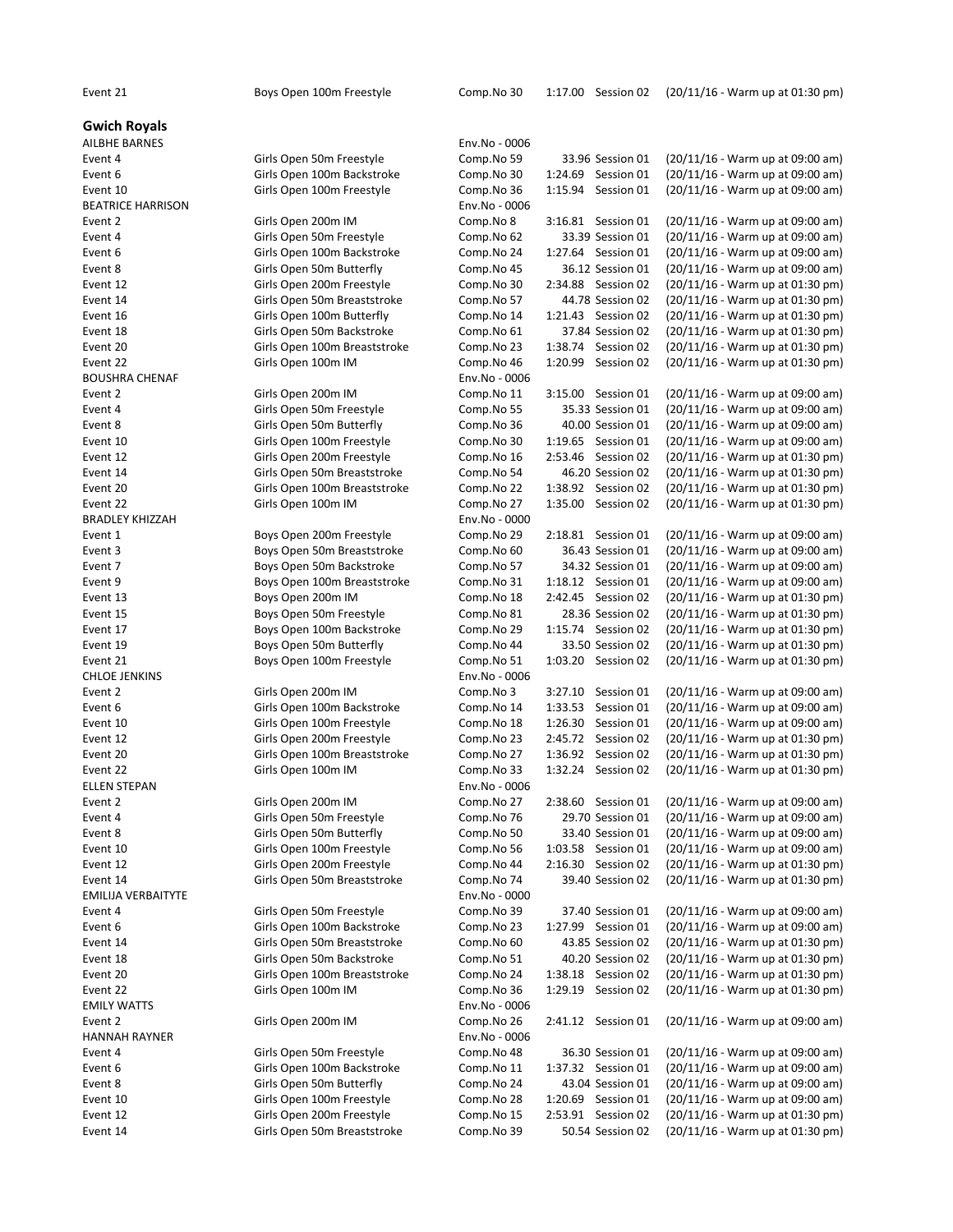| Event 18               | Girls Open 50m Backstroke   | Comp.No 43    | 41.37 Session 02      | (20/11/16 - Warm up at 01:30 pm) |
|------------------------|-----------------------------|---------------|-----------------------|----------------------------------|
| Event 22               | Girls Open 100m IM          | Comp.No 30    | 1:34.50 Session 02    | (20/11/16 - Warm up at 01:30 pm) |
| HARRY JOSEPH GALLAGHER |                             | Env.No - 0006 |                       |                                  |
|                        |                             |               |                       |                                  |
| Event 1                | Boys Open 200m Freestyle    | Comp.No 3     | 3:35.88 Session 01    | (20/11/16 - Warm up at 09:00 am) |
| Event 3                | Boys Open 50m Breaststroke  | Comp.No 14    | 58.20 Session 01      | (20/11/16 - Warm up at 09:00 am) |
| Event 7                | Boys Open 50m Backstroke    | Comp.No 20    | 46.40 Session 01      | (20/11/16 - Warm up at 09:00 am) |
| Event 11               | Boys Open 100m IM           | Comp.No 12    | 1:47.59 Session 01    | (20/11/16 - Warm up at 09:00 am) |
|                        |                             |               |                       |                                  |
| Event 15               | Boys Open 50m Freestyle     | Comp.No 19    | 39.90 Session 02      | (20/11/16 - Warm up at 01:30 pm) |
| Event 19               | Boys Open 50m Butterfly     | Comp.No 11    | 51.38 Session 02      | (20/11/16 - Warm up at 01:30 pm) |
| <b>HARVEY MAUNDERS</b> |                             | Env.No - 0006 |                       |                                  |
| Event 3                | Boys Open 50m Breaststroke  | Comp.No 53    | 43.19 Session 01      | (20/11/16 - Warm up at 09:00 am) |
|                        |                             |               | 1:12.50 Session 01    | (20/11/16 - Warm up at 09:00 am) |
| Event 5                | Boys Open 100m Butterfly    | Comp.No 11    |                       |                                  |
| Event 9                | Boys Open 100m Breaststroke | Comp.No 27    | 1:29.51 Session 01    | (20/11/16 - Warm up at 09:00 am) |
| Event 17               | Boys Open 100m Backstroke   | Comp.No 25    | 1:20.45 Session 02    | (20/11/16 - Warm up at 01:30 pm) |
| Event 21               | Boys Open 100m Freestyle    | Comp.No 46    | 1:07.30 Session 02    | (20/11/16 - Warm up at 01:30 pm) |
| <b>ILIA ZYP</b>        |                             | Env.No - 0006 |                       |                                  |
|                        |                             |               |                       |                                  |
| Event 1                | Boys Open 200m Freestyle    | Comp.No 25    | 2:28.73<br>Session 01 | (20/11/16 - Warm up at 09:00 am) |
| Event 9                | Boys Open 100m Breaststroke | Comp.No 23    | 1:30.24<br>Session 01 | (20/11/16 - Warm up at 09:00 am) |
| Event 13               | Boys Open 200m IM           | Comp.No 13    | 2:51.11 Session 02    | (20/11/16 - Warm up at 01:30 pm) |
| Event 17               | Boys Open 100m Backstroke   | Comp.No 21    | 1:24.40 Session 02    | (20/11/16 - Warm up at 01:30 pm) |
|                        |                             |               |                       |                                  |
| <b>JACOB WALKER</b>    |                             | Env.No - 0006 |                       |                                  |
| Event 1                | Boys Open 200m Freestyle    | Comp.No 10    | 2:55.11 Session 01    | (20/11/16 - Warm up at 09:00 am) |
| Event 3                | Boys Open 50m Breaststroke  | Comp.No 40    | 47.94 Session 01      | (20/11/16 - Warm up at 09:00 am) |
| Event 7                | Boys Open 50m Backstroke    | Comp.No 25    | 44.30 Session 01      | (20/11/16 - Warm up at 09:00 am) |
|                        |                             |               |                       |                                  |
| Event 15               | Boys Open 50m Freestyle     | Comp.No 31    | 37.65 Session 02      | (20/11/16 - Warm up at 01:30 pm) |
| JAMAAL FRANCIS         |                             | Env.No - 0006 |                       |                                  |
| Event 1                | Boys Open 200m Freestyle    | Comp.No 27    | 2:24.82 Session 01    | (20/11/16 - Warm up at 09:00 am) |
| Event 3                | Boys Open 50m Breaststroke  |               | 41.50 Session 01      | (20/11/16 - Warm up at 09:00 am) |
|                        |                             | Comp.No 56    |                       |                                  |
| Event 7                | Boys Open 50m Backstroke    | Comp.No 52    | 35.93 Session 01      | (20/11/16 - Warm up at 09:00 am) |
| Event 9                | Boys Open 100m Breaststroke | Comp.No 24    | 1:30.00 Session 01    | (20/11/16 - Warm up at 09:00 am) |
| Event 13               | Boys Open 200m IM           | Comp.No 16    | 2:43.84 Session 02    | (20/11/16 - Warm up at 01:30 pm) |
| Event 15               | Boys Open 50m Freestyle     | Comp.No 80    | 28.90 Session 02      | (20/11/16 - Warm up at 01:30 pm) |
|                        |                             |               |                       |                                  |
| Event 17               | Boys Open 100m Backstroke   | Comp.No 30    | 1:15.27 Session 02    | (20/11/16 - Warm up at 01:30 pm) |
| Event 21               | Boys Open 100m Freestyle    | Comp.No 50    | 1:05.18 Session 02    | (20/11/16 - Warm up at 01:30 pm) |
| <b>JAMES BARNES</b>    |                             | Env.No - 0006 |                       |                                  |
| Event 3                | Boys Open 50m Breaststroke  | Comp.No 29    | 51.53 Session 01      | (20/11/16 - Warm up at 09:00 am) |
|                        |                             |               |                       |                                  |
| Event 9                | Boys Open 100m Breaststroke | Comp.No 8     | 1:52.42 Session 01    | (20/11/16 - Warm up at 09:00 am) |
| Event 11               | Boys Open 100m IM           | Comp.No 18    | 1:38.40 Session 01    | (20/11/16 - Warm up at 09:00 am) |
| <b>KIRSTY MOORE</b>    |                             | Env.No - 0006 |                       |                                  |
| Event 2                | Girls Open 200m IM          | Comp.No 19    | 2:51.93 Session 01    | (20/11/16 - Warm up at 09:00 am) |
|                        |                             |               |                       |                                  |
| Event 4                | Girls Open 50m Freestyle    | Comp.No 60    | 33.80 Session 01      | (20/11/16 - Warm up at 09:00 am) |
| Event 6                | Girls Open 100m Backstroke  | Comp.No 34    | 1:21.89 Session 01    | (20/11/16 - Warm up at 09:00 am) |
| Event 8                | Girls Open 50m Butterfly    | Comp.No 38    | 38.27 Session 01      | (20/11/16 - Warm up at 09:00 am) |
| Event 10               | Girls Open 100m Freestyle   | Comp.No 41    | 1:12.19 Session 01    | (20/11/16 - Warm up at 09:00 am) |
|                        |                             |               |                       |                                  |
| Event 12               | Girls Open 200m Freestyle   | Comp.No 35    | 2:31.87 Session 02    | (20/11/16 - Warm up at 01:30 pm) |
| Event 14               | Girls Open 50m Breaststroke | Comp.No 52    | 46.72 Session 02      | (20/11/16 - Warm up at 01:30 pm) |
| <b>LIAM JENKINS</b>    |                             | Env.No - 0006 |                       |                                  |
| Event 3                | Boys Open 50m Breaststroke  | Comp.No 8     | 59.85 Session 01      | (20/11/16 - Warm up at 09:00 am) |
|                        |                             |               |                       |                                  |
| Event 7                | Boys Open 50m Backstroke    | Comp.No 3     | 55.61 Session 01      | (20/11/16 - Warm up at 09:00 am) |
| Event 15               | Boys Open 50m Freestyle     | Comp.No 7     | 45.62 Session 02      | (20/11/16 - Warm up at 01:30 pm) |
| Event 19               | Boys Open 50m Butterfly     | Comp.No 3     | 57.42 Session 02      | (20/11/16 - Warm up at 01:30 pm) |
| LOLA BURNS             |                             | Env.No - 0006 |                       |                                  |
|                        | Girls Open 50m Freestyle    | Comp.No 33    |                       | (20/11/16 - Warm up at 09:00 am) |
| Event 4                |                             |               | 38.63 Session 01      |                                  |
| Event 8                | Girls Open 50m Butterfly    | Comp.No 31    | 41.87 Session 01      | (20/11/16 - Warm up at 09:00 am) |
| Event 12               | Girls Open 200m Freestyle   | Comp.No 4     | 3:21.67 Session 02    | (20/11/16 - Warm up at 01:30 pm) |
| Event 16               | Girls Open 100m Butterfly   | Comp.No 1     | 1:55.58 Session 02    | (20/11/16 - Warm up at 01:30 pm) |
| Event 18               | Girls Open 50m Backstroke   | Comp.No 38    | 42.82 Session 02      | (20/11/16 - Warm up at 01:30 pm) |
|                        |                             |               |                       |                                  |
| Event 22               | Girls Open 100m IM          | Comp.No 18    | 1:40.80 Session 02    | (20/11/16 - Warm up at 01:30 pm) |
| MAISIE DENNEY          |                             | Env.No - 0006 |                       |                                  |
| Event 2                | Girls Open 200m IM          | Comp.No 2     | 3:28.61 Session 01    | (20/11/16 - Warm up at 09:00 am) |
| Event 4                | Girls Open 50m Freestyle    | Comp.No 31    | 38.76 Session 01      | (20/11/16 - Warm up at 09:00 am) |
|                        |                             |               |                       |                                  |
| Event 6                | Girls Open 100m Backstroke  | Comp.No 13    | 1:34.39 Session 01    | (20/11/16 - Warm up at 09:00 am) |
| Event 8                | Girls Open 50m Butterfly    | Comp.No 20    | 43.41 Session 01      | (20/11/16 - Warm up at 09:00 am) |
| Event 12               | Girls Open 200m Freestyle   | Comp.No 12    | 2:56.27 Session 02    | (20/11/16 - Warm up at 01:30 pm) |
| Event 14               | Girls Open 50m Breaststroke | Comp.No 34    | 51.72 Session 02      | (20/11/16 - Warm up at 01:30 pm) |
|                        |                             |               |                       |                                  |
| Event 16               | Girls Open 100m Butterfly   | Comp.No 5     | 1:48.60 Session 02    | (20/11/16 - Warm up at 01:30 pm) |
| Event 18               | Girls Open 50m Backstroke   | Comp.No 31    | 44.61 Session 02      | (20/11/16 - Warm up at 01:30 pm) |
|                        |                             |               |                       |                                  |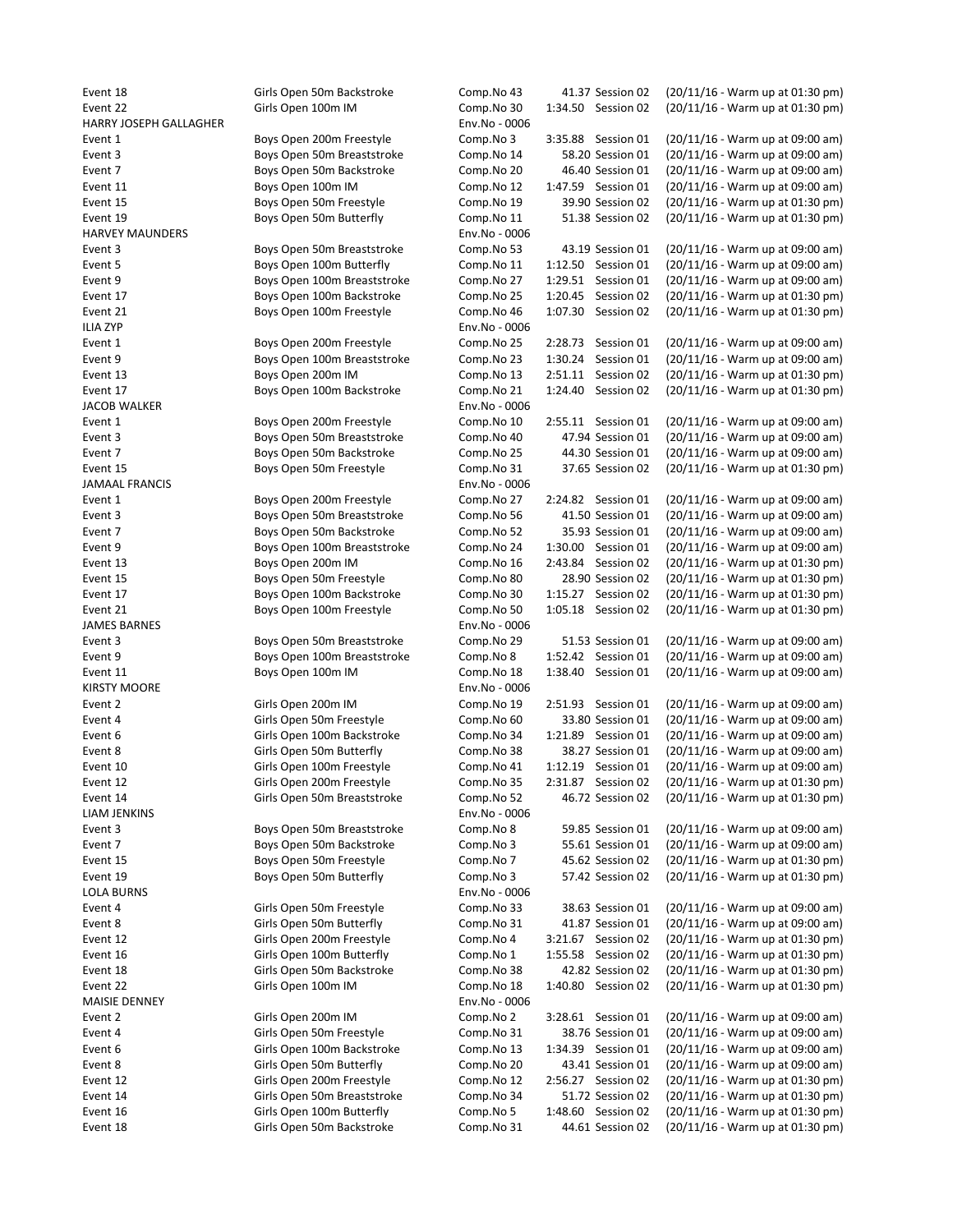MARINA THWAITES **Environment Contracts** Environment Contracts and the Environment Contracts of the Environment Contracts of the Environment Contracts of the Environment Contracts of the Environment Contracts of the Environ MELISSA KHIZZAH Env.No - 0000 NINA BURDON Env.No - 0006 PHOEBE HAMBLING **Environment Contract Contract Contract Contract Contract Contract Contract Contract Contract Contract Contract Contract Contract Contract Contract Contract Contract Contract Contract Contract Contract Cont** SARAH HAMOUDI ENGLANDER SARAH HAMOUDI SHAHANA FRANCIS **Env.No** - 0006 VICTOR DEL RIO FOCES EN ENTRE EN ENGLACIÓ EN ENV.No - 0006

# RTW Monson

| .                    |                             |                 |                       |                                    |
|----------------------|-----------------------------|-----------------|-----------------------|------------------------------------|
| <b>INDIGO GENTRY</b> |                             | $Env.No - 0000$ |                       |                                    |
| Event 2              | Girls Open 200m IM          | Comp.No 22      | 2:47.29<br>Session 01 | (20/11/16 - Warm up at 09:00 am)   |
| Event 4              | Girls Open 50m Freestyle    | Comp.No 73      | 30.80 Session 01      | (20/11/16 - Warm up at 09:00 am)   |
| Event 6              | Girls Open 100m Backstroke  | Comp.No 32      | Session 01<br>1:23.67 | (20/11/16 - Warm up at 09:00 am)   |
| Event 12             | Girls Open 200m Freestyle   | Comp.No 32      | 2:34.54 Session 02    | (20/11/16 - Warm up at 01:30 pm)   |
| Event 14             | Girls Open 50m Breaststroke | Comp.No 70      | 40.93 Session 02      | $(20/11/16 - Warm up at 01:30 pm)$ |
| Event 16             | Girls Open 100m Butterfly   | Comp.No 11      | Session 02<br>1:28.44 | $(20/11/16 - Warm up at 01:30 pm)$ |
|                      |                             |                 |                       |                                    |

Sevenoaks

Event 4 Girls Open 50m Freestyle Comp.No 24 39.96 Session 01 (20/11/16 - Warm up at 09:00 am) Event 6 Girls Open 100m Backstroke Comp.No 25 1:27.40 Session 01 (20/11/16 - Warm up at 09:00 am) Event 8 Girls Open 50m Butterfly Comp.No 29 42.31 Session 01 (20/11/16 - Warm up at 09:00 am) Event 10 Girls Open 100m Freestyle Comp.No 22 1:24.45 Session 01 (20/11/16 - Warm up at 09:00 am) Event 18 Girls Open 50m Backstroke Comp.No 45 40.99 Session 02 (20/11/16 - Warm up at 01:30 pm) Event 22 Girls Open 100m IM Comp.No 24 1:36.57 Session 02 (20/11/16 - Warm up at 01:30 pm) Event 2 Girls Open 200m IM Comp.No 24 2:42.55 Session 01 (20/11/16 - Warm up at 09:00 am) Event 4 Girls Open 50m Freestyle Comp.No 69 31.80 Session 01 (20/11/16 - Warm up at 09:00 am) Event 6 Girls Open 100m Backstroke Comp.No 35 1:20.25 Session 01 (20/11/16 - Warm up at 09:00 am) Event 8 Girls Open 50m Butterfly Comp.No 43 36.40 Session 01 (20/11/16 - Warm up at 09:00 am) Event 10 Girls Open 100m Freestyle Comp.No 48 1:09.47 Session 01 (20/11/16 - Warm up at 09:00 am) Event 12 Girls Open 200m Freestyle Comp.No 36 2:29.43 Session 02 (20/11/16 - Warm up at 01:30 pm) Event 14 Girls Open 50m Breaststroke Comp.No 71 40.89 Session 02 (20/11/16 - Warm up at 01:30 pm) Event 16 Girls Open 100m Butterfly Comp.No 16 1:17.93 Session 02 (20/11/16 - Warm up at 01:30 pm) Event 18 Girls Open 50m Backstroke Comp.No 58 37.96 Session 02 (20/11/16 - Warm up at 01:30 pm) Event 20 Girls Open 100m Breaststroke Comp.No 35 1:27.27 Session 02 (20/11/16 - Warm up at 01:30 pm) Event 4 Girls Open 50m Freestyle Comp.No 46 36.50 Session 01 (20/11/16 - Warm up at 09:00 am) Event 8 Girls Open 50m Butterfly Comp.No 34 40.81 Session 01 (20/11/16 - Warm up at 09:00 am) Event 2 Girls Open 200m IM Comp.No 1 3:35.36 Session 01 (20/11/16 - Warm up at 09:00 am) Event 4 Girls Open 50m Freestyle Comp.No 34 38.60 Session 01 (20/11/16 - Warm up at 09:00 am) Event 6 Girls Open 100m Backstroke Comp.No 6 1:40.99 Session 01 (20/11/16 - Warm up at 09:00 am) Event 8 Girls Open 50m Butterfly Comp.No 27 42.70 Session 01 (20/11/16 - Warm up at 09:00 am) Event 10 Girls Open 100m Freestyle Comp.No 13 1:29.48 Session 01 (20/11/16 - Warm up at 09:00 am) Event 12 Girls Open 200m Freestyle Comp.No 8 3:08.43 Session 02 (20/11/16 - Warm up at 01:30 pm) Event 16 Girls Open 100m Butterfly Comp.No 6 1:37.72 Session 02 (20/11/16 - Warm up at 01:30 pm) Event 18 Girls Open 50m Backstroke Comp.No 24 45.22 Session 02 (20/11/16 - Warm up at 01:30 pm) Event 22 Girls Open 100m IM Comp.No 32 1:32.33 Session 02 (20/11/16 - Warm up at 01:30 pm) Event 4 Girls Open 50m Freestyle Comp.No 29 39.00 Session 01 (20/11/16 - Warm up at 09:00 am) Event 6 Girls Open 100m Backstroke Comp.No 1 1:50.68 Session 01 (20/11/16 - Warm up at 09:00 am) Event 8 Girls Open 50m Butterfly Comp.No 19 43.45 Session 01 (20/11/16 - Warm up at 09:00 am) Event 10 Girls Open 100m Freestyle Comp.No 4 1:38.30 Session 01 (20/11/16 - Warm up at 09:00 am) Event 14 Girls Open 50m Breaststroke Comp.No 44 49.20 Session 02 (20/11/16 - Warm up at 01:30 pm) Event 16 Girls Open 100m Butterfly Comp.No 2 1:50.59 Session 02 (20/11/16 - Warm up at 01:30 pm) Event 18 Girls Open 50m Backstroke Comp.No 35 43.99 Session 02 (20/11/16 - Warm up at 01:30 pm) Event 20 Girls Open 100m Breaststroke Comp.No 10 1:52.92 Session 02 (20/11/16 - Warm up at 01:30 pm) Event 22 Girls Open 100m IM Comp.No 1 2:07.47 Session 02 (20/11/16 - Warm up at 01:30 pm) Event 4 Girls Open 50m Freestyle Comp.No 56 35.10 Session 01 (20/11/16 - Warm up at 09:00 am) Event 6 Girls Open 100m Backstroke Comp.No 21 1:31.40 Session 01 (20/11/16 - Warm up at 09:00 am) Event 8 Girls Open 50m Butterfly Comp.No 17 44.41 Session 01 (20/11/16 - Warm up at 09:00 am) Event 10 Girls Open 100m Freestyle Comp.No 24 1:22.50 Session 01 (20/11/16 - Warm up at 09:00 am) Event 14 Girls Open 50m Breaststroke Comp.No 49 48.36 Session 02 (20/11/16 - Warm up at 01:30 pm) Event 18 Girls Open 50m Backstroke Comp.No 42 41.42 Session 02 (20/11/16 - Warm up at 01:30 pm) Event 20 Girls Open 100m Breaststroke Comp.No 14 1:49.38 Session 02 (20/11/16 - Warm up at 01:30 pm) Event 1 Boys Open 200m Freestyle Comp.No 30 2:09.50 Session 01 (20/11/16 - Warm up at 09:00 am) Event 5 Boys Open 100m Butterfly Comp.No 12 1:09.64 Session 01 (20/11/16 - Warm up at 09:00 am) Event 11 Boys Open 100m IM Comp.No 44 1:20.75 Session 01 (20/11/16 - Warm up at 09:00 am) Event 15 Boys Open 50m Freestyle Comp.No 84 26.25 Session 02 (20/11/16 - Warm up at 01:30 pm) Event 17 Boys Open 100m Backstroke Comp.No 33 1:03.33 Session 02 (20/11/16 - Warm up at 01:30 pm) Event 21 Boys Open 100m Freestyle Comp.No 55 57.07 Session 02 (20/11/16 - Warm up at 01:30 pm)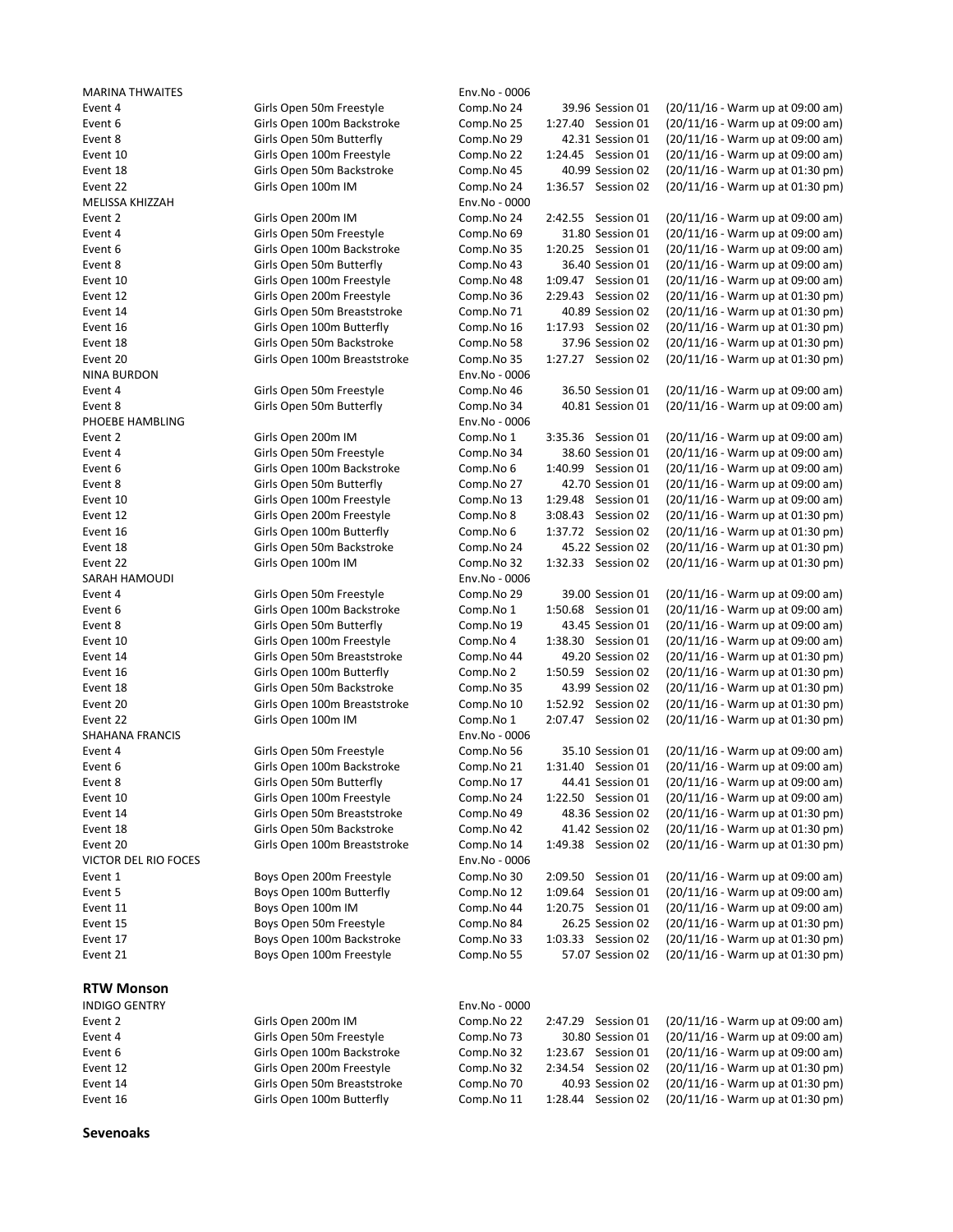# **SouthCroydon**

ALBERT WHITLOCK **ALBERT WHITLOCK Env.No - 0000**<br>Event 3 Comp.No 47

Event 3 Boys Open 50m Breaststroke Comp.No 47 45.09 Session 01 (20/11/16 - Warm up at 09:00 am) Event 7 Boys Open 50m Backstroke Comp.No 24 44.59 Session 01 (20/11/16 - Warm up at 09:00 am) Event 9 Boys Open 100m Breaststroke Comp.No 14 1:44.34 Session 01 (20/11/16 - Warm up at 09:00 am) Event 11 Boys Open 100m IM Comp.No 19 1:37.93 Session 01 (20/11/16 - Warm up at 09:00 am)

| <b>ABIGAIL DALY</b>                  |                              | Env.No - 0002               |                    |                                  |
|--------------------------------------|------------------------------|-----------------------------|--------------------|----------------------------------|
| Event 12                             | Girls Open 200m Freestyle    | Comp.No 9                   | 3:02.54 Session 02 | (20/11/16 - Warm up at 01:30 pm) |
| Event 14                             | Girls Open 50m Breaststroke  | Comp.No 47                  | 48.71 Session 02   | (20/11/16 - Warm up at 01:30 pm) |
| Event 22                             | Girls Open 100m IM           | Comp.No 25                  | 1:35.57 Session 02 | (20/11/16 - Warm up at 01:30 pm) |
| AMELIA GANT                          |                              | Env.No - 0002               |                    |                                  |
| Event 14<br><b>CHRISTOPHER FINCH</b> | Girls Open 50m Breaststroke  | Comp.No 28<br>Env.No - 0002 | 52.65 Session 02   | (20/11/16 - Warm up at 01:30 pm) |
| Event 3                              | Boys Open 50m Breaststroke   | Comp.No 59                  | 39.50 Session 01   | (20/11/16 - Warm up at 09:00 am) |
| Event 9                              | Boys Open 100m Breaststroke  | Comp.No 28                  | 1:26.60 Session 01 | (20/11/16 - Warm up at 09:00 am) |
| Event 11                             | Boys Open 100m IM            | Comp.No 37                  | 1:25.29 Session 01 | (20/11/16 - Warm up at 09:00 am) |
| Event 13                             | Boys Open 200m IM            | Comp.No 11                  | 3:00.90 Session 02 | (20/11/16 - Warm up at 01:30 pm) |
| Event 15                             | Boys Open 50m Freestyle      | Comp.No 56                  | 34.90 Session 02   | (20/11/16 - Warm up at 01:30 pm) |
| Event 21<br><b>CONNIE HARMER</b>     | Boys Open 100m Freestyle     | Comp.No 40<br>Env.No - 0002 | 1:10.68 Session 02 | (20/11/16 - Warm up at 01:30 pm) |
| Event 4                              | Girls Open 50m Freestyle     | Comp.No 43                  | 36.93 Session 01   | (20/11/16 - Warm up at 09:00 am) |
| Event 8                              | Girls Open 50m Butterfly     | Comp.No 21                  | 43.20 Session 01   | (20/11/16 - Warm up at 09:00 am) |
| Event 10                             | Girls Open 100m Freestyle    | Comp.No 19                  | 1:26.10 Session 01 | (20/11/16 - Warm up at 09:00 am) |
| EIVISSA LLOYD                        |                              | Env.No - 0002               |                    |                                  |
| Event 4                              | Girls Open 50m Freestyle     | Comp.No 25                  | 39.90 Session 01   | (20/11/16 - Warm up at 09:00 am) |
| Event 10                             | Girls Open 100m Freestyle    | Comp.No 11                  | 1:33.66 Session 01 | (20/11/16 - Warm up at 09:00 am) |
| Event 12                             | Girls Open 200m Freestyle    | Comp.No 6                   | 3:16.64 Session 02 | (20/11/16 - Warm up at 01:30 pm) |
| Event 14                             | Girls Open 50m Breaststroke  | Comp.No 24                  | 53.90 Session 02   | (20/11/16 - Warm up at 01:30 pm) |
| Event 18                             | Girls Open 50m Backstroke    | Comp.No 13                  | 47.90 Session 02   | (20/11/16 - Warm up at 01:30 pm) |
| Event 20                             | Girls Open 100m Breaststroke | Comp.No 7                   | 1:56.73 Session 02 | (20/11/16 - Warm up at 01:30 pm) |
| ELLA HARDY                           |                              | Env.No - 0002               |                    |                                  |
| Event 4                              | Girls Open 50m Freestyle     | Comp.No 40                  | 37.31 Session 01   | (20/11/16 - Warm up at 09:00 am) |
| Event 6                              | Girls Open 100m Backstroke   | Comp.No 12                  | 1:35.66 Session 01 | (20/11/16 - Warm up at 09:00 am) |
| Event 8                              | Girls Open 50m Butterfly     | Comp.No 30                  | 42.05 Session 01   | (20/11/16 - Warm up at 09:00 am) |
| Event 18                             | Girls Open 50m Backstroke    | Comp.No 50                  | 40.47 Session 02   | (20/11/16 - Warm up at 01:30 pm) |
| <b>EMILY PURSER</b>                  |                              | Env.No - 0002               |                    |                                  |
| Event 14                             | Girls Open 50m Breaststroke  | Comp.No 68                  | 42.05 Session 02   | (20/11/16 - Warm up at 01:30 pm) |
| Event 18                             | Girls Open 50m Backstroke    | Comp.No 59                  | 37.90 Session 02   | (20/11/16 - Warm up at 01:30 pm) |
| Event 20                             | Girls Open 100m Breaststroke | Comp.No 32                  | 1:30.91 Session 02 | (20/11/16 - Warm up at 01:30 pm) |
| Event 22                             | Girls Open 100m IM           | Comp.No 45                  | 1:21.18 Session 02 | (20/11/16 - Warm up at 01:30 pm) |
| <b>GEORGIA PIPER</b>                 |                              | Env.No - 0002               |                    |                                  |
| Event 4                              | Girls Open 50m Freestyle     | Comp.No 38                  | 37.76 Session 01   | (20/11/16 - Warm up at 09:00 am) |
| Event 6                              | Girls Open 100m Backstroke   | Comp.No 8                   | 1:40.11 Session 01 | (20/11/16 - Warm up at 09:00 am) |
| Event 8                              | Girls Open 50m Butterfly     | Comp.No 22                  | 43.17 Session 01   | (20/11/16 - Warm up at 09:00 am) |
| Event 10<br><b>GRACE STEWART</b>     | Girls Open 100m Freestyle    | Comp.No 25<br>Env.No - 0002 | 1:22.49 Session 01 | (20/11/16 - Warm up at 09:00 am) |
| Event 4                              | Girls Open 50m Freestyle     | Comp.No 30                  | 38.87 Session 01   | (20/11/16 - Warm up at 09:00 am) |
| Event 10                             | Girls Open 100m Freestyle    | Comp.No 27                  | 1:22.19 Session 01 | (20/11/16 - Warm up at 09:00 am) |
| Event 14                             | Girls Open 50m Breaststroke  | Comp.No 40                  | 50.50 Session 02   | (20/11/16 - Warm up at 01:30 pm) |
| Event 18                             | Girls Open 50m Backstroke    | Comp.No 36                  | 43.48 Session 02   | (20/11/16 - Warm up at 01:30 pm) |
| HANNAH BELSHAW                       |                              | Env.No - 0002               |                    |                                  |
| Event 6                              | Girls Open 100m Backstroke   | Comp.No 16                  | 1:32.96 Session 01 | (20/11/16 - Warm up at 09:00 am) |
| Event 10                             | Girls Open 100m Freestyle    | Comp.No 15                  | 1:28.50 Session 01 | (20/11/16 - Warm up at 09:00 am) |
| <b>HANNAH SHEPPARD</b>               |                              | Env.No - 0002               |                    |                                  |
| Event 4                              | Girls Open 50m Freestyle     | Comp.No 20                  | 40.44 Session 01   | (20/11/16 - Warm up at 09:00 am) |
| Event 8                              | Girls Open 50m Butterfly     | Comp.No 4                   | 48.88 Session 01   | (20/11/16 - Warm up at 09:00 am) |
| <b>HARRY GOOD</b>                    |                              | Env.No - 0002               |                    |                                  |
| Event 15                             | Boys Open 50m Freestyle      | Comp.No 79                  | 29.08 Session 02   | (20/11/16 - Warm up at 01:30 pm) |
| Event 19                             | Boys Open 50m Butterfly      | Comp.No 46                  | 32.16 Session 02   | (20/11/16 - Warm up at 01:30 pm) |
| Event 21                             | Boys Open 100m Freestyle     | Comp.No 52                  | 1:03.05 Session 02 | (20/11/16 - Warm up at 01:30 pm) |
| <b>HAYDEN MCLEOD</b>                 |                              | Env.No - 0002               |                    |                                  |
| Event 3                              | Boys Open 50m Breaststroke   | Comp.No 25                  | 53.84 Session 01   | (20/11/16 - Warm up at 09:00 am) |
| Event 9                              | Boys Open 100m Breaststroke  | Comp.No 6                   | 1:55.87 Session 01 | (20/11/16 - Warm up at 09:00 am) |
| Event 11                             | Boys Open 100m IM            | Comp.No 10                  | 1:48.67 Session 01 | (20/11/16 - Warm up at 09:00 am) |
| Event 15                             | Boys Open 50m Freestyle      | Comp.No 17                  | 41.41 Session 02   | (20/11/16 - Warm up at 01:30 pm) |
|                                      |                              |                             |                    |                                  |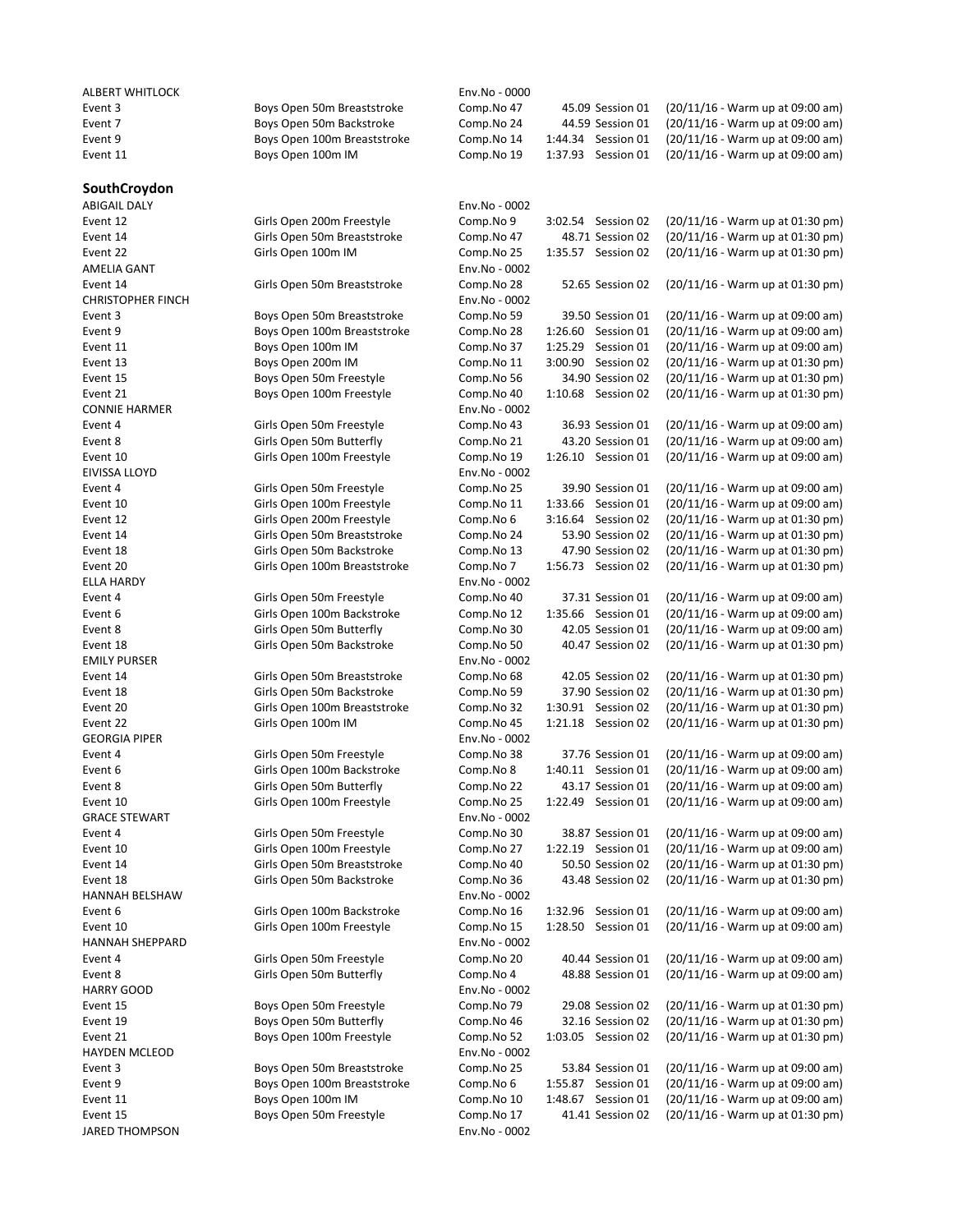JODY OWENS Env.No - 0002 JOSHUA HARDY Env.No - 0002 KYLE DEBRAH Env.No - 0002 LAURA CHISHOLM **Env.No** - 0002 MAXIMILIAN LORKE Env.No - 0002 NICOLA FINNEGAN Env.No - 0002 NOOR JETHA Env.No - 0002 SCARLETT STEWART ENGINEERING SCARLETT STEWART SHRAVAN GANESH Env.No - 0002 SKYE VINCENT Env.No - 0002 SOPHIA LORKE Env.No - 0002 SOPHIE FINCH ENV.No - 0002 STEVE TOTEV Env.No - 0002 TOM HARMER Env.No - 0002 VALENTIN HRISTOV **Env.No** - 0002 WILLIAM BATES **Env.No** - 0002

Event 15 Boys Open 50m Freestyle Comp.No 42 36.35 Session 02 (20/11/16 - Warm up at 01:30 pm) Event 17 Boys Open 100m Backstroke Comp.No 14 1:29.37 Session 02 (20/11/16 - Warm up at 01:30 pm) Event 19 Boys Open 50m Butterfly Comp.No 5 55.76 Session 02 (20/11/16 - Warm up at 01:30 pm) Event 21 Boys Open 100m Freestyle Comp.No 25 1:20.43 Session 02 (20/11/16 - Warm up at 01:30 pm) Event 15 Boys Open 50m Freestyle Comp.No 45 36.08 Session 02 (20/11/16 - Warm up at 01:30 pm) Event 3 Boys Open 50m Breaststroke Comp.No 54 42.00 Session 01 (20/11/16 - Warm up at 09:00 am) Event 9 Boys Open 100m Breaststroke Comp.No 22 1:32.20 Session 01 (20/11/16 - Warm up at 09:00 am) Event 11 Boys Open 100m IM Comp.No 39 1:23.68 Session 01 (20/11/16 - Warm up at 09:00 am) Event 15 Boys Open 50m Freestyle Comp.No 63 33.63 Session 02 (20/11/16 - Warm up at 01:30 pm) Event 19 Boys Open 50m Butterfly Comp.No 36 37.67 Session 02 (20/11/16 - Warm up at 01:30 pm) Event 11 Boys Open 100m IM Comp.No 46 1:20.40 Session 01 (20/11/16 - Warm up at 09:00 am) Event 15 Boys Open 50m Freestyle Comp.No 72 31.60 Session 02 (20/11/16 - Warm up at 01:30 pm) Event 19 Boys Open 50m Butterfly Comp.No 38 37.20 Session 02 (20/11/16 - Warm up at 01:30 pm) Event 16 Girls Open 100m Butterfly Comp.No 18 1:12.80 Session 02 (20/11/16 - Warm up at 01:30 pm) Event 22 Girls Open 100m IM Comp.No 54 1:14.14 Session 02 (20/11/16 - Warm up at 01:30 pm) Event 15 Boys Open 50m Freestyle Comp.No 23 39.55 Session 02 (20/11/16 - Warm up at 01:30 pm) Event 4 Girls Open 50m Freestyle Comp.No 66 32.38 Session 01 (20/11/16 - Warm up at 09:00 am) Event 6 Girls Open 100m Backstroke Comp.No 33 1:22.41 Session 01 (20/11/16 - Warm up at 09:00 am) Event 8 Girls Open 50m Butterfly Comp.No 47 35.11 Session 01 (20/11/16 - Warm up at 09:00 am) Event 10 Girls Open 100m Freestyle Comp.No 50 1:08.24 Session 01 (20/11/16 - Warm up at 09:00 am) Event 4 Girls Open 50m Freestyle Comp.No 35 38.20 Session 01 (20/11/16 - Warm up at 09:00 am) Event 8 Girls Open 50m Butterfly Comp.No 13 44.94 Session 01 (20/11/16 - Warm up at 09:00 am) Event 14 Girls Open 50m Breaststroke Comp.No 30 52.50 Session 02 (20/11/16 - Warm up at 01:30 pm) Event 18 Girls Open 50m Backstroke Comp.No 12 48.30 Session 02 (20/11/16 - Warm up at 01:30 pm) Event 22 Girls Open 100m IM Comp.No 12 1:47.02 Session 02 (20/11/16 - Warm up at 01:30 pm) Event 4 Girls Open 50m Freestyle Comp.No 19 40.52 Session 01 (20/11/16 - Warm up at 09:00 am) Event 8 Girls Open 50m Butterfly Comp.No 2 53.34 Session 01 (20/11/16 - Warm up at 09:00 am) Event 14 Girls Open 50m Breaststroke Comp.No 8 58.97 Session 02 (20/11/16 - Warm up at 01:30 pm) Event 18 Girls Open 50m Backstroke Comp.No 37 43.41 Session 02 (20/11/16 - Warm up at 01:30 pm) Event 3 Boys Open 50m Breaststroke Comp.No 20 55.99 Session 01 (20/11/16 - Warm up at 09:00 am) Event 11 Boys Open 100m IM Comp.No 11 1:48.25 Session 01 (20/11/16 - Warm up at 09:00 am) Event 4 Girls Open 50m Freestyle Comp.No 72 31.10 Session 01 (20/11/16 - Warm up at 09:00 am) Event 8 Girls Open 50m Butterfly Comp.No 51 33.30 Session 01 (20/11/16 - Warm up at 09:00 am) Event 14 Girls Open 50m Breaststroke Comp.No 59 43.93 Session 02 (20/11/16 - Warm up at 01:30 pm) Event 18 Girls Open 50m Backstroke Comp.No 23 45.28 Session 02 (20/11/16 - Warm up at 01:30 pm) Event 20 Girls Open 100m Breaststroke Comp.No 29 1:34.70 Session 02 (20/11/16 - Warm up at 01:30 pm) Event 22 Girls Open 100m IM Comp.No 40 1:27.67 Session 02 (20/11/16 - Warm up at 01:30 pm) Event 4 Girls Open 50m Freestyle Comp.No 14 41.81 Session 01 (20/11/16 - Warm up at 09:00 am) Event 14 Girls Open 50m Breaststroke Comp.No 16 55.61 Session 02 (20/11/16 - Warm up at 01:30 pm) Event 1 Boys Open 200m Freestyle Comp.No 14 2:46.10 Session 01 (20/11/16 - Warm up at 09:00 am) Event 5 Boys Open 100m Butterfly Comp.No 5 1:24.40 Session 01 (20/11/16 - Warm up at 09:00 am) Event 7 Boys Open 50m Backstroke Comp.No 39 39.51 Session 01 (20/11/16 - Warm up at 09:00 am) Event 11 Boys Open 100m IM Comp.No 25 1:31.35 Session 01 (20/11/16 - Warm up at 09:00 am) Event 3 Boys Open 50m Breaststroke Comp.No 17 56.52 Session 01 (20/11/16 - Warm up at 09:00 am) Event 7 Boys Open 50m Backstroke Comp.No 9 49.90 Session 01 (20/11/16 - Warm up at 09:00 am) Event 15 Boys Open 50m Freestyle Comp.No 69 31.70 Session 02 (20/11/16 - Warm up at 01:30 pm) Event 19 Boys Open 50m Butterfly Comp.No 34 38.50 Session 02 (20/11/16 - Warm up at 01:30 pm) Event 21 Boys Open 100m Freestyle Comp.No 39 1:12.45 Session 02 (20/11/16 - Warm up at 01:30 pm) Event 15 Boys Open 50m Freestyle Comp.No 58 34.14 Session 02 (20/11/16 - Warm up at 01:30 pm) Event 19 Boys Open 50m Butterfly Comp.No 28 41.75 Session 02 (20/11/16 - Warm up at 01:30 pm) Event 21 Boys Open 100m Freestyle Comp.No 36 1:14.49 Session 02 (20/11/16 - Warm up at 01:30 pm)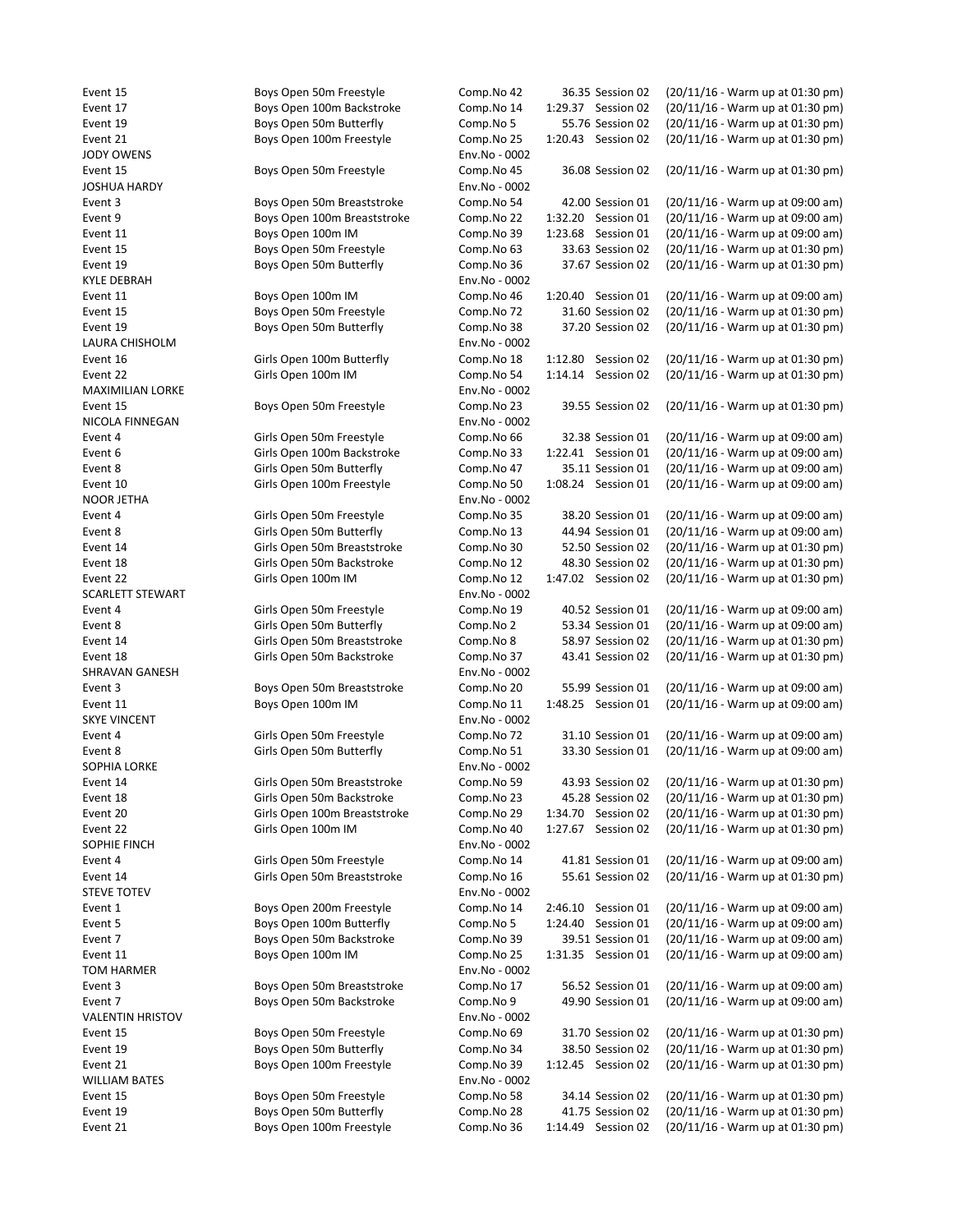| ZOHA JETHA                       |                                                     | Env.No - 0002               |                                        |                                                                      |
|----------------------------------|-----------------------------------------------------|-----------------------------|----------------------------------------|----------------------------------------------------------------------|
| Event 4                          | Girls Open 50m Freestyle                            | Comp.No 5                   | 47.31 Session 01                       | (20/11/16 - Warm up at 09:00 am)                                     |
| Event 14                         | Girls Open 50m Breaststroke                         | Comp.No 15                  | 55.78 Session 02                       | (20/11/16 - Warm up at 01:30 pm)                                     |
| Wandsworth                       |                                                     |                             |                                        |                                                                      |
| <b>ADRIADNE RICHARDS</b>         |                                                     | Env.No - 0003               |                                        |                                                                      |
| Event 4                          | Girls Open 50m Freestyle                            | Comp.No 3                   | 49.34 Session 01                       | (20/11/16 - Warm up at 09:00 am)                                     |
| ANNA GESINI                      |                                                     | Env.No - 0003               |                                        |                                                                      |
| Event 2                          | Girls Open 200m IM                                  | Comp.No 15                  | 3:02.48<br>Session 01                  | $(20/11/16 - Warm up at 09:00 am)$                                   |
| Event 6                          | Girls Open 100m Backstroke                          | Comp.No 26                  | 1:26.44 Session 01                     | (20/11/16 - Warm up at 09:00 am)                                     |
| Event 12                         | Girls Open 200m Freestyle                           | Comp.No 25                  | 2:38.62 Session 02                     | (20/11/16 - Warm up at 01:30 pm)                                     |
| Event 22                         | Girls Open 100m IM                                  | Comp.No 39                  | 1:28.33 Session 02                     | (20/11/16 - Warm up at 01:30 pm)                                     |
| <b>BEN DAVIS</b>                 |                                                     | Env.No - 0003               |                                        |                                                                      |
| Event 1                          | Boys Open 200m Freestyle                            | Comp.No 31                  | 2:05.76 Session 01                     | (20/11/16 - Warm up at 09:00 am)                                     |
| Event 9                          | Boys Open 100m Breaststroke                         | Comp.No 32                  | 1:17.13 Session 01                     | (20/11/16 - Warm up at 09:00 am)                                     |
| Event 13                         | Boys Open 200m IM                                   | Comp.No 19                  | 2:26.42 Session 02<br>26.57 Session 02 | (20/11/16 - Warm up at 01:30 pm)                                     |
| Event 15<br>Event 21             | Boys Open 50m Freestyle<br>Boys Open 100m Freestyle | Comp.No 83<br>Comp.No 54    | 57.71 Session 02                       | (20/11/16 - Warm up at 01:30 pm)<br>(20/11/16 - Warm up at 01:30 pm) |
| BENJAMIN CLARKE                  |                                                     | Env.No - 0003               |                                        |                                                                      |
| Event 1                          | Boys Open 200m Freestyle                            | Comp.No 23                  | 2:29.80 Session 01                     | (20/11/16 - Warm up at 09:00 am)                                     |
| Event 5                          | Boys Open 100m Butterfly                            | Comp.No 10                  | 1:14.70 Session 01                     | (20/11/16 - Warm up at 09:00 am)                                     |
| Event 11                         | Boys Open 100m IM                                   | Comp.No 41                  | 1:22.59 Session 01                     | (20/11/16 - Warm up at 09:00 am)                                     |
| <b>BENJAMIN STREET</b>           |                                                     | Env.No - 0003               |                                        |                                                                      |
| Event 15                         | Boys Open 50m Freestyle                             | Comp.No 16                  | 41.65 Session 02                       | (20/11/16 - Warm up at 01:30 pm)                                     |
| Event 19                         | Boys Open 50m Butterfly                             | Comp.No 4                   | 56.43 Session 02                       | (20/11/16 - Warm up at 01:30 pm)                                     |
| Event 21                         | Boys Open 100m Freestyle                            | Comp.No 8                   | 1:32.17 Session 02                     | (20/11/16 - Warm up at 01:30 pm)                                     |
| <b>CHLOE BURROWS</b>             |                                                     | Env.No - 0003               |                                        |                                                                      |
| Event 4                          | Girls Open 50m Freestyle                            | Comp.No 9                   | 42.82 Session 01                       | (20/11/16 - Warm up at 09:00 am)                                     |
| Event 12                         | Girls Open 200m Freestyle                           | Comp.No 2                   | 3:40.56 Session 02                     | (20/11/16 - Warm up at 01:30 pm)                                     |
| Event 14                         | Girls Open 50m Breaststroke                         | Comp.No 18                  | 55.30 Session 02                       | (20/11/16 - Warm up at 01:30 pm)                                     |
| Event 18                         | Girls Open 50m Backstroke                           | Comp.No 8                   | 50.59 Session 02                       | (20/11/16 - Warm up at 01:30 pm)                                     |
| <b>CIARA DICKSON</b>             |                                                     | Env.No - 0003               |                                        |                                                                      |
| Event 12                         | Girls Open 200m Freestyle                           | Comp.No 17                  | 2:52.20 Session 02                     | (20/11/16 - Warm up at 01:30 pm)                                     |
| Event 14                         | Girls Open 50m Breaststroke                         | Comp.No 64                  | 43.26 Session 02                       | (20/11/16 - Warm up at 01:30 pm)                                     |
| Event 18                         | Girls Open 50m Backstroke                           | Comp.No 54                  | 38.99 Session 02                       | (20/11/16 - Warm up at 01:30 pm)                                     |
| Event 20                         | Girls Open 100m Breaststroke                        | Comp.No 25                  | 1:37.67 Session 02                     | (20/11/16 - Warm up at 01:30 pm)                                     |
| DARA DANESHVAR<br>Event 3        | Boys Open 50m Breaststroke                          | Env.No - 0003<br>Comp.No 10 | 59.48 Session 01                       | (20/11/16 - Warm up at 09:00 am)                                     |
| Event 7                          | Boys Open 50m Backstroke                            | Comp.No 8                   | 50.62 Session 01                       | (20/11/16 - Warm up at 09:00 am)                                     |
| Event 15                         | Boys Open 50m Freestyle                             | Comp.No 11                  | 43.34 Session 02                       | (20/11/16 - Warm up at 01:30 pm)                                     |
| Event 19                         | Boys Open 50m Butterfly                             | Comp.No 13                  | 51.04 Session 02                       | (20/11/16 - Warm up at 01:30 pm)                                     |
| DOUGLAS CARON                    |                                                     | Env.No - 0000               |                                        |                                                                      |
| Event 7                          | Boys Open 50m Backstroke                            | Comp.No 12                  | 48.70 Session 01                       | (20/11/16 - Warm up at 09:00 am)                                     |
| Event 15                         | Boys Open 50m Freestyle                             | Comp.No 29                  | 38.30 Session 02                       | (20/11/16 - Warm up at 01:30 pm)                                     |
| Event 19                         | Boys Open 50m Butterfly                             | Comp.No 12                  | 51.25 Session 02                       | (20/11/16 - Warm up at 01:30 pm)                                     |
| ELI FINE                         |                                                     | Env.No - 0003               |                                        |                                                                      |
| Event 4                          | Girls Open 50m Freestyle                            | Comp.No 47                  | 36.31 Session 01                       | (20/11/16 - Warm up at 09:00 am)                                     |
| Event 8                          | Girls Open 50m Butterfly                            | Comp.No 26                  | 42.71 Session 01                       | (20/11/16 - Warm up at 09:00 am)                                     |
| Event 14                         | Girls Open 50m Breaststroke                         | Comp.No 22                  | 54.80 Session 02                       | (20/11/16 - Warm up at 01:30 pm)                                     |
| Event 18                         | Girls Open 50m Backstroke                           | Comp.No 14                  | 46.76 Session 02                       | (20/11/16 - Warm up at 01:30 pm)                                     |
| <b>ELLIOT HAMPTON</b>            |                                                     | Env.No - 0003               |                                        |                                                                      |
| Event 15                         | Boys Open 50m Freestyle                             | Comp.No 66                  | 32.30 Session 02                       | (20/11/16 - Warm up at 01:30 pm)                                     |
| Event 17                         | Boys Open 100m Backstroke                           | Comp.No 17                  | 1:28.25 Session 02                     | (20/11/16 - Warm up at 01:30 pm)                                     |
| Event 21<br><b>EMILY CANNING</b> | Boys Open 100m Freestyle                            | Comp.No 41                  | 1:10.53 Session 02                     | (20/11/16 - Warm up at 01:30 pm)                                     |
| Event 4                          | Girls Open 50m Freestyle                            | Env.No - 0003<br>Comp.No 16 | 41.57 Session 01                       | (20/11/16 - Warm up at 09:00 am)                                     |
| Event 14                         | Girls Open 50m Breaststroke                         | Comp.No 13                  | 57.62 Session 02                       | (20/11/16 - Warm up at 01:30 pm)                                     |
| Event 18                         | Girls Open 50m Backstroke                           | Comp.No 5                   | 52.90 Session 02                       | (20/11/16 - Warm up at 01:30 pm)                                     |
| <b>GILES CUNNINGHAM</b>          |                                                     | Env.No - 0003               |                                        |                                                                      |
| Event 1                          | Boys Open 200m Freestyle                            | Comp.No 22                  | 2:32.03 Session 01                     | (20/11/16 - Warm up at 09:00 am)                                     |
| Event 5                          | Boys Open 100m Butterfly                            | Comp.No 8                   | 1:20.30 Session 01                     | (20/11/16 - Warm up at 09:00 am)                                     |
| Event 7                          | Boys Open 50m Backstroke                            | Comp.No 56                  | 34.91 Session 01                       | (20/11/16 - Warm up at 09:00 am)                                     |
| Event 15                         | Boys Open 50m Freestyle                             | Comp.No 70                  | 31.70 Session 02                       | (20/11/16 - Warm up at 01:30 pm)                                     |
| Event 17                         | Boys Open 100m Backstroke                           | Comp.No 31                  | 1:15.10 Session 02                     | (20/11/16 - Warm up at 01:30 pm)                                     |
| Event 21                         | Boys Open 100m Freestyle                            | Comp.No 42                  | 1:09.96 Session 02                     | (20/11/16 - Warm up at 01:30 pm)                                     |
| HEBE STEWART-LIDDON              |                                                     | Env.No - 0003               |                                        |                                                                      |
| Event 2                          | Girls Open 200m IM                                  | Comp.No 20                  | 2:49.20 Session 01                     | (20/11/16 - Warm up at 09:00 am)                                     |
|                                  |                                                     |                             |                                        |                                                                      |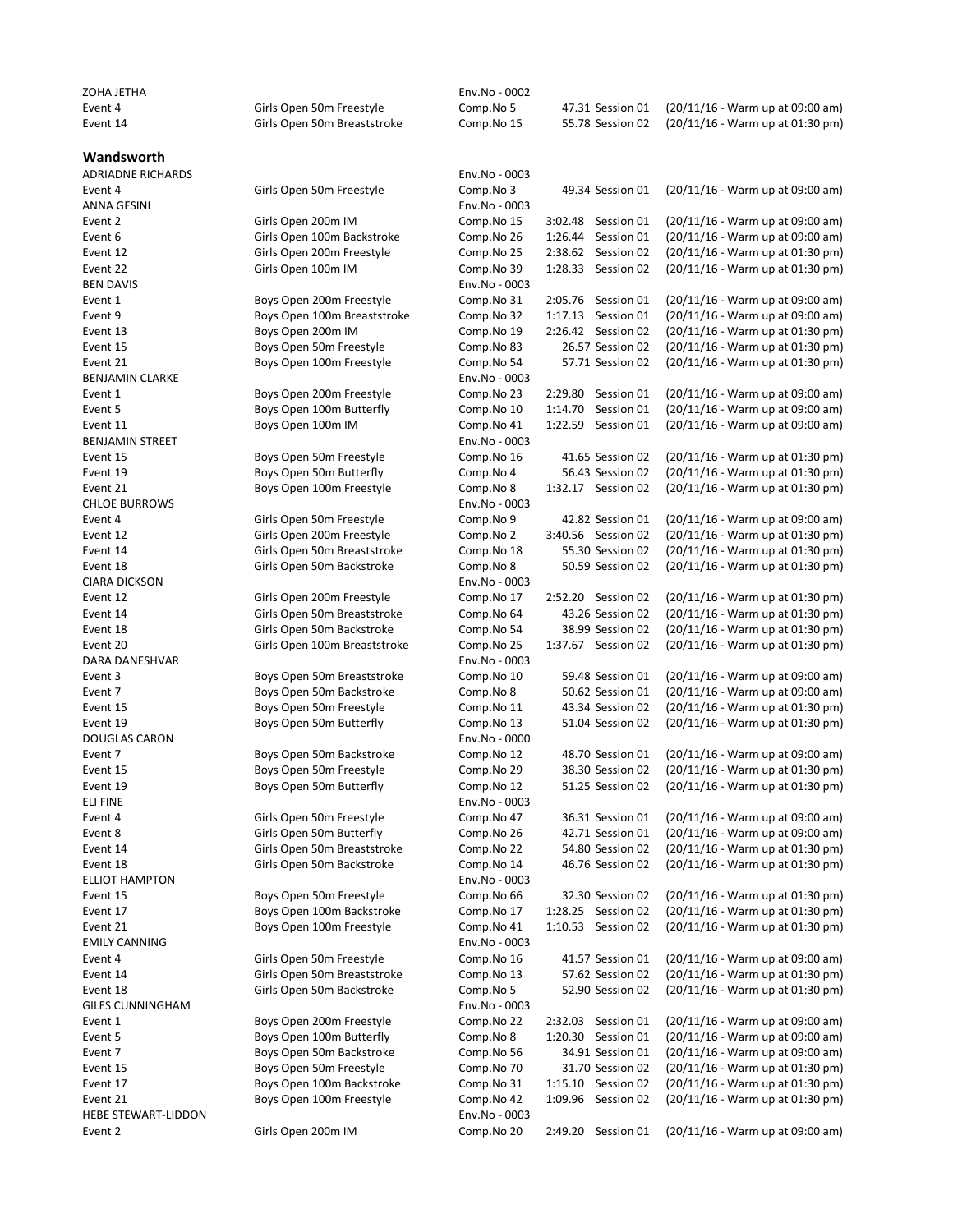| Event 6                  | Girls Open 100m Backstroke   | Comp.No 37    | 1:16.98 Session 01    | (20/11/16 - Warm up at 09:00 am) |
|--------------------------|------------------------------|---------------|-----------------------|----------------------------------|
| Event 10                 | Girls Open 100m Freestyle    | Comp.No 49    | 1:08.46 Session 01    | (20/11/16 - Warm up at 09:00 am) |
| Event 12                 | Girls Open 200m Freestyle    | Comp.No 39    | 2:24.89 Session 02    | (20/11/16 - Warm up at 01:30 pm) |
| Event 18                 | Girls Open 50m Backstroke    | Comp.No 67    | 36.01 Session 02      | (20/11/16 - Warm up at 01:30 pm) |
| Event 22                 | Girls Open 100m IM           | Comp.No 50    | 1:19.14 Session 02    | (20/11/16 - Warm up at 01:30 pm) |
| <b>HERMIONE RICHARDS</b> |                              | Env.No - 0003 |                       |                                  |
| Event 4                  | Girls Open 50m Freestyle     | Comp.No 71    | 31.15 Session 01      | (20/11/16 - Warm up at 09:00 am) |
| Event 10                 | Girls Open 100m Freestyle    | Comp.No 45    | 1:10.47 Session 01    | (20/11/16 - Warm up at 09:00 am) |
| Event 12                 | Girls Open 200m Freestyle    | Comp.No 27    | 2:36.19 Session 02    | (20/11/16 - Warm up at 01:30 pm) |
| Event 14                 | Girls Open 50m Breaststroke  | Comp.No 69    | 41.29 Session 02      | (20/11/16 - Warm up at 01:30 pm) |
| Event 18                 | Girls Open 50m Backstroke    | Comp.No 64    | 36.50 Session 02      | (20/11/16 - Warm up at 01:30 pm) |
| Event 22                 | Girls Open 100m IM           | Comp.No 44    | 1:21.63 Session 02    | (20/11/16 - Warm up at 01:30 pm) |
| <b>INDIA BLASI</b>       |                              | Env.No - 0003 |                       |                                  |
| Event 4                  | Girls Open 50m Freestyle     | Comp.No 28    | 39.26 Session 01      | (20/11/16 - Warm up at 09:00 am) |
| Event 6                  | Girls Open 100m Backstroke   | Comp.No 10    | 1:38.55 Session 01    | (20/11/16 - Warm up at 09:00 am) |
| Event 10                 | Girls Open 100m Freestyle    | Comp.No 12    | 1:31.42 Session 01    | (20/11/16 - Warm up at 09:00 am) |
| Event 22                 | Girls Open 100m IM           | Comp.No 3     | 2:02.40 Session 02    | (20/11/16 - Warm up at 01:30 pm) |
| <b>ISAAC GAMBLE</b>      |                              | Env.No - 0003 |                       |                                  |
| Event 1                  | Boys Open 200m Freestyle     | Comp.No 6     | 3:01.82 Session 01    | (20/11/16 - Warm up at 09:00 am) |
| Event 3                  | Boys Open 50m Breaststroke   | Comp.No 37    | 49.03 Session 01      | (20/11/16 - Warm up at 09:00 am) |
| Event 9                  | Boys Open 100m Breaststroke  | Comp.No 13    | 1:45.23 Session 01    | (20/11/16 - Warm up at 09:00 am) |
| Event 11                 | Boys Open 100m IM            | Comp.No 21    | 1:36.40 Session 01    | (20/11/16 - Warm up at 09:00 am) |
| Event 15                 | Boys Open 50m Freestyle      | Comp.No 28    | 38.44 Session 02      | (20/11/16 - Warm up at 01:30 pm) |
| Event 21                 | Boys Open 100m Freestyle     | Comp.No 14    | 1:24.16 Session 02    | (20/11/16 - Warm up at 01:30 pm) |
| JAFAR RAMINI             |                              | Env.No - 0003 |                       |                                  |
| Event 1                  | Boys Open 200m Freestyle     | Comp.No 26    | 2:25.86 Session 01    | (20/11/16 - Warm up at 09:00 am) |
| Event 7                  | Boys Open 50m Backstroke     | Comp.No 47    | 37.14 Session 01      | (20/11/16 - Warm up at 09:00 am) |
| Event 11                 | Boys Open 100m IM            | Comp.No 47    | 1:17.13 Session 01    | (20/11/16 - Warm up at 09:00 am) |
| Event 13                 | Boys Open 200m IM            | Comp.No 17    | 2:42.90 Session 02    | (20/11/16 - Warm up at 01:30 pm) |
| Event 15                 | Boys Open 50m Freestyle      | Comp.No 74    | 30.90 Session 02      | (20/11/16 - Warm up at 01:30 pm) |
| Event 19                 | Boys Open 50m Butterfly      | Comp.No 40    | 36.40 Session 02      | (20/11/16 - Warm up at 01:30 pm) |
| <b>JASMINE VIGAR</b>     |                              | Env.No - 0003 |                       |                                  |
| Event 2                  | Girls Open 200m IM           | Comp.No 21    | 2:48.28 Session 01    | (20/11/16 - Warm up at 09:00 am) |
| Event 6                  | Girls Open 100m Backstroke   |               | 1:14.56 Session 01    | (20/11/16 - Warm up at 09:00 am) |
|                          |                              | Comp.No 40    |                       |                                  |
| Event 10                 | Girls Open 100m Freestyle    | Comp.No 54    | 1:05.80 Session 01    | (20/11/16 - Warm up at 09:00 am) |
| Event 12                 | Girls Open 200m Freestyle    | Comp.No 42    | 2:23.10 Session 02    | (20/11/16 - Warm up at 01:30 pm) |
| Event 14                 | Girls Open 50m Breaststroke  | Comp.No 62    | 43.29 Session 02      | (20/11/16 - Warm up at 01:30 pm) |
| Event 22                 | Girls Open 100m IM           | Comp.No 51    | 1:18.76 Session 02    | (20/11/16 - Warm up at 01:30 pm) |
| JONATHAN DUNCKLEY        |                              | Env.No - 0003 |                       |                                  |
| Event 3                  | Boys Open 50m Breaststroke   | Comp.No 21    | 55.39 Session 01      | (20/11/16 - Warm up at 09:00 am) |
| Event 7                  | Boys Open 50m Backstroke     | Comp.No 10    | 49.87 Session 01      | (20/11/16 - Warm up at 09:00 am) |
| Event 15                 | Boys Open 50m Freestyle      | Comp.No 13    | 43.07 Session 02      | (20/11/16 - Warm up at 01:30 pm) |
| Event 19                 | Boys Open 50m Butterfly      | Comp.No 10    | 51.46 Session 02      | (20/11/16 - Warm up at 01:30 pm) |
| <b>JULIA CARON</b>       |                              | Env.No - 0000 |                       |                                  |
| Event 2                  | Girls Open 200m IM           | Comp.No 16    | 2:58.80 Session 01    | (20/11/16 - Warm up at 09:00 am) |
| Event 6                  | Girls Open 100m Backstroke   | Comp.No 38    | 1:16.87 Session 01    | (20/11/16 - Warm up at 09:00 am) |
| Event 10                 | Girls Open 100m Freestyle    | Comp.No 43    | 1:11.78 Session 01    | (20/11/16 - Warm up at 09:00 am) |
| Event 12                 | Girls Open 200m Freestyle    | Comp.No 31    | 2:34.83 Session 02    | (20/11/16 - Warm up at 01:30 pm) |
| Event 18                 | Girls Open 50m Backstroke    | Comp.No 65    | 36.30 Session 02      | (20/11/16 - Warm up at 01:30 pm) |
| Event 22                 | Girls Open 100m IM           | Comp.No 48    | 1:20.48 Session 02    | (20/11/16 - Warm up at 01:30 pm) |
| KOFI EKUE                |                              | Env.No - 0003 |                       |                                  |
| Event 3                  | Boys Open 50m Breaststroke   | Comp.No 39    | 48.77 Session 01      | (20/11/16 - Warm up at 09:00 am) |
| Event 15                 | Boys Open 50m Freestyle      | Comp.No 46    | 36.04 Session 02      | (20/11/16 - Warm up at 01:30 pm) |
| LARA TUMALI-FLYNN        |                              | Env.No - 0003 |                       |                                  |
| Event 4                  | Girls Open 50m Freestyle     | Comp.No 1     | 51.24 Session 01      | (20/11/16 - Warm up at 09:00 am) |
| Event 14                 | Girls Open 50m Breaststroke  | Comp.No 1     | 1:03.62 Session 02    | (20/11/16 - Warm up at 01:30 pm) |
| Event 18                 | Girls Open 50m Backstroke    | Comp.No 6     | 51.44 Session 02      | (20/11/16 - Warm up at 01:30 pm) |
| LIAM BEVERIDGE           |                              | Env.No - 0003 |                       |                                  |
| Event 1                  | Boys Open 200m Freestyle     | Comp.No 9     | 2:55.58 Session 01    | (20/11/16 - Warm up at 09:00 am) |
| Event 3                  | Boys Open 50m Breaststroke   | Comp.No 15    | 57.53 Session 01      | (20/11/16 - Warm up at 09:00 am) |
| Event 7                  | Boys Open 50m Backstroke     | Comp.No 29    | 42.82 Session 01      | (20/11/16 - Warm up at 09:00 am) |
| Event 15                 | Boys Open 50m Freestyle      | Comp.No 34    | 37.45 Session 02      | (20/11/16 - Warm up at 01:30 pm) |
| Event 21                 | Boys Open 100m Freestyle     | Comp.No 15    | 1:23.97 Session 02    | (20/11/16 - Warm up at 01:30 pm) |
| <b>LUCY SYMES</b>        |                              | Env.No - 0003 |                       |                                  |
| Event 10                 | Girls Open 100m Freestyle    | Comp.No 33    | 1:16.40 Session 01    | (20/11/16 - Warm up at 09:00 am) |
| Event 12                 | Girls Open 200m Freestyle    | Comp.No 26    | 2:38.55<br>Session 02 | (20/11/16 - Warm up at 01:30 pm) |
| Event 20                 | Girls Open 100m Breaststroke | Comp.No 19    | 1:42.80 Session 02    | (20/11/16 - Warm up at 01:30 pm) |